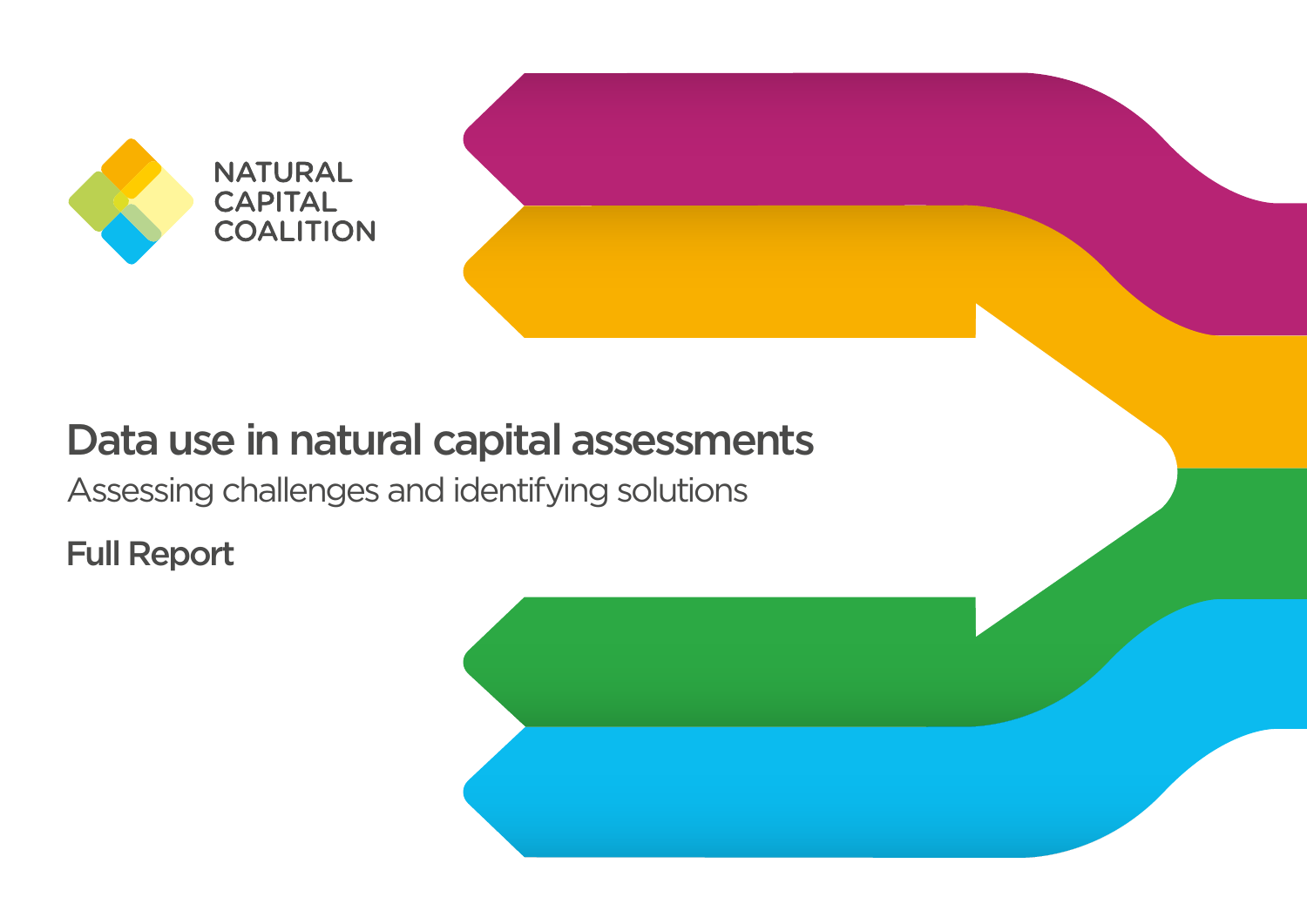This report has been produced by the UN Environment World Conservation Monitoring Centre (UNEP-WCMC) on behalf of the Natural Capital Coalition. The authors of this report are Matthew Ling, Annelisa Grigg, Heather Bingham, Leo Murphy, Matt Jones, Jonty Knox and Jack Rossiter (UNEP-WCMC), and Siobhan Stewart (Natural Capital Coalition).

We would like to express our gratitude to members of the Data Information Flow project Steering and Technical groups for their advice and input on this report and over the course of the project as a whole. We would also like to thank colleagues for reviewing and providing feedback on earlier drafts of this report.

UNEP-WCMC is the specialist biodiversity center of UN Environment, the world's foremost intergovernmental environmental organization. The Centre has been in operation for 40 years, combining scientific research with practical policy advice.

This work was generously supported by funding from the Dutch Ministry of Agriculture, Nature and Food Quality.

Steering Group: Jyoti Banerjee, IIRC; Chris Brown, Olam; Tom Baumann, Collaborase; Mike Casey, MIT Digital Currency Initiative; Mark Eigenraam, IDEEA Group; Lars Hein, Wageningen University; Carter Ingram, EY; Michelle Lapinski, The Earth Genome; Martin Lok, Dutch Ministry of Agriculture, Nature and Food Quality; Jonathan Porter, Oppla; Mary Ruckelshaus, Natural Capital Project; Alka Upadhyay, Tata Group; Liv Watson, Workiva; Elizabeth White, IFC; Daphne Yin, Indufor; Chris Zerlaut, SAP

Technical Group: Becky Chaplin-Kramer, Natural Capital Project; Katie Medcalf, Environment Systems; Alice Rhuweza, Vital Signs

#### Suggested Citation:

Natural Capital Coalition. 2019. Data use in natural capital assessments. Assessing challenges and identifying solutions. Full report.

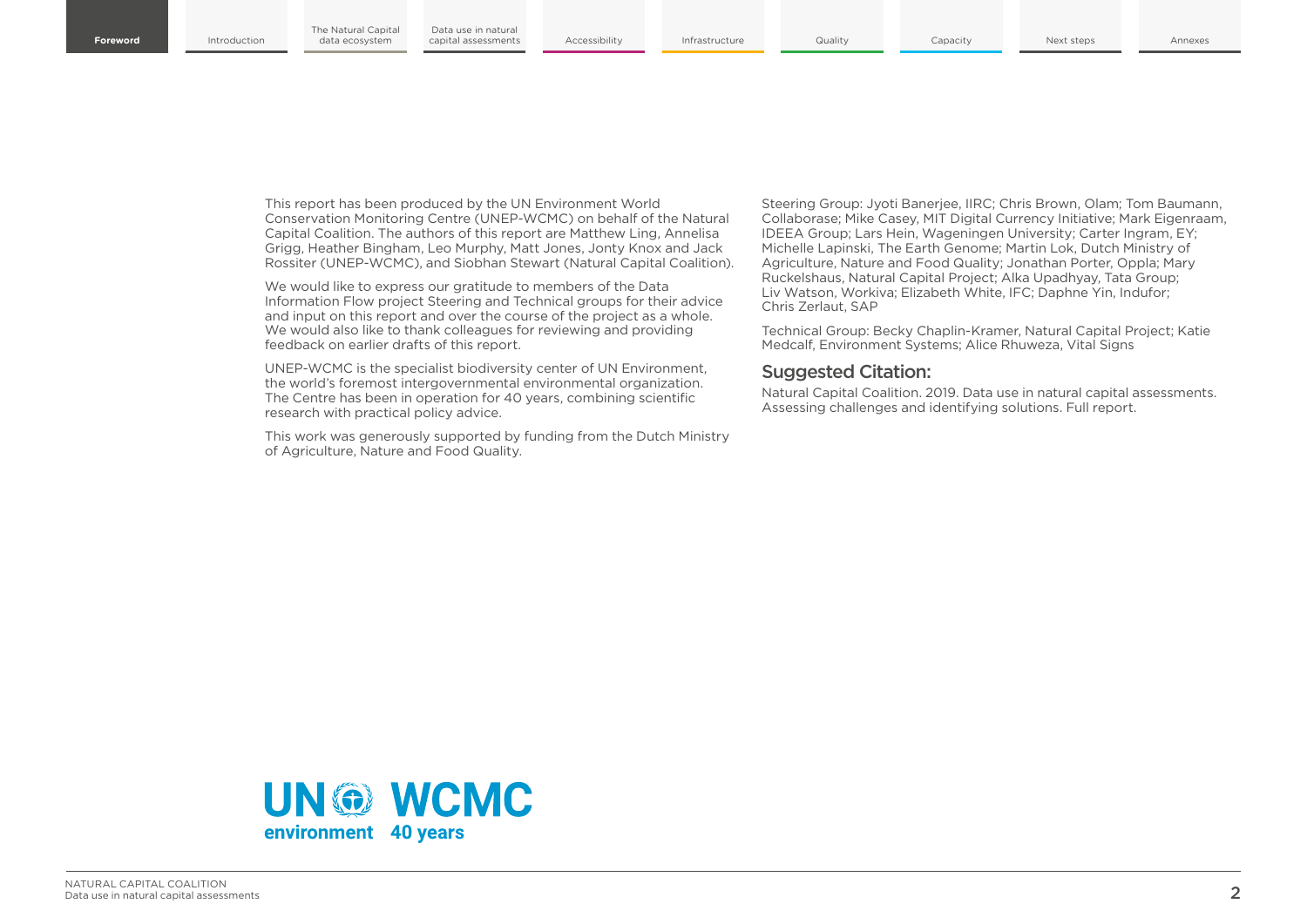## Foreword by

Mark Gough, Executive Director, Natural Capital Coalition

Virtually everyone who has undertaken a capitals assessment has raised data as a significant challenge. But they all mean slightly different things – hence the need for this project.

Through a collaborative process we now have consensus on a way to categorize the challenges. Putting them into manageable buckets. We have also been able to identify potential solutions, quick wins, and actions we can take forward together as a community or integrate into other activities.

Importantly, the project has confirmed that the most significant challenge with natural capital data is one of flow. Information is not flowing effectively between the different people involved. It is a problem underpinned by four main barriers: access, infrastructure, quality and capacity.

Ultimately, as we have found in all of our collaborative activities, this comes down to a need for better communication. Therefore our next steps will be to convene those involved to build mutual understanding and co-create solutions.

As with all projects carried out on behalf of the Coalition, the Data Information Flow project aims to be truly collaborative. If you would like to hear more or become involved then please do contact [info@naturalcapitalcoalition.org](mailto:info%40naturalcapitalcoalition.org?subject=).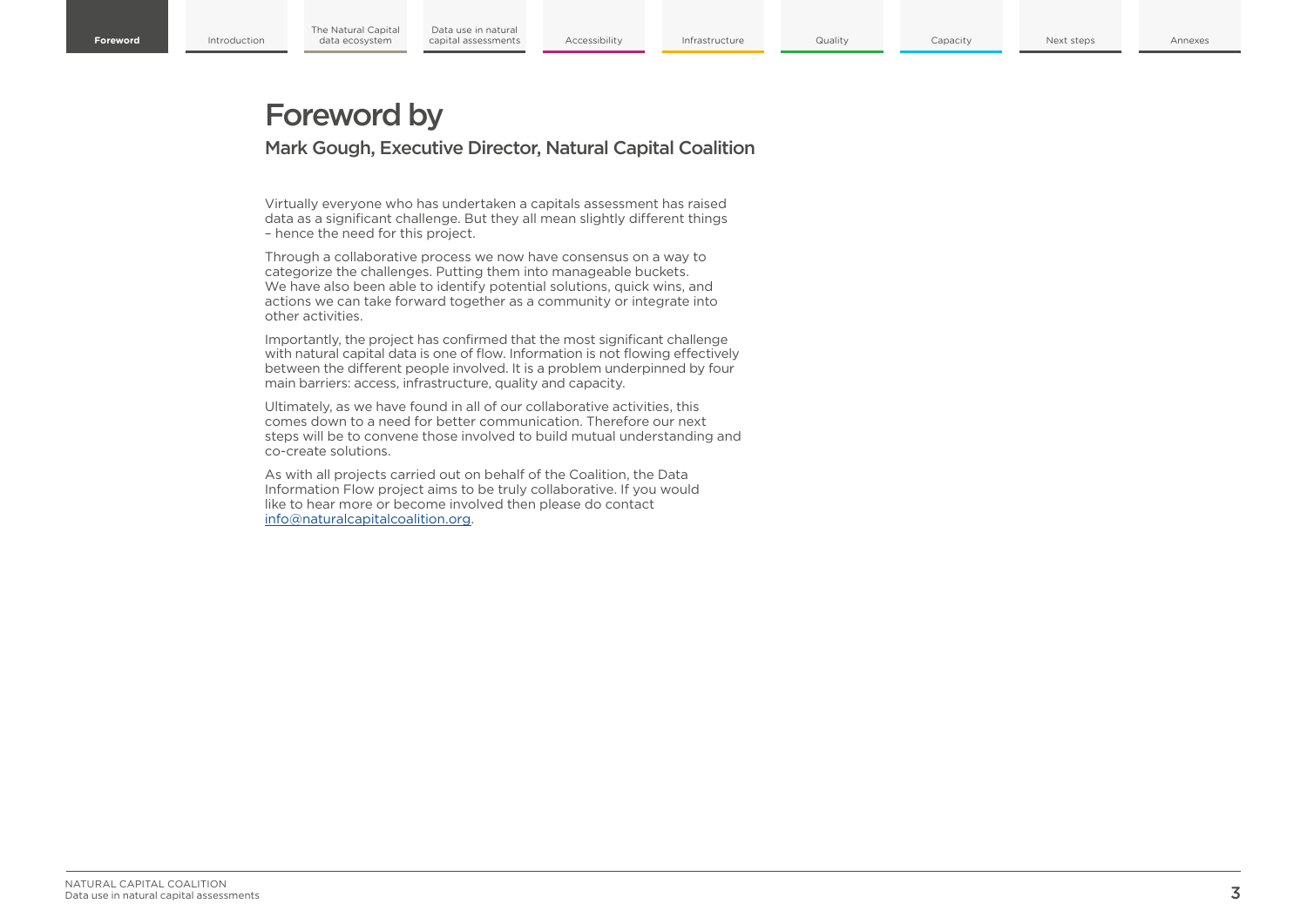## Introduction

## **The issue**

The Natural Capital Coalition has identified data as a priority area for action in consultation with pilot companies and Coalition organizations<sup>3</sup>. Many of the businesses involved in the pilot testing phase of the Natural Capital Protocol2 identified challenges around securing access to reliable, complete, and credible data. CREM & Arcadis<sup>4</sup> found that the data required for natural capital assessments differed from that normally collected by companies, and that assessments required a range of sources of data that were not readily accessible, particularly contextual data and data on trends.

Failure to access robust data in assessments could result in a focus on 'easier' to measure assets, rather than dealing with the real complexities of natural capital. It could also undermine the value of natural capital assessments as a decision-making tool. Conversely, providing companies with guidance on key natural capital datasets, their limitations, and how to overcome them will enable more rigorous natural capital assessments and better management of risks and opportunities.

[https://naturalcapitalcoalition.](https://naturalcapitalcoalition.org/natural-capital-protocol/) [org/natural-capital-protocol/](https://naturalcapitalcoalition.org/natural-capital-protocol/)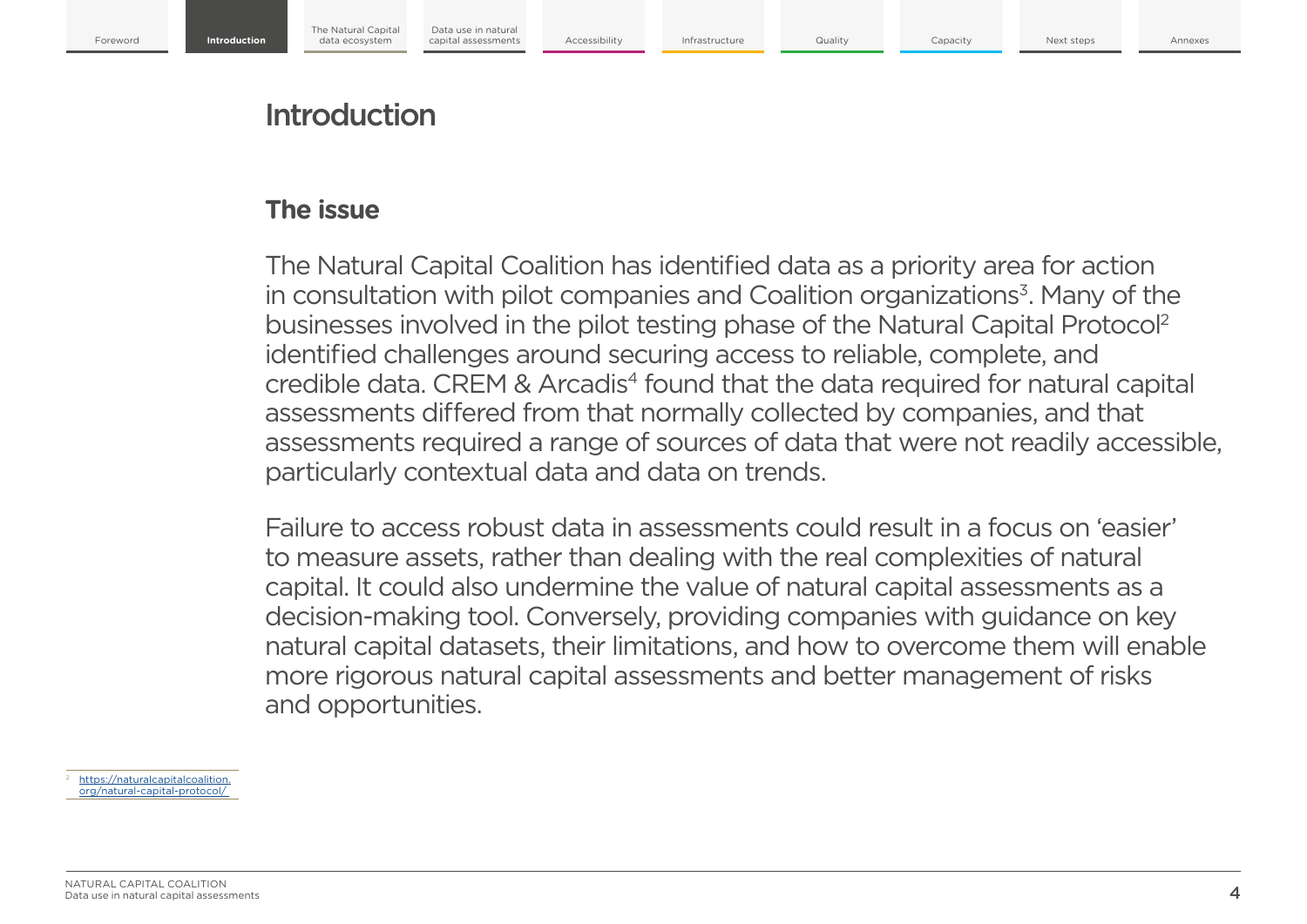The Natural Capital data ecosystem

Data use in natural<br>canital assessments

**Introduction** Accessibility Infrastructure Quality Capacity Foreword **Introduction** data ecosystem capital assessments Accessibility Infrastructure Quality Capacity Rext steps Annexes

## The project

Working with businesses, the UN Environment World Conservation Monitoring Centre (UNEP–WCMC), on behalf of the Natural Capital Coalition, is delivering the 'Data Information Flow' project to address this. This report sets out the results of phase 1 of the project. The initial scoping phase of the Data Information Flow project aimed to:



 **Define the business needs relating to natural capital data** *(see 'Data and the Natural Capital Protocol')***;**



 **Determine the extent to which existing natural capital data meet these needs** *(see 'Data and natural capital assessments')***;**



 **Identify the barriers that limit the use of data for business needs** *(see 'Unlocking data challenges for natural capital assessments')***; and**



 **Identify some potential solutions for delivery in a next phase of work** *(see 'Unlocking data challenges for natural capital assessments')***.**

## Approach

This report is based on: (1) a survey of the Natural Capital Coalition's network on data needs, sources, challenges, and solutions; (2) structured interviews with 10 organizations representing different aspects of the 'natural capital data ecosystem' (defined below); and, (3) a review of existing data standards and guidance. It also draws from consultation sessions and Protocol Application reviews conducted from 2015–2017. See Annex 1 for further detail on the approach used.

In this initial phase of the Data Information Flow project, a comprehensive analysis of existing datasets and platforms was not conducted as it was beyond the scope of the project.

#### [https://naturalcapitalcoalition.](https://naturalcapitalcoalition.org/wp-content/uploads/2018/12/Combining-Forces-Priority-Areas-for-Collaboration_Print-PDF_28pg_Final.pdf) [org/wp-content/](https://naturalcapitalcoalition.org/wp-content/uploads/2018/12/Combining-Forces-Priority-Areas-for-Collaboration_Print-PDF_28pg_Final.pdf) [uploads/2018/12/Combining-](https://naturalcapitalcoalition.org/wp-content/uploads/2018/12/Combining-Forces-Priority-Areas-for-Collaboration_Print-PDF_28pg_Final.pdf)[Forces-Priority-Areas-for-](https://naturalcapitalcoalition.org/wp-content/uploads/2018/12/Combining-Forces-Priority-Areas-for-Collaboration_Print-PDF_28pg_Final.pdf)[Collaboration\\_Print-](https://naturalcapitalcoalition.org/wp-content/uploads/2018/12/Combining-Forces-Priority-Areas-for-Collaboration_Print-PDF_28pg_Final.pdf)[PDF\\_28pg\\_Final.pdf](https://naturalcapitalcoalition.org/wp-content/uploads/2018/12/Combining-Forces-Priority-Areas-for-Collaboration_Print-PDF_28pg_Final.pdf)

CREM & Arcadis. 2017. Reporting on natural capital. Guidance on a practical Approach. Available at: [http://](http://crem.nl/wp-content/uploads/2018/02/Reporting-on-Nat-Cap_A-practical-approach_31-August-2017-1.pdf) [crem.nl/wp-content/](http://crem.nl/wp-content/uploads/2018/02/Reporting-on-Nat-Cap_A-practical-approach_31-August-2017-1.pdf) [uploads/2018/02/Reporting](http://crem.nl/wp-content/uploads/2018/02/Reporting-on-Nat-Cap_A-practical-approach_31-August-2017-1.pdf)[on-Nat-Cap\\_A-practical](http://crem.nl/wp-content/uploads/2018/02/Reporting-on-Nat-Cap_A-practical-approach_31-August-2017-1.pdf)[approach\\_31-August-2017-1.pdf](http://crem.nl/wp-content/uploads/2018/02/Reporting-on-Nat-Cap_A-practical-approach_31-August-2017-1.pdf)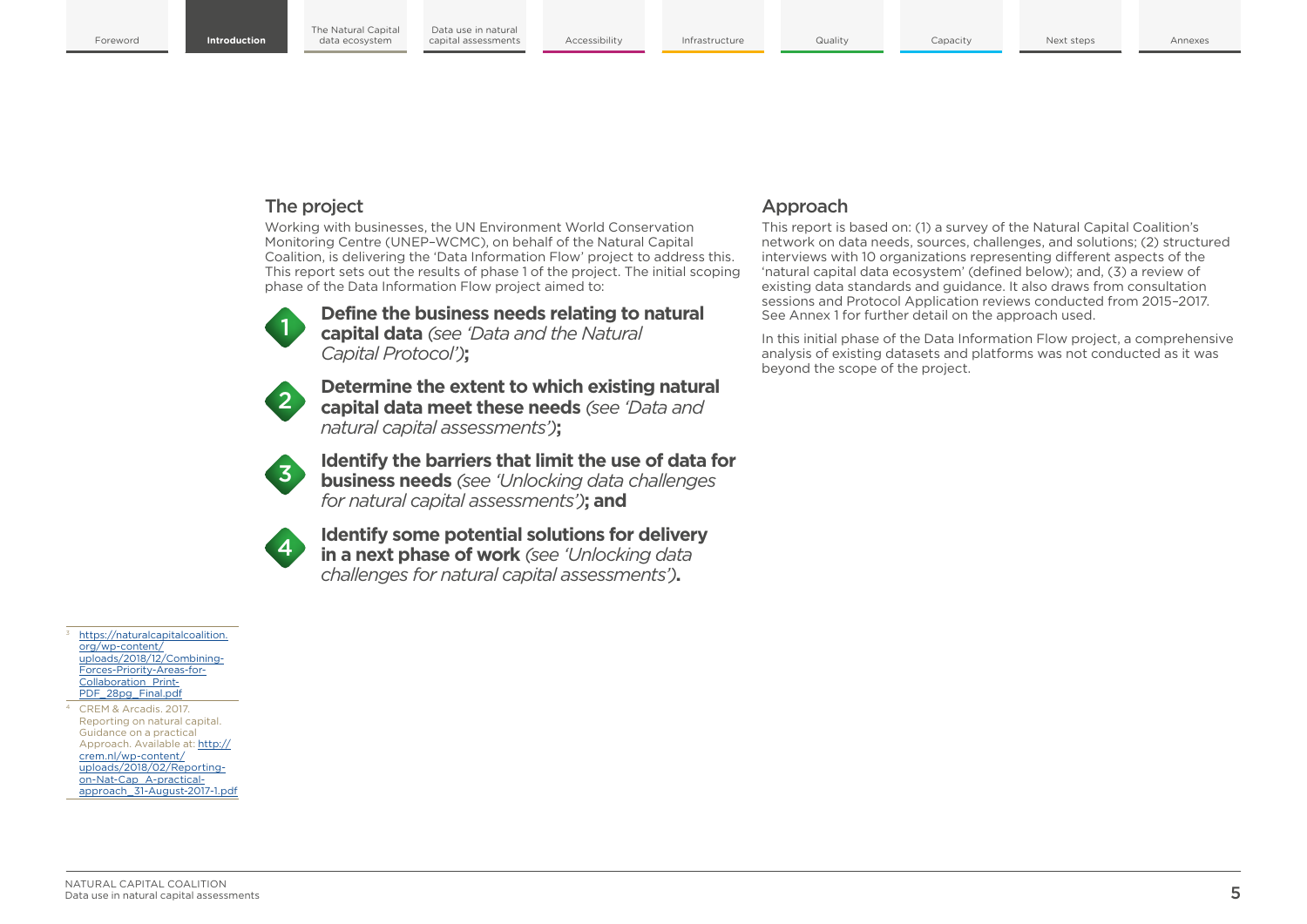## Natural capital assessments and data

This section defines natural capital, use of data in the context of the Natural Capital Protocol, outlines the 'natural capital data ecosystem', and the data requirements for robust decision-making.

#### Take away messages

- There are barriers to the effective use of data to inform decision-making processes throughout all stages of natural capital assessments.
- Four elements influence robust data use: accessibility, infrastructure, quality, and capacity.
- Response options for these four elements create opportunities to ensure data challenges do not become data blockages in natural capital assessment processes and consequential decision-making.

## Defining natural capital data

'Natural capital data' describes a wide range of data used within natural capital assessments; these data can relate to the:

- **stocks** of natural capital (plants, animals, air, water, soils, and minerals);
- **flows** of ecosystem services;
- **impacts** and **dependencies** on natural capital; and
- associated **costs and benefits** to business and society.

The Natural Capital Protocol identifies two types of data: primary data (collected internally or from suppliers), and secondary data (derived from peer reviewed publications or grey literature, past estimates, or using modeling techniques).

## Data use in natural capital assessments

#### Data and the Natural Capital Protocol

The data needs of businesses seeking to apply the Natural Capital Protocol are defined by the decisions they are intended to inform. Survey respondents identified the following uses (i.e. the business needs) of natural capital data to be the most common:

- assess risks to, and opportunities/impacts on, stakeholders;
- estimate total/net impact in order to influence strategy and sustainability decisions; and
- communicate with stakeholders.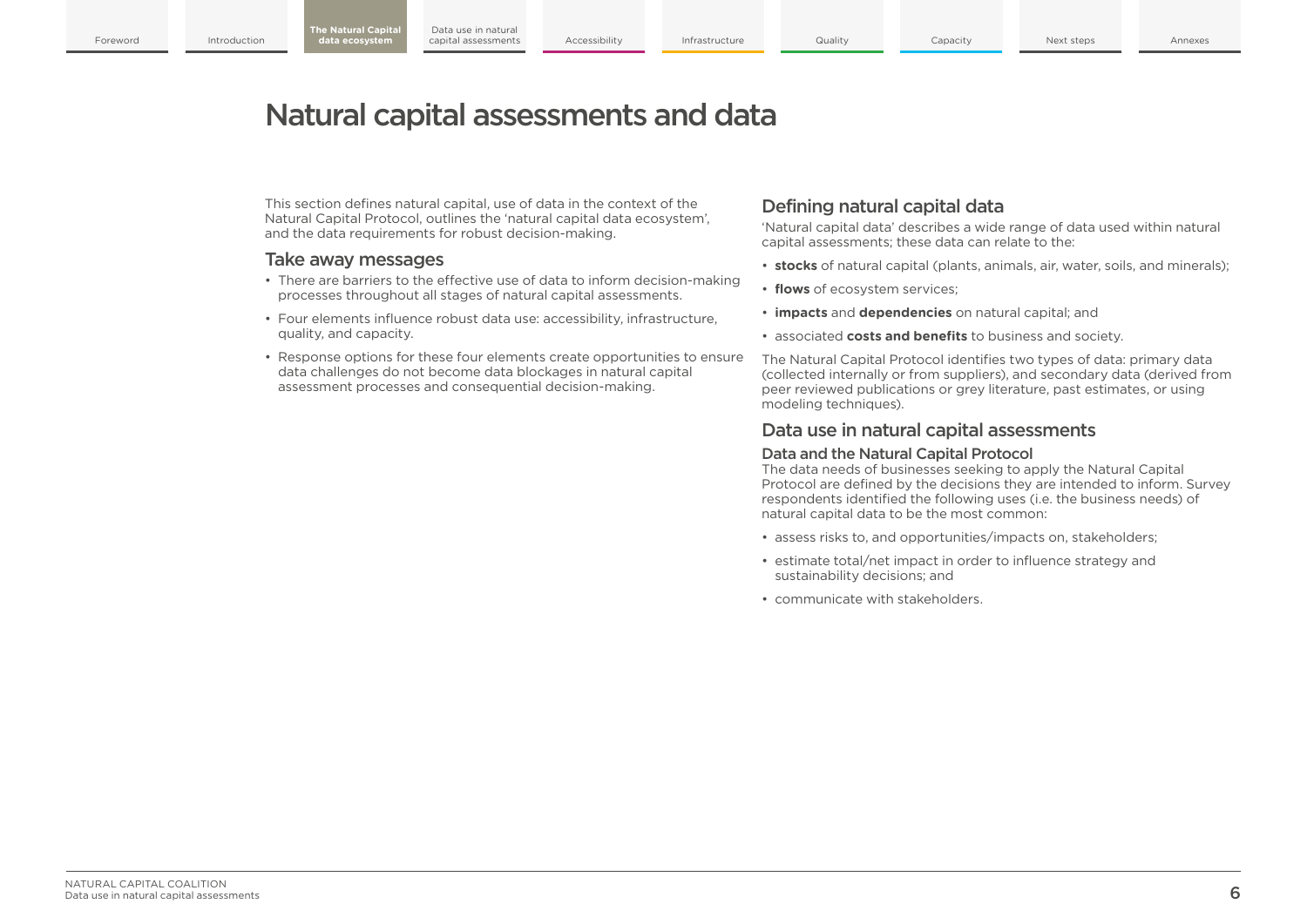Data is required when applying all stages of the Natural Capital Protocol. Figure 1 below shows the different uses of data throughout the 'Frame', 'Scope', 'Measure and Value', and 'Apply' stages of the Protocol.



#### Figure 1

Data needs identified throughout the different stages of the Natural Capital Protocol.

Company feedback indicates that the 'Measure and Value' stage is particularly data intensive, but that challenges are being experienced throughout all stages of the Protocol.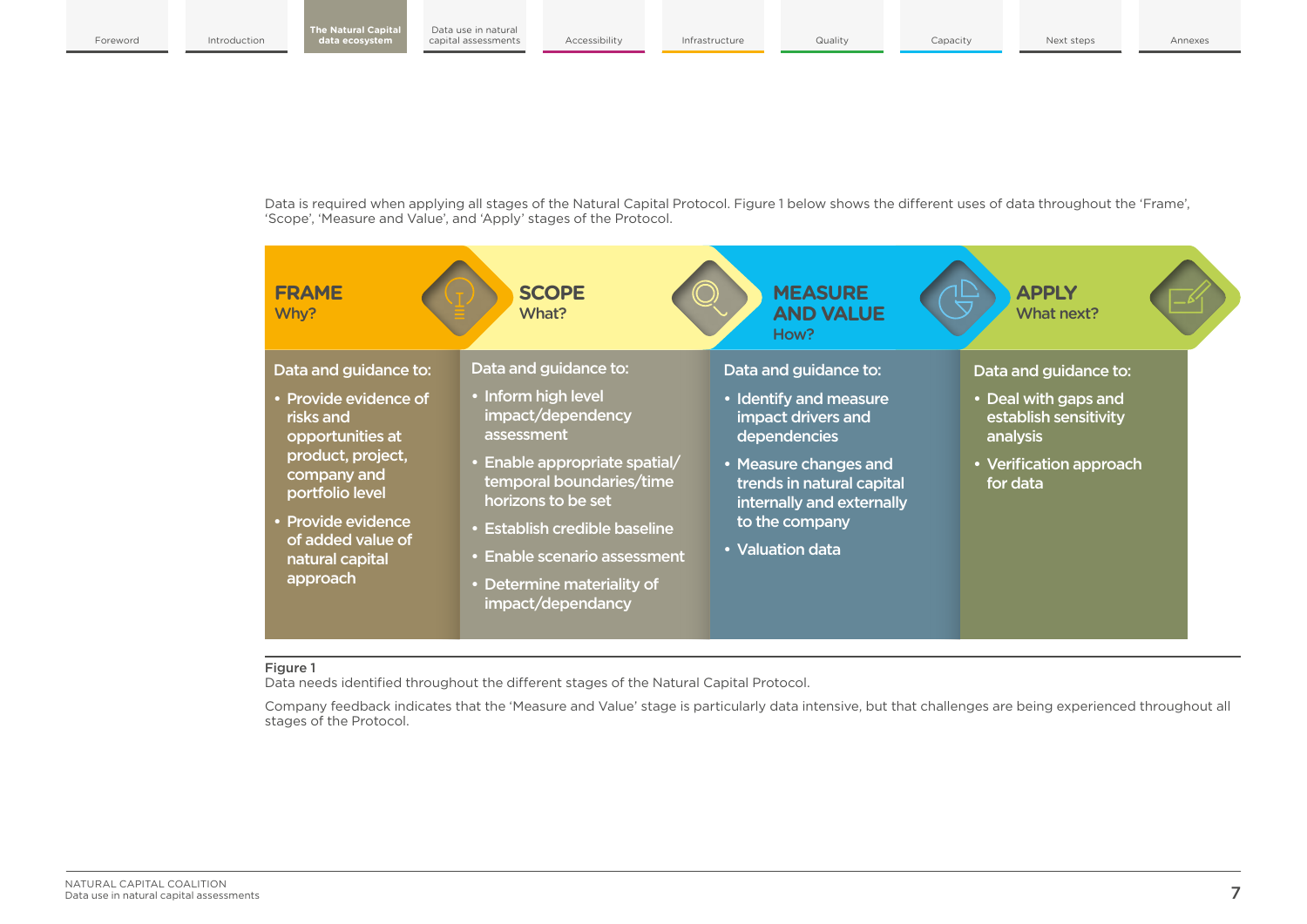## The natural capital data ecosystem

**The data ecosystem is complex.** Data may be derived from internal or external sources; may be measured or estimated; or may be reliant upon complex calculations and coefficients before being applicable to business decisions. External sources of information may range from NGOs, to energy suppliers, communities, governments, consultancies, or consumers. Figure 2 below shows a simplified version of this ecosystem.



#### Figure 2

Simplified schematic of the natural capital data ecosystem.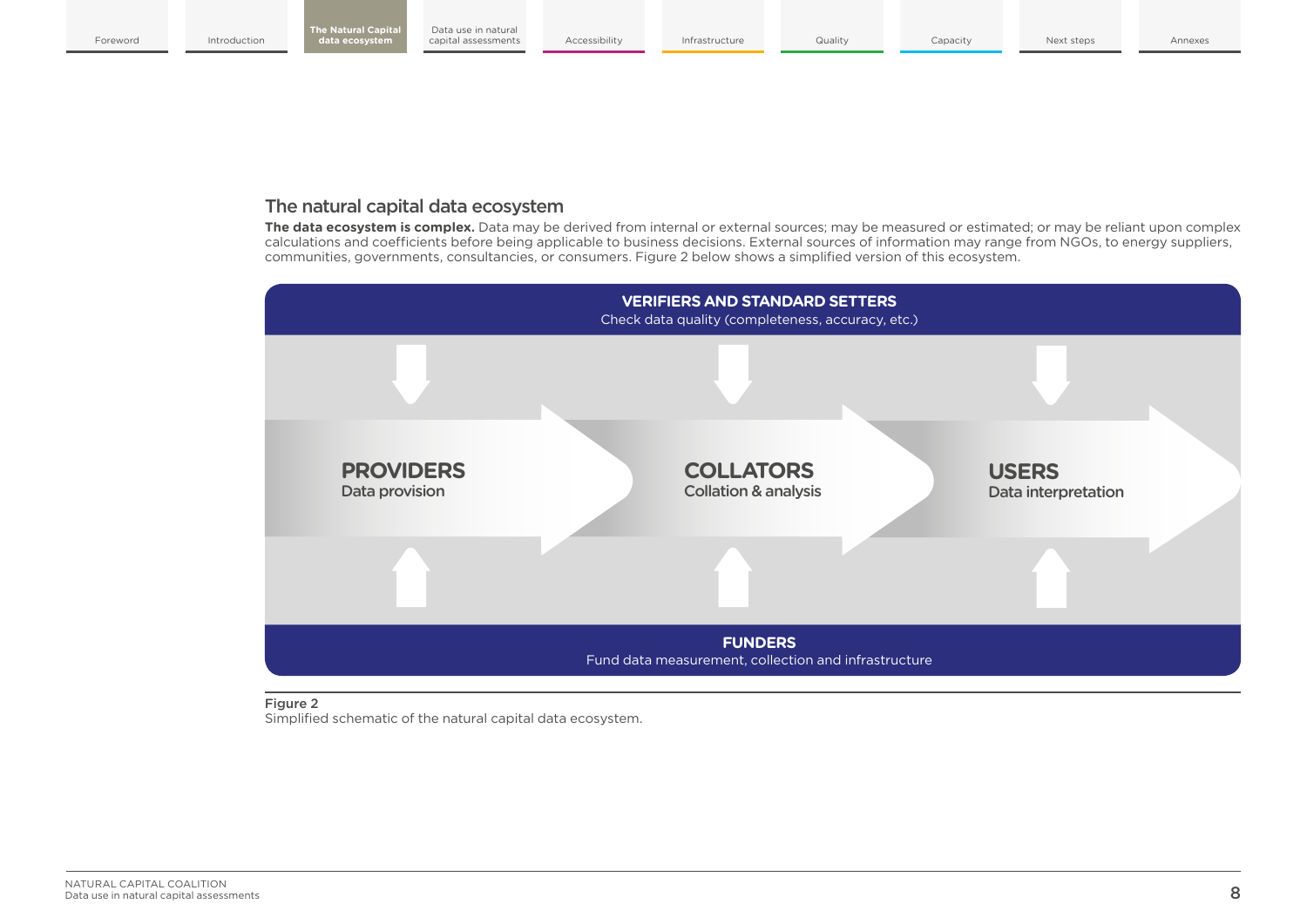The detail of specific data ecosystems will vary between and within sectors, companies, and issues. Sometimes the data ecosystem will be more complex, with some groups fitting into multiple categories (for example, a "Provider" may also be a "Funder", and "User"), and the flow of data may therefore, not always be linear. Figure 3 gives an example of a data flow for natural capital assessments carried out by BASF. This example indicates the complex nature of the data ecosystem. For full case studies, see Annex 2.

#### Requirements for robust decision-making

In order to confidently use and call upon data in any capacity or sector, assurance is required in the fact that the data is reliable and trustworthy. Within any data ecosystem **there are four main elements that contribute to reliable and trustworthy data to support robust decision-making: accessibility, infrastructure, quality, and capacity.**

These four elements are interlinked: the ease of accessibility is driven by presence of a strong data infrastructure, which underpins quality and supports robust capacity.



#### Figure 3

Data sources used by BASF in undertaking a natural capital assessment.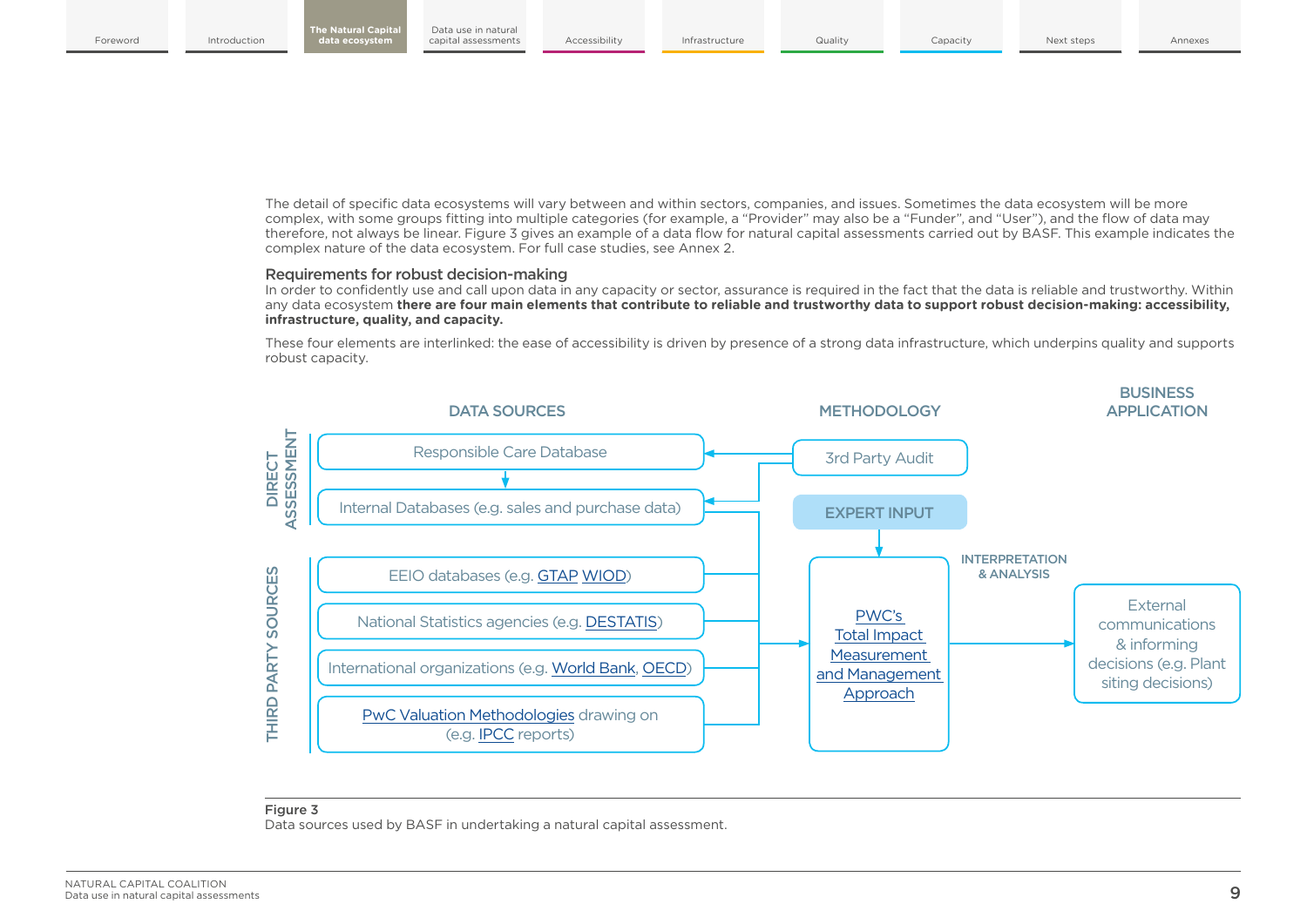**Data use in natural** 

Accessibility Infrastructure Quality Capacity **capital assessments** Accessibility Infrastructure Quality Gapacity Capacity Next steps Annexes

## Data use in natural capital assessments – key findings from stakeholder survey and desk research

This section outlines the results of a survey of organizations within of the Natural Capital Coalition's network with an interest in data, focusing on their data use, challenges, and suggestions for potential solutions. It also summarizes the results of desk-based research into existing guidance relevant to the use of natural capital data in assessments.

## Take away messages

- A wide range of data types and sources are being used by companies to cover a broad range of environmental issues.
- Data needs and challenges will vary according to the nature of company operations and decision-making contexts.
- Guidance is being used to support access to, and use of, data. There is no single 'go to' guidance to support data use in natural capital assessments.
- Assurance over data quality is limited, although those issues that are governed by well-developed regulations have higher levels of assurance.

## Data and natural capital assessments

**There are a complex array of data types and sources being used to inform corporate natural capital decision-making.** Data used spans a number of issues, but also a range of data types (measured, modeled, proxy, qualitative, quantitative, estimated, and monetary). Other key findings include:

- **Data for some issues are more frequently used than for others:** biodiversity<sup>5</sup>, water use, freshwater ecosystem use, greenhouse gas (GHG) emissions, and terrestrial ecosystem use (see Figure 4) were the data categories identified as most frequently used.
- **Quantitative data is widely used:** quantitative data, whilst representing a relatively small proportion of the total data used, was found to be the most commonly used data type in natural capital assessments. Further, 'primary/measured data', 'qualitative', and 'modeled' ranked highly across the data categories being used also (see Figure 5).
- **Monetary data is not well used:** survey respondents infrequently use monetary data within natural capital assessments. This could reflect a lack of use of valuation in assessments or a use of qualitative measures to inform valuation decisions.
- **Assessment of some natural capital types is disproportionately reliant on the use of qualitative data:** users of 'biodiversity' and 'marine ecosystem use' data categories had a disproportionately high use of qualitative data. This may suggest that for these data categories, quantitative data is not of sufficient quality or quantity to inform assessments. Data on marine ecosystem use in particular showed lower results for 'primary/measured data' reflecting the challenges of collecting data within the marine environment.

<sup>5</sup> This finding departs from the finding of other associated natural capital studies whereby biodiversity data is typically cited as being an area of data paucity.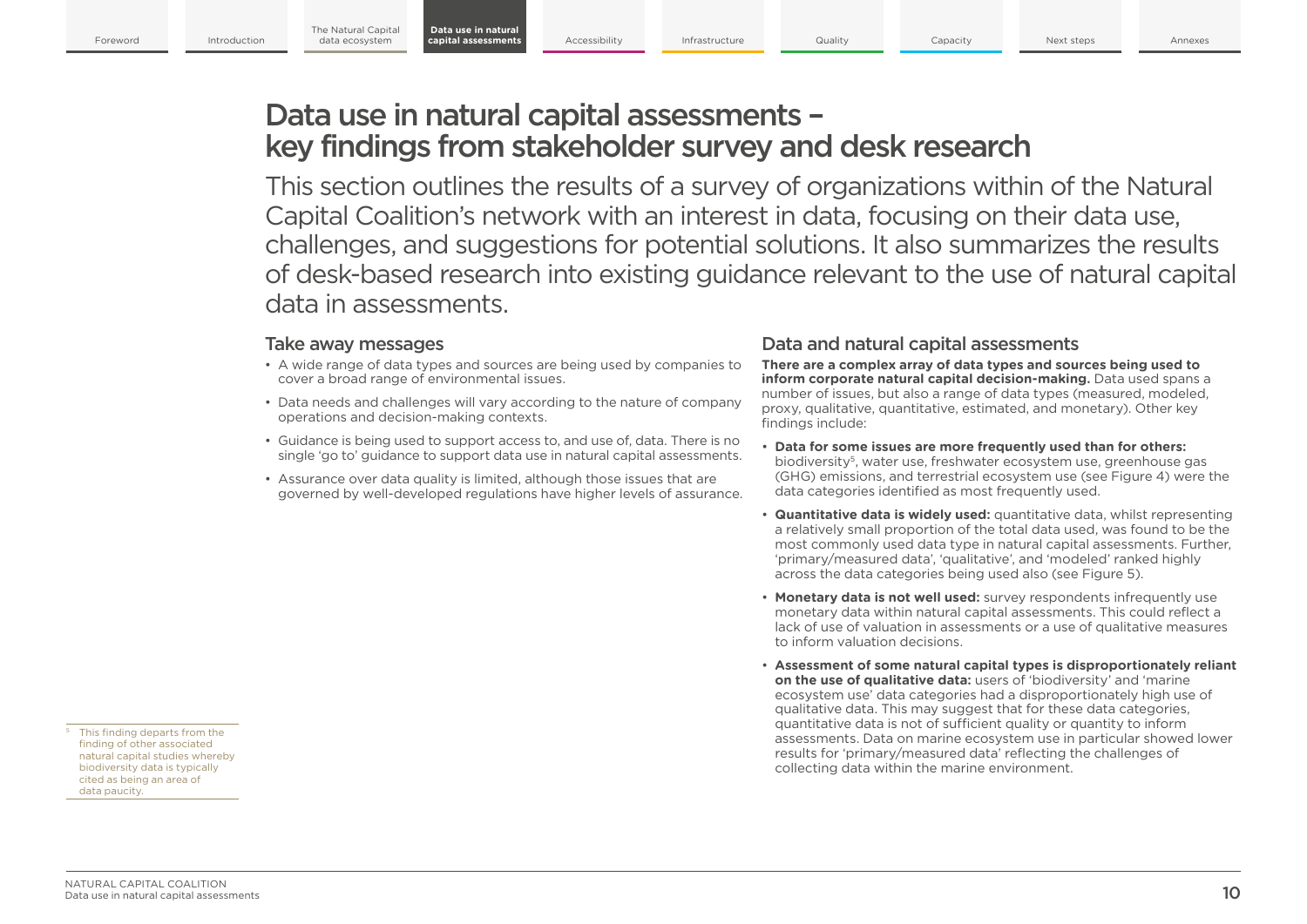**In order for natural capital data to effectively meet the needs of businesses, it must satisfy a number of key criteria;** based on the survey and interviews with key stakeholders, data must be:

- available in accessible formats;
- licensed suitably for commercial use (e.g. open access in the public domain or with Creative Commons licenses);
- available without prohibitive associated costs;
- available over appropriate periods to support decision-making needs and to demonstrate trends over time;
- at the appropriate and relevant spatial scale (e.g. site/local/regional are preferable to global datasets);
- sourced from credible providers;
- quality-assured and backed up by credible standards and/or methodologies; and,
- be transparent in its limitations.

#### Chart Title



### How to read

The outer polar axis represents the total number of survey respondents, each segment is valued at 1.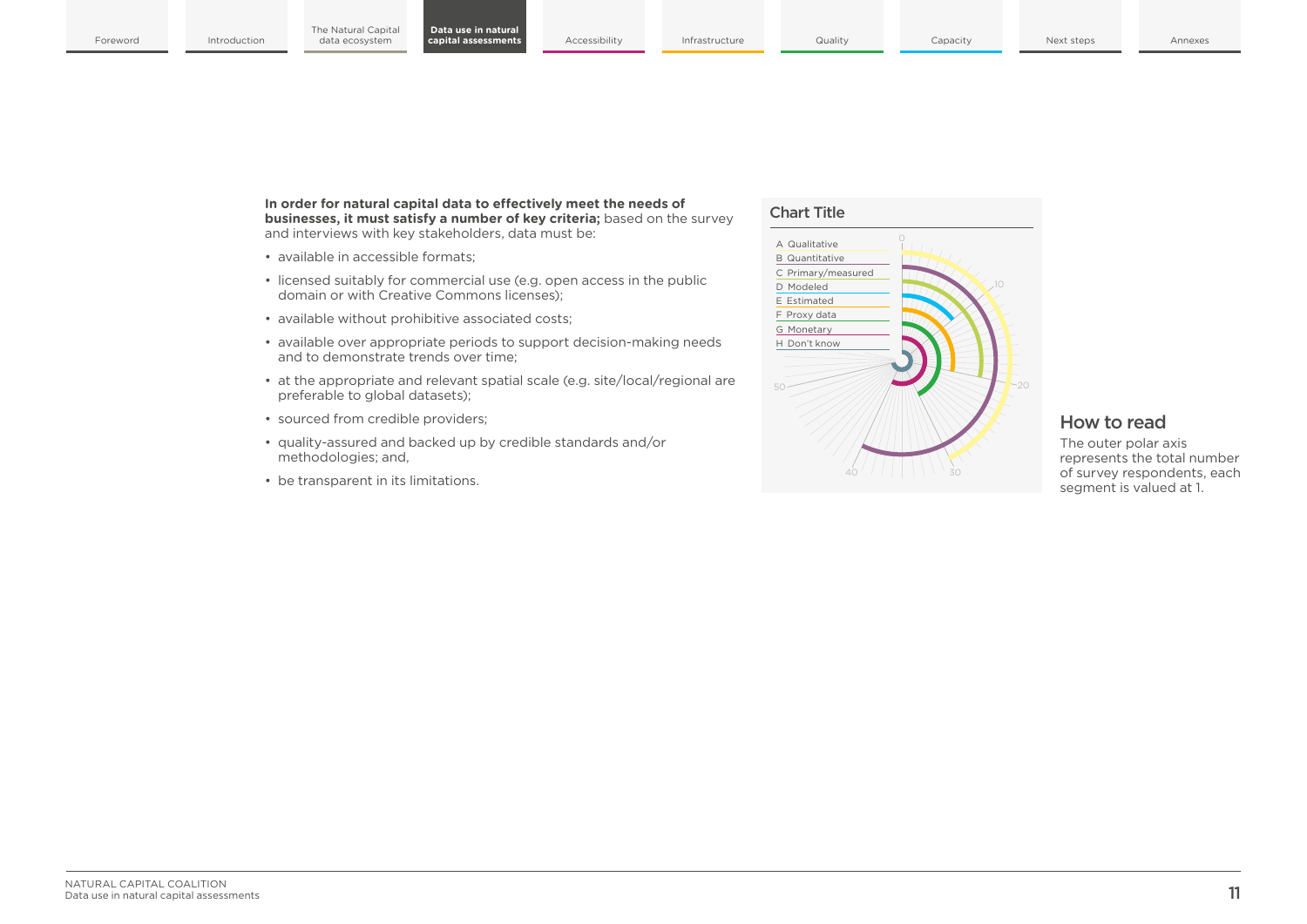

#### **Disturbances**



## Energy consumption 20 40  $\sqrt{1111}$ H Don't know G Proxy data F Estimated E Monetary D Modeled C Qualitative B Primary/measured A Quantitative

#### Freshwater ecosystem use



## GHG emissions







### Materials consumption



## Non-GHG air pollutants

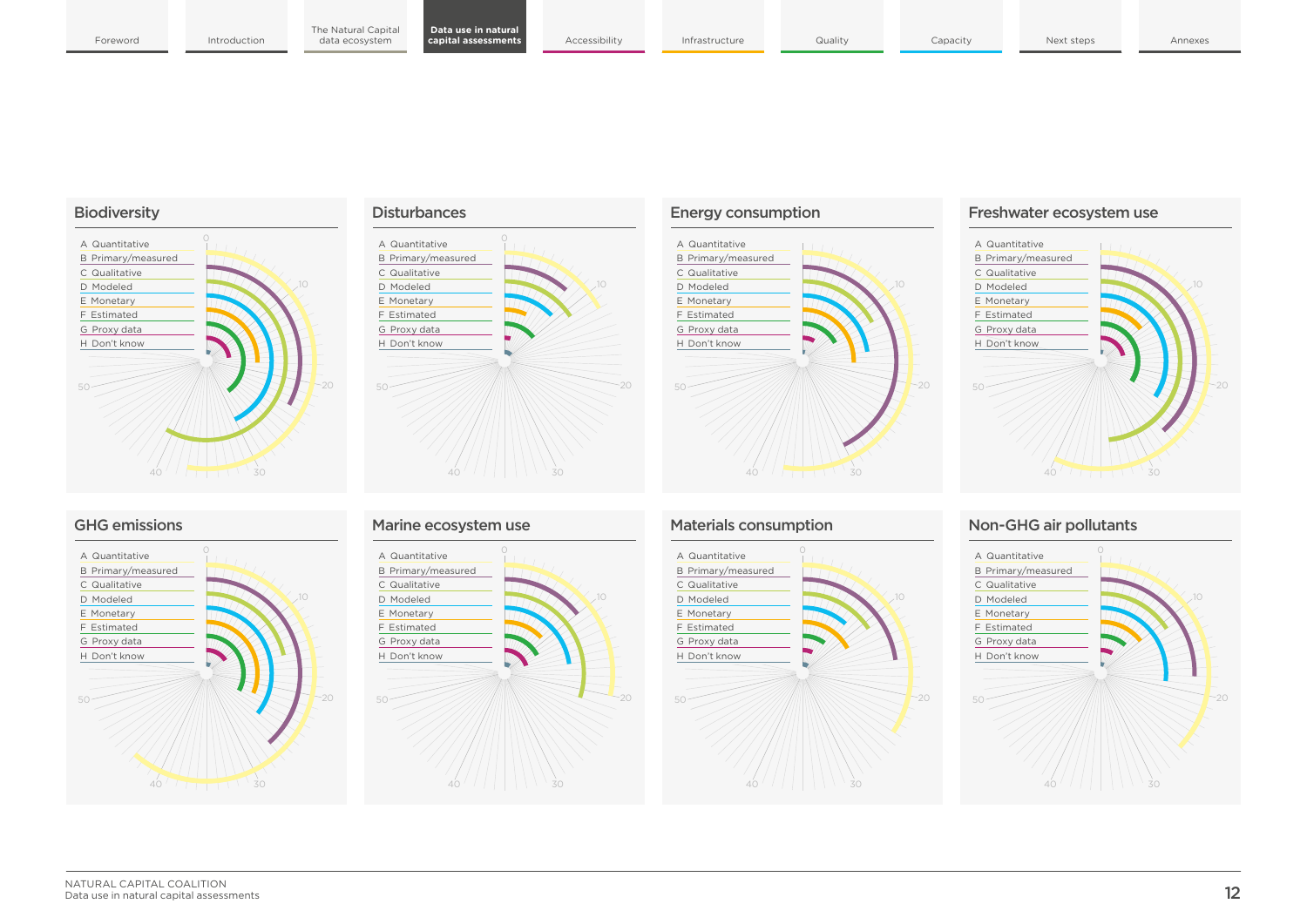



40 30



#### Solid waste



## Terrestrial ecosystem use









40 7 1 1 1 1 30

#### Water use



#### Figure 4

Number of selections of data uses. Colored radial projections represent number of selections per natural capital data category.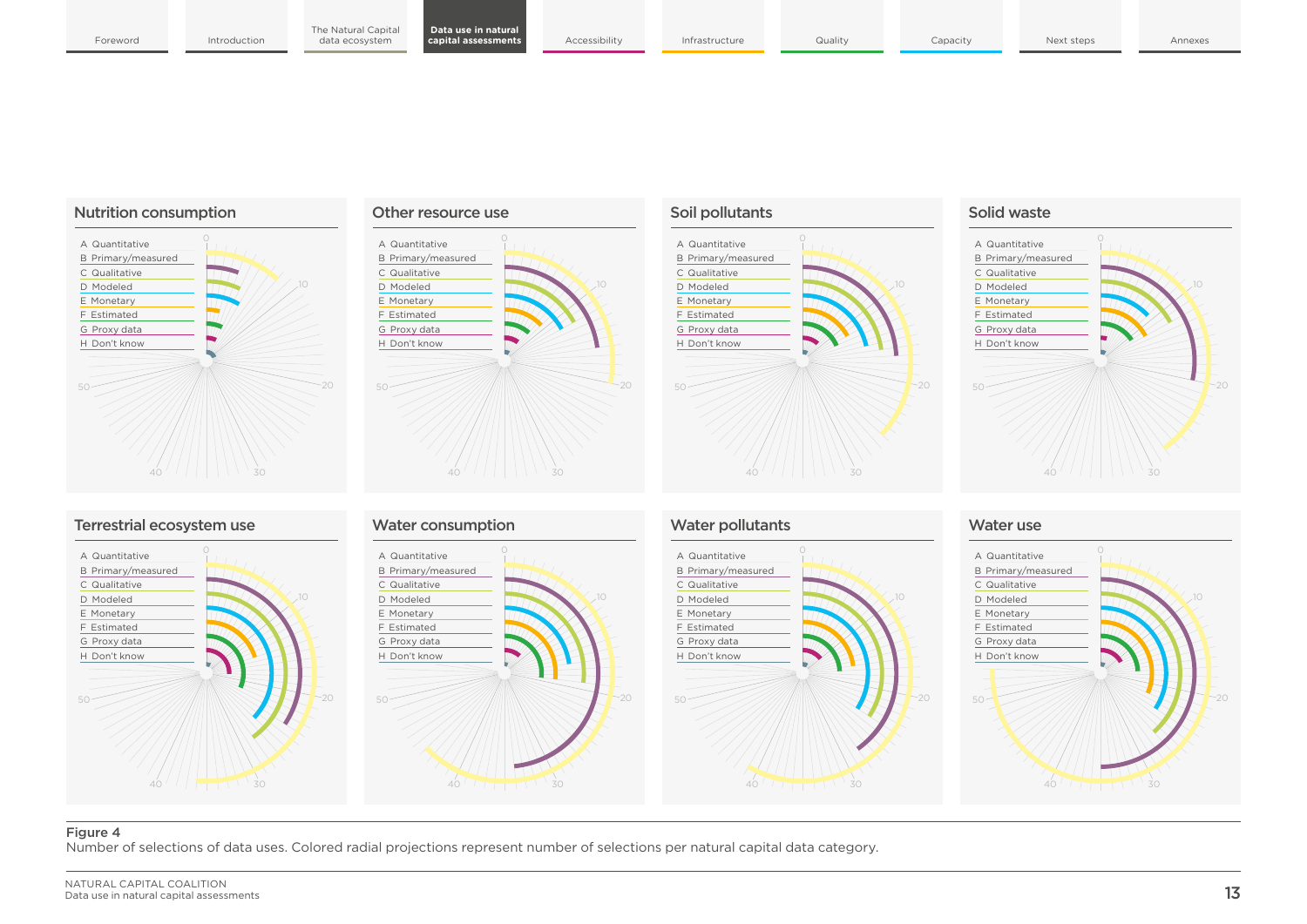

#### Figure 5

Use of quantitative versus qualitative data in natural capital assessments per natural capital data category.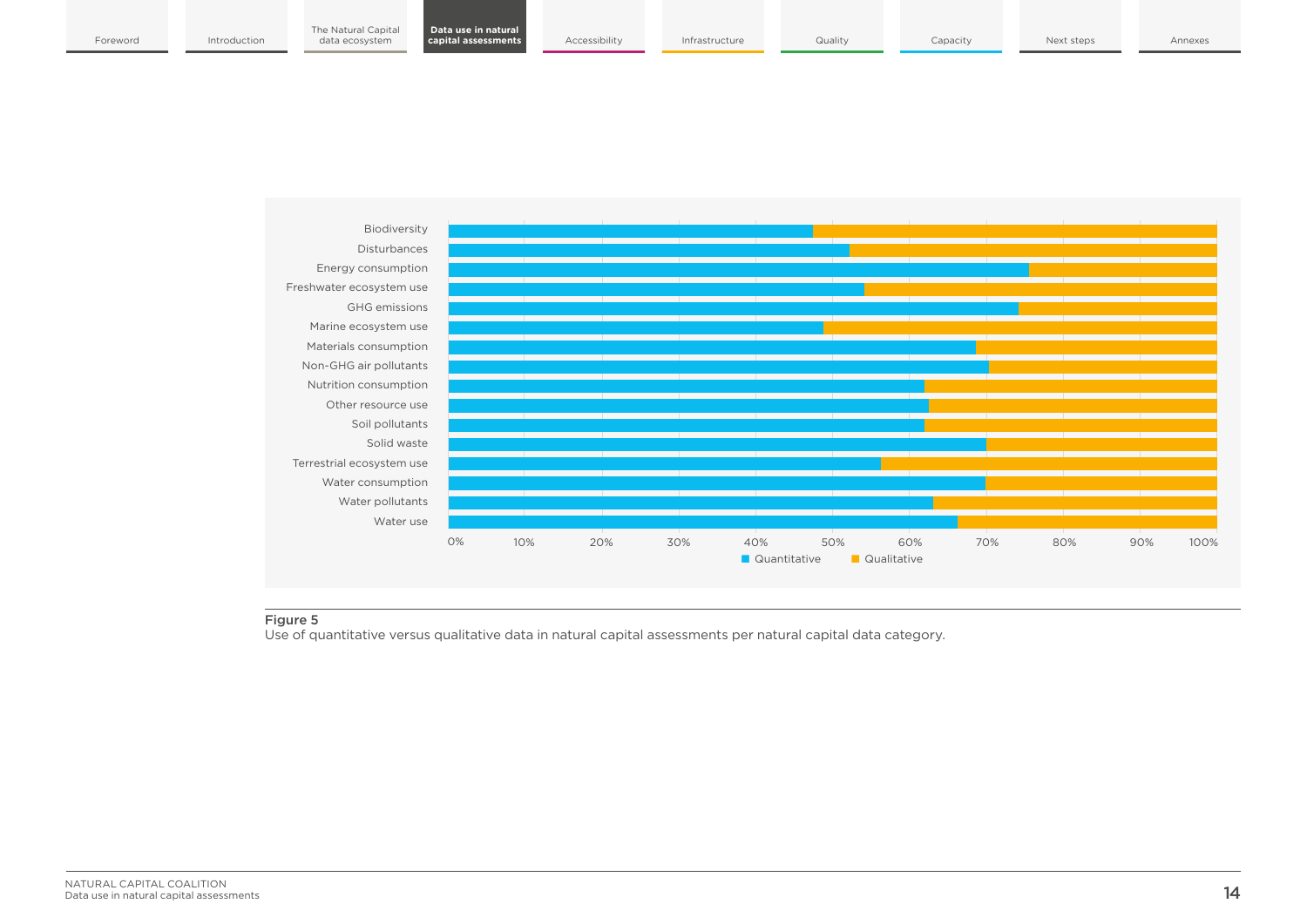**Data use in natural** 

#### Data sources

**Many different data sources are accessed to generate a corporate natural capital assessment** (Figure 6). The specific data source used will vary according to the issue being examined. 'Energy consumption' and 'water data', for example, are more frequently sourced from suppliers rather than inter-governmental sources.

The most important sources of natural capital data included: research institutes and non-governmental organizations, data generated through internal measurements, and local authorities/governments.

#### **Data that is readily available is not necessarily the data that is most needed.** Global data was considered to be of least importance, but was the most accessible information. More granular data, such as at the site and sub-national levels, were considered most relevant, but a significant data gap.

#### **Many relevant datasets are likely to be already available through established business information management systems but this poses additional challenges.** For

example, data is routinely generated and collected for environmental health and safety or regulatory affairs purposes. However, challenges to the use of this data may exist, including the fact that supply chains are not always transparent – and therefore information relating to natural resource procurement and the associated impacts and dependencies will not be visible. Additionally, some information is commercially sensitive, preventing its disclosure and use in assessment processes.

| (Local)<br>authorities/government<br>(e.g. Natural England (UK))                                                    | Don't<br>know                                    | <b>Experts</b>                                                            | <b>Inter-governmental sources</b><br>(e.g. European Space Agency,<br>World Bank) |                                                                                                                        |
|---------------------------------------------------------------------------------------------------------------------|--------------------------------------------------|---------------------------------------------------------------------------|----------------------------------------------------------------------------------|------------------------------------------------------------------------------------------------------------------------|
|                                                                                                                     | Local<br>community<br>estimates<br><b>Other</b>  |                                                                           |                                                                                  |                                                                                                                        |
| <b>Consultants</b><br>(e.g. thinkstep,<br><b>Environment Systems)</b>                                               |                                                  | <b>Research institutes and NGOs</b><br>(e.g. World Resources Institute)   |                                                                                  | <b>Statistical</b><br><b>offices</b><br>(e.g. Office<br>for National<br><b>Statistics</b><br>(UK))                     |
|                                                                                                                     | Peer<br>companies/<br>comparatives<br>(e.g. CDP, |                                                                           |                                                                                  |                                                                                                                        |
| Data generated through internal<br>measurement processes<br>(e.g. Smart meters, regulatory<br>compliance, ISO14001) | Dow Jones)                                       | <b>Suppliers to your organization</b><br>(e.g. energy or water suppliers) |                                                                                  | <b>Third party</b><br>commercial data<br>providers<br>(e.g. Integrated<br>Biodiversity<br>Assessment<br>Tool, Trucost) |

#### Figure 6

Identification of data sources most frequently used by organizations.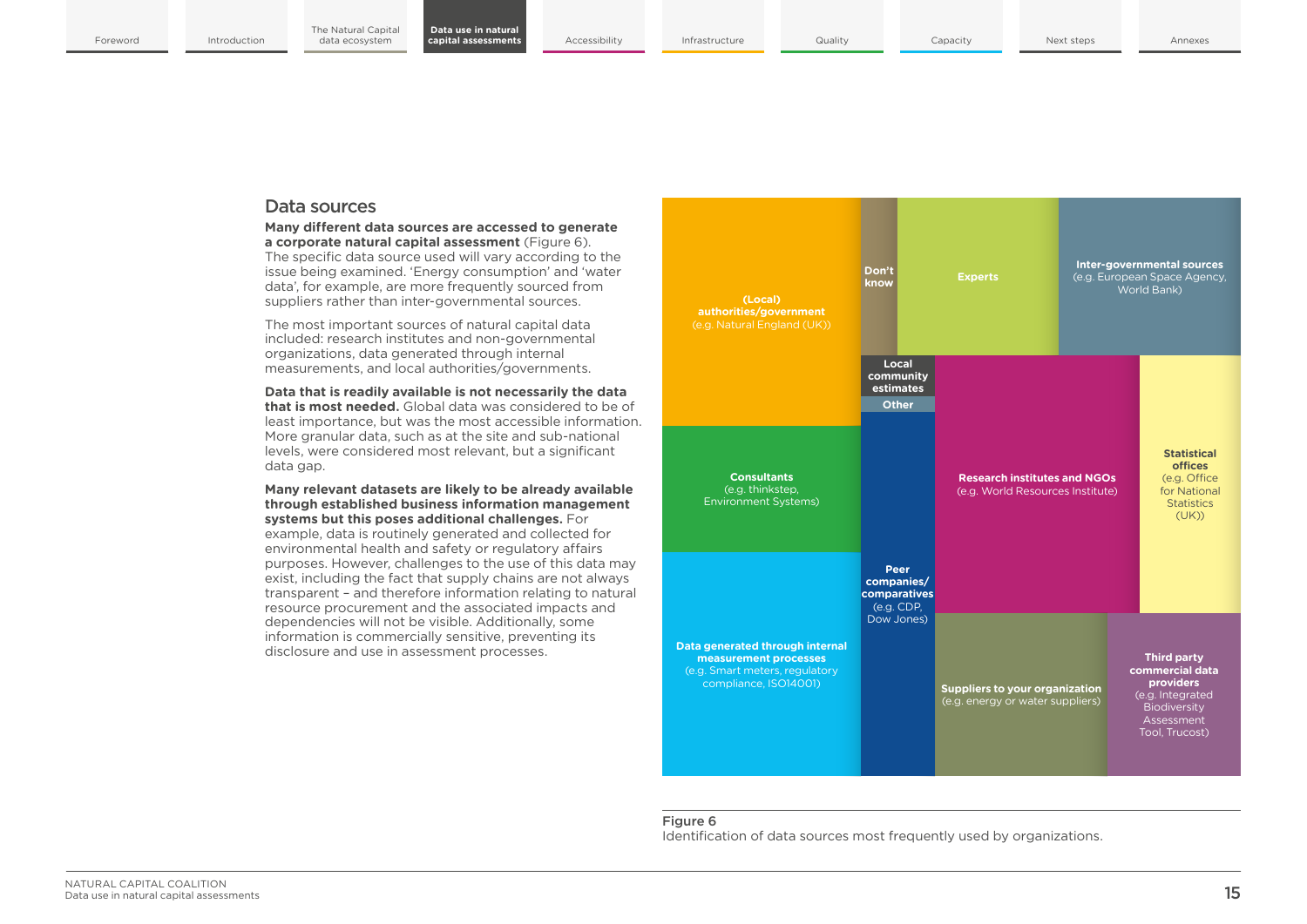### Data quality

**Quality of data is key in determining how effective it is for decisionmaking.** Accessing data from a large number of sources, in a variety of formats, gives rise to the potential for significant errors. Having strong data assurance mechanisms, from the point of data generation, to data collation and interpretation, is therefore very important.

**Assurance over the quality of the data being accessed is variable and depends on the issue concerned.** For greenhouse gas emissions and solid waste data for example, third party assurance is more common. Data validation or assurance processes are most commonly implemented via internal company-led assurance or are validated for quality at source. 'Third party assurance' was the least frequently selected mechanism.

## Data guidance

**Guidance is another driver of data quality and accessibility, and is a requirement of effective data infrastructures.** The survey results show a wide range of guidance is being used already by stakeholders (e.g. business) to inform their use of data in natural capital assessments. Table 1 below shows the five sources of guidance most frequently mentioned.

Consultants were also identified by a number of respondents as a key source of guidance.

**A significant amount of guidance is already available on data; however, this guidance is not collated in a single place.** The survey results combined with interviews and desk research identified:

- 54 different sources of guidance dealing with two main areas: guidance on data standards, management and quality; and guidance on data directly relevant to natural capital assessments – many of these are not currently in the Protocol Toolkit<sup>6</sup>.
- guidance existing in many different locations, for different topics, and of varying accessibility in terms of technical content/readability.
- limited guidance on dealing with differences in data quality and scale, and dealing with data with limited availability. There are also few relevant resources on dealing with complex or "big" data.

**Table 1:** Respondent selection of data-related guidance used in natural capital assessments.

| <b>Guidance resource</b>                                                                                                                                   | <b>Description</b>                                                                                                                                                                                                        |
|------------------------------------------------------------------------------------------------------------------------------------------------------------|---------------------------------------------------------------------------------------------------------------------------------------------------------------------------------------------------------------------------|
| <b>Natural Capital Protocol, including the Natural Capital Toolkit</b>                                                                                     | Guidance for businesses undertaking natural capital assessments,<br>including dealing with uncertainty. The Toolkit provides access to a range<br>of tools for guidance and data surrounding natural capital assessments. |
| Government data standards                                                                                                                                  | e.g. Practical Methods for Data Analysis, US Environmental<br><b>Protection Agency</b>                                                                                                                                    |
|                                                                                                                                                            | Guidance on determining whether environmental data is suitable for a<br>given purpose. It addresses issues over uncertainty in data and selecting<br>appropriate statistical methods for datasets.                        |
| 'Issue based protocols' (for example, greenhouse gas protocols)                                                                                            | Guidance documents specific to impact areas. Providing information on<br>data requirements and methodologies, e.g. PWC's "Valuing Corporate"<br>Impacts" which includes guidance for 6 impact areas.                      |
| <b>ISO (International Organization for Standardization) Standards</b>                                                                                      | Provide guidance on data standards applicable to a wide range of<br>sectors, many of which are relevant to environmental data.                                                                                            |
| <b>INSPIRE (Infrastructure for Spatial Information in Europe) data standards</b> An infrastructure for environmental spatial data developed for use in the | European Union. Pre-defined standards for data management aiming to<br>enhance interoperability and optimize data management processes.                                                                                   |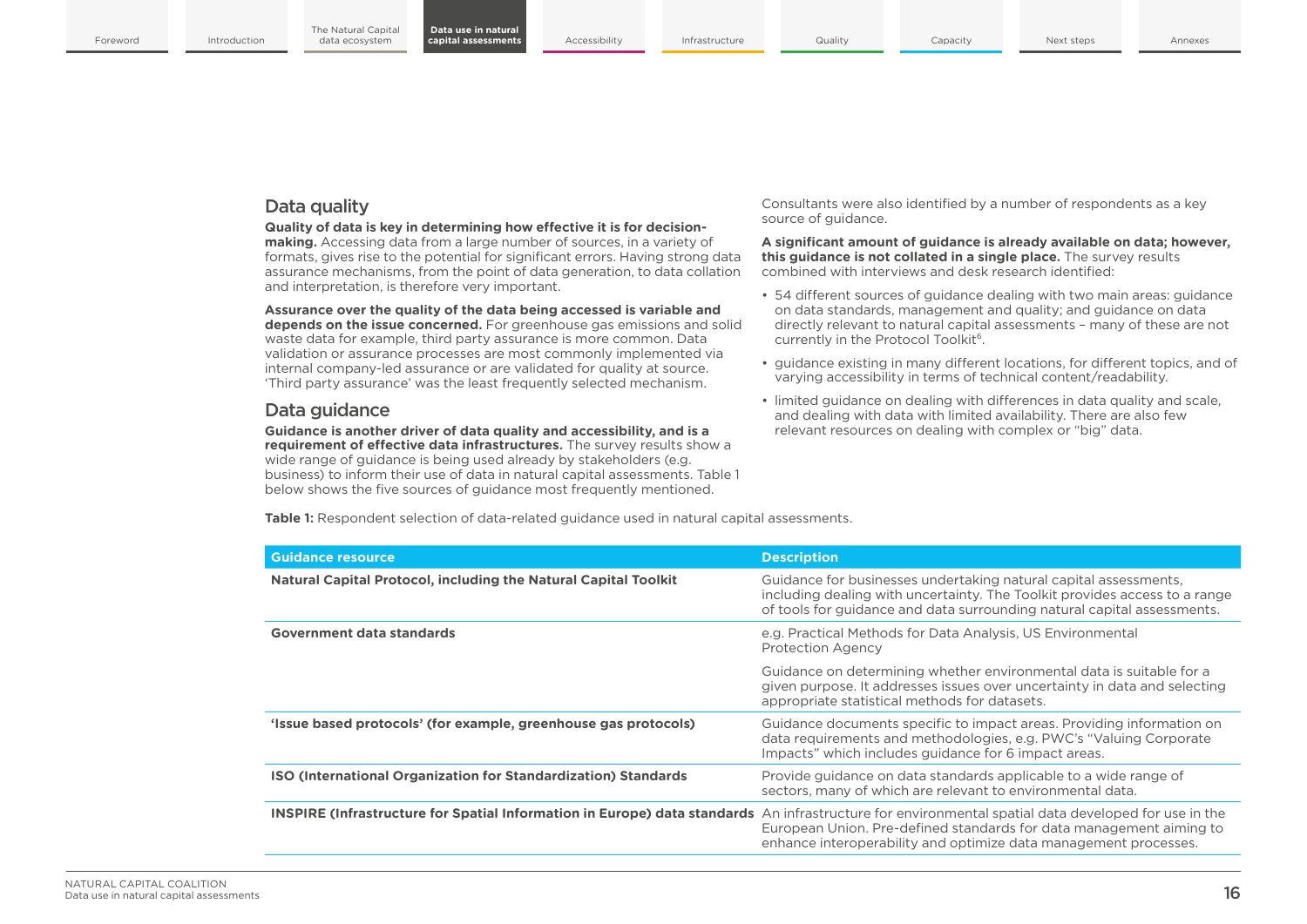Box 1 below, highlights some additional sources of guidance that were identified through interview and desk-based research. These are illustrative only; no assessment of robustness of each approach was made.

#### Box 1: Examples of available data guidance resources

#### Sourcing data in natural capital assessments

- [Valuing corporate environmental impacts: PwC methodology](https://www.pwc.co.uk/sustainability-climate-change/assets/pdf/pwc-environmental-valuation-methodologies.pdf)  [document, 2015](https://www.pwc.co.uk/sustainability-climate-change/assets/pdf/pwc-environmental-valuation-methodologies.pdf): Addresses six key impact areas: air pollution, greenhouse gases, land use, solid waste, water consumption, and water pollution. It sets out methodology that leads to monetary valuation, including sections on data requirements and a sensitivity analysis. The focus is on data that is readily available within a corporate data ecosystem. Potential data sources are highlighted.
- [The System of Environmental-Economic Accounting \(SEEA\) United](https://seea.un.org/)  [Nations Statistics Division:](https://seea.un.org/) A framework that includes internationally agreed standards and accounting rules for producing statistics on the environment and its relationship with the economy. This includes guidance on integrating economic, environmental and social data to support decision-making.

#### Dealing with uncertainty

- [Guidance for uncertainty assessment and communication, 2013](http://www.pbl.nl/sites/default/files/cms/publicaties/PBL_2013_Guidance-for-uncertainty-assessment-and-communication_712.pdf): The Netherlands Environmental Assessment Agency's guidance on how to identify, assess, and communicate the level of uncertainty associated with a study. This sets out checklists, questionnaires and an 'Uncertainty Matrix' that allows users to identify and rate the importance of uncertainties that lie within their projects. It also addresses effective communication of uncertainty information.
- [Monte Carlo Simulation:](https://www.palisade.com/risk/monte_carlo_simulation.asp) This helps provide an organization with an understanding of uncertainty in predictive models. It deals with the variation possible with estimated data based on historical data or expert opinions, to produce a range of values that may occur based on the level of uncertainty in the data.

Annex 3 summarizes the guidance reviewed under this project. This aims to make it more accessible to those seeking guidance on addressing various data issues in natural capital assessments, including some of the barriers outlined in this report.

#### Unlocking data challenges for natural capital assessments

This section sets out the barriers to the flow of data from source to end user for use and application of natural capital assessments, and a range of solutions that could facilitate more efficient flows of information.

#### Take away messages

- There are inherent challenges associated with the cost, format, volume, complexity, and nature of data required for natural capital assessments.
- Weak governance through poor or inconsistent data management, a lack of systems or strategies, and a lack of policies or standards may negatively impact natural capital data quality and use.
- Data gaps, either in terms of relevant and applicable spatial and temporal scales, subject matter, or within datasets, can result in incomplete or inaccurate assessments.
- There are some quick wins to address these challenges that companies can employ immediately, including the collation and synthesis of existing data guidance and the production of a data directory, as identified by this project.

17 NATURAL CAPITAL COALITION Data use in natural capital assessments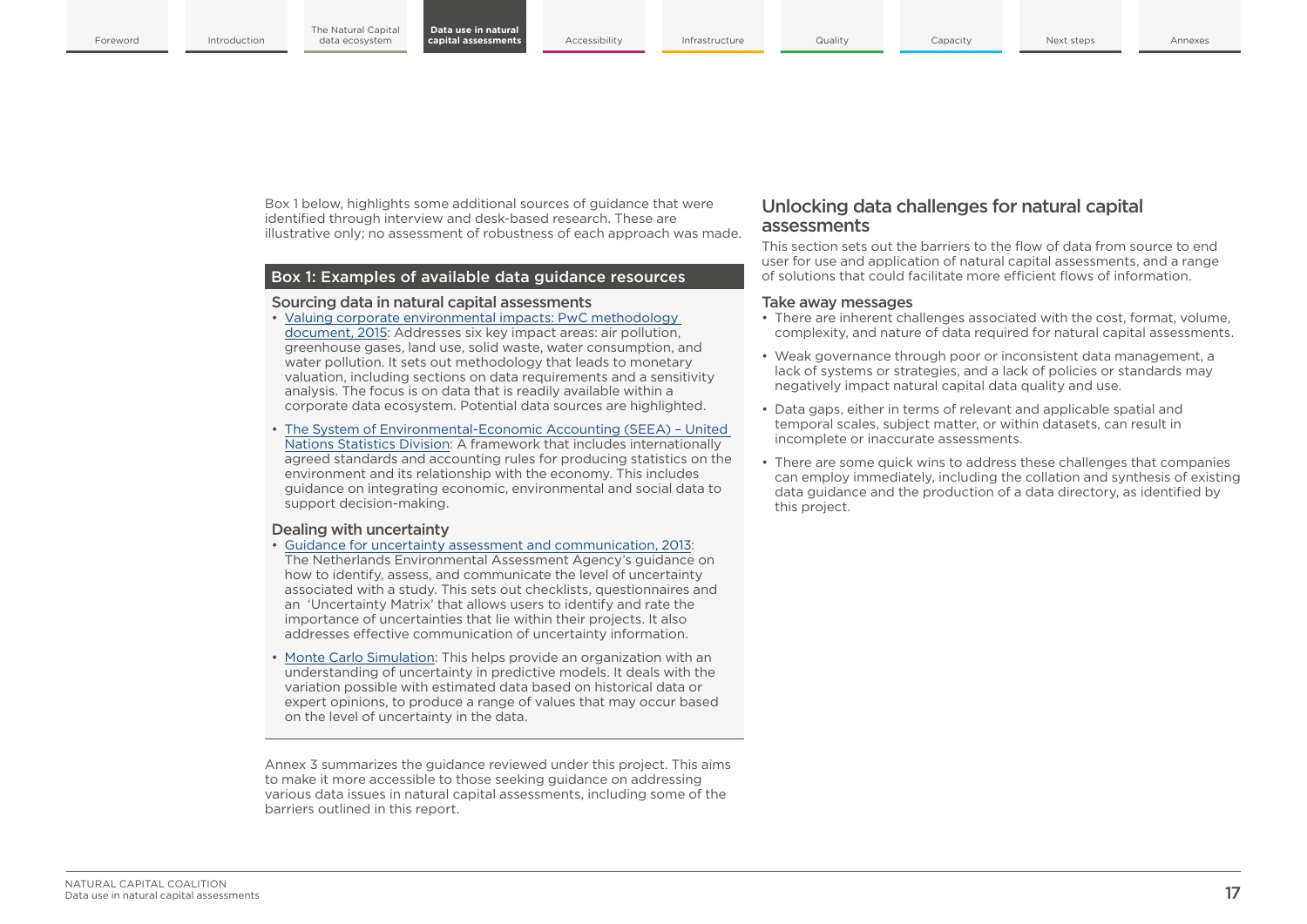Figure 7 (below) presents the key barriers and potential solutions as identified through the desk study, stakeholder survey, and structured interviews conducted as part of this project.



#### Figure 7

The key barriers and potential solutions identified through the Data Information Flow project.

These barriers and solutions are discussed in more detail below. The potential solutions set out under each element fall into two categories:

- 
- quick wins that companies could take forward immediately; longer term actions, including how data considerations can be strengthened within natural capital projects more broadly.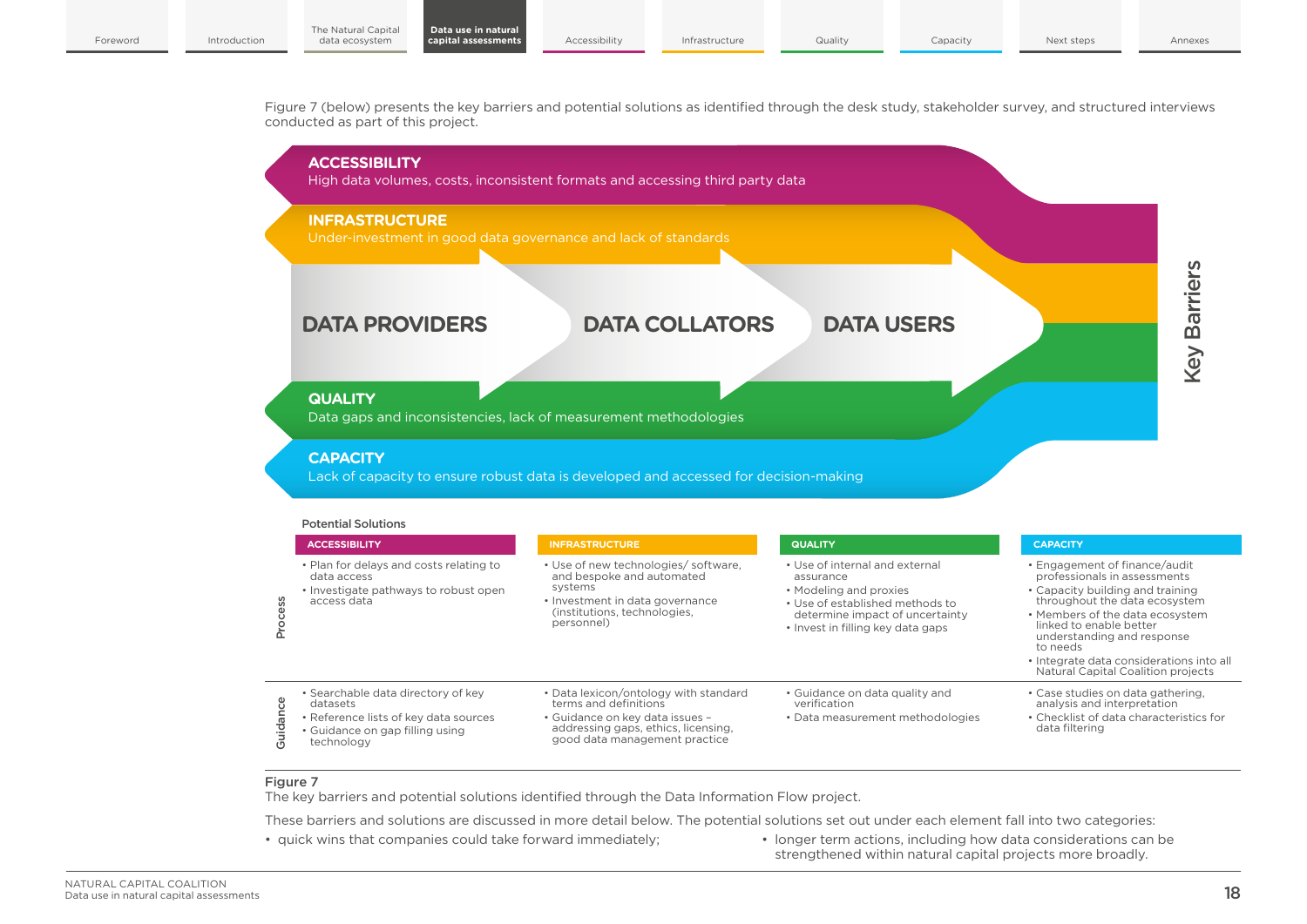## **Accessibility**

Barriers: High data volumes, costs, inconsistent formats and accessing third party data

Data accessibility encompasses barriers (or enablers) associated with the cost, formatting and licensing of data, as well as the ability of users to find and use data. Data access challenges are placed in two categories:

**The extent to which data is readily available in formats that can be used is key to its uptake and use.** Data behind paywalls or locked up in document formats that cannot be readily accessed pose challenges for users. Accessibility also considers whether the procedures, mechanisms, agreements and structures are in place to support trouble-free user navigation.

**The volume and complexity of data (available and required) can increase the scale of the tasks when undertaking assessments.** Large datasets, and large numbers of datasets for different aspects can increase the time, cost and expertise required to conduct natural capital assessments.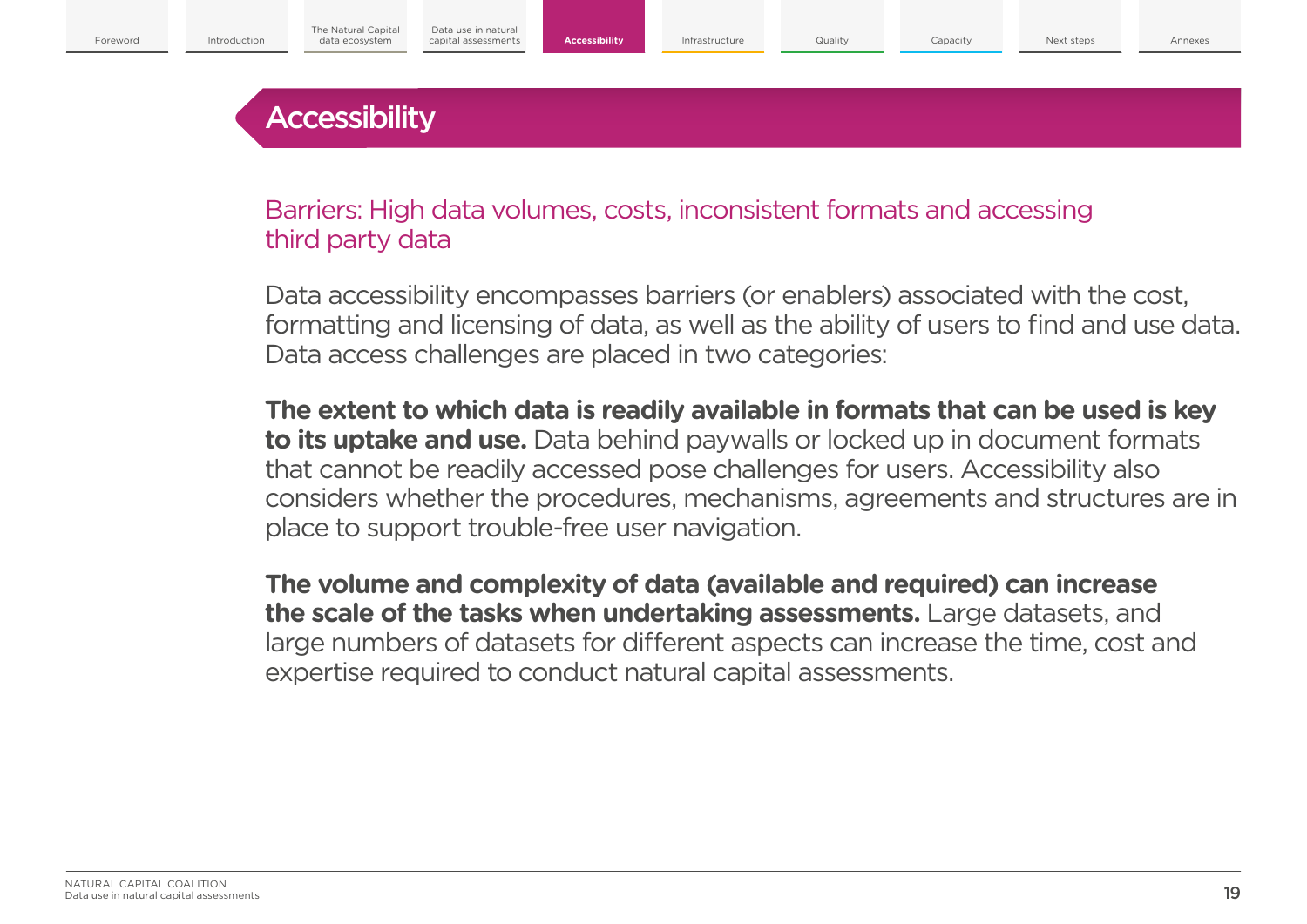## Data availability



Data exists that is not widely available to decision makers; for example, raw data underpinning environmental impact assessment reports may not be published in an accessible, machine readable format. Gaining access to data in a timely and low cost manner was identified by survey respondents and interviewees as a significant challenge. Key accessibility issues identified include:

- **Inability to share data:** for some datasets, issues of confidentiality, or even national security, might hamper the ability to access them. Securing data from partners or third parties may also be challenging and time consuming. More than half of those surveyed consider insufficient flows of data from stakeholders as a barrier.
- **Disincentives for data sharing:** lack of incentives to share natural capital data (e.g. between companies) may arise as a result of competitive advantage.
- **Costs or licensing restrictions:** some datasets require a fee to be paid, or are licensed in ways that prevent use and uptake (e.g. noncommercial licensing which strictly prohibits commercial use, sometimes regardless of payment), making them costly and time consuming to access. Costs of data handling were cited by more than half of survey respondents as a potential barrier.
- **Incompatibility of datasets:** challenges arise when different data sources are only available in formats that are incompatible, or in formats that take a long time to make compatible.
- **'Dark' data:** some data may not get digitized, uploaded, or shared. Data also exists in formats (e.g. PDF reports) that are not readily accessible – ideally, data should be machine readable to be widely used. For many datasets, survey respondents indicated that metadata was not always available.
- **Ability to demonstrate trends:** datasets that are updated periodically that meet with the temporal scales of interest and relevance for businesses and their decision-making processes.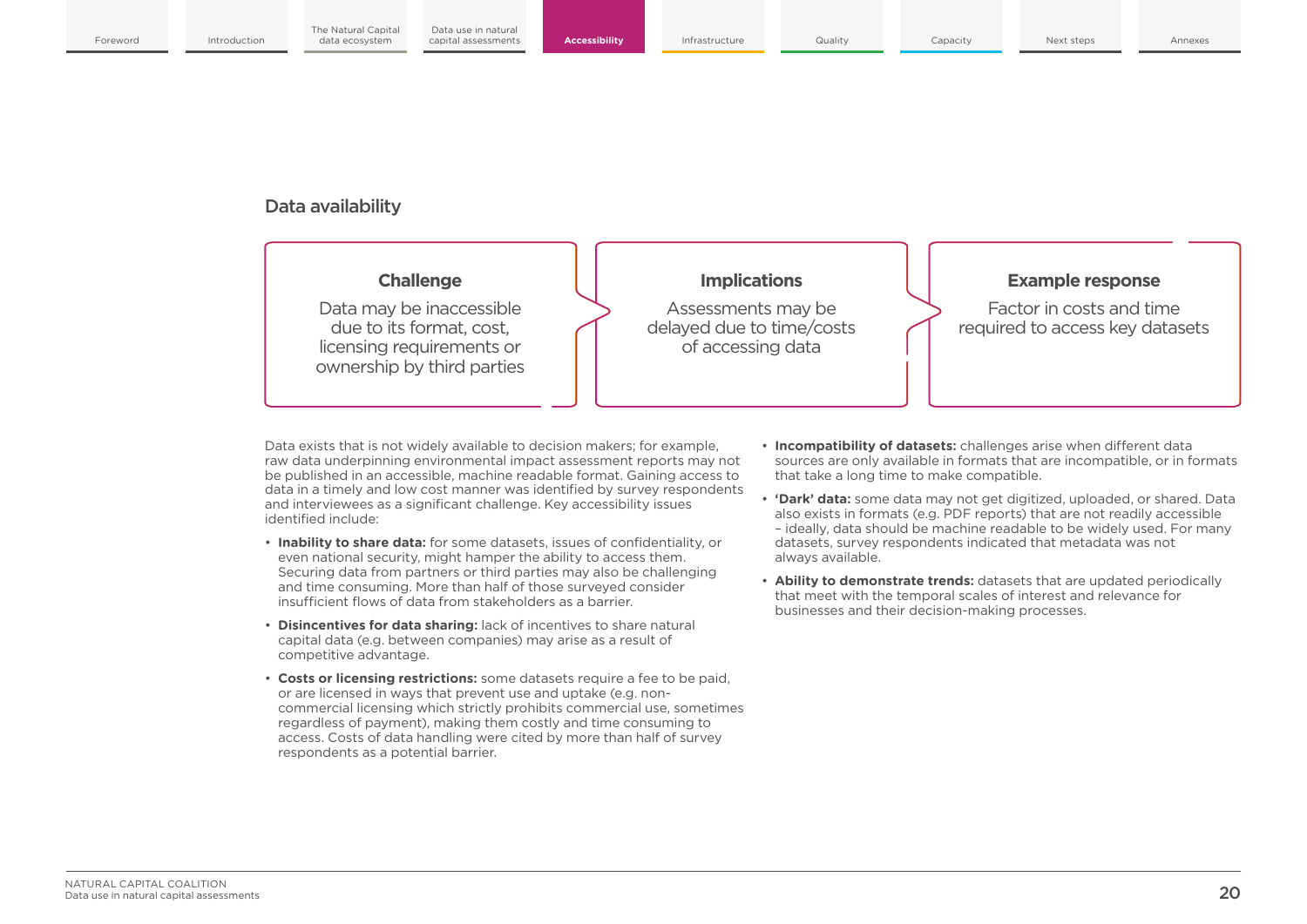In the absence of a ready solution, data stakeholders, such as companies, are beginning to plan natural capital assessments that are mindful of the time and costs associated with accessing data. A longer term solution to some of these issues could be to use technological advances to unlock data (see Box 2).

#### Box 2: Technological solutions to data access constraints experienced by companies conducting natural capital assessments

The development of powerful cloud-computing platforms and the movement towards open access datasets have enabled rapid advances in environmental monitoring. These progressions will revolutionize environmental data collection in terms of the ease of collection, frequency of updates, and completeness of datasets.

**Data openness:** National governments are increasingly moving away from holding data for sale and moving towards complete open data models. For developed nations, such as the UK, this offers companies access to an unprecedented source of high resolution data (as illustrated by DEFRAs recent open data strategy<sup>6</sup>) which can form an integral part of a natural capital assessment.

**Data availability:** Recent technological advances in remote sensing can aid in data collection. For example, the European Space Agency's Sentinel program now provides imagery on a weekly basis for much of the world's landmass. This has a spectral resolution of 20–30m which could be used for monitoring and evaluating many natural capital assets and their proxies.

**Data compatibility:** In the past decade, the number of file formats has risen by more than 1000%. With this increasing number of formats, it is not always possible for in-house software to read them all, hence investment in new software/computing capacity may be required. The rise of publically available super-computing, such as Google Earth Engine presents one solution towards resolving these challenges, with many time-consuming data transformations now being conducted in a fraction of the time.

[https://data.gov.uk/sites/](https://www.gov.uk/government/publications/defra-open-data-strategy) [default/files/Defra%20](https://www.gov.uk/government/publications/defra-open-data-strategy) [Open%20Data%20Strategy.pdf](https://www.gov.uk/government/publications/defra-open-data-strategy)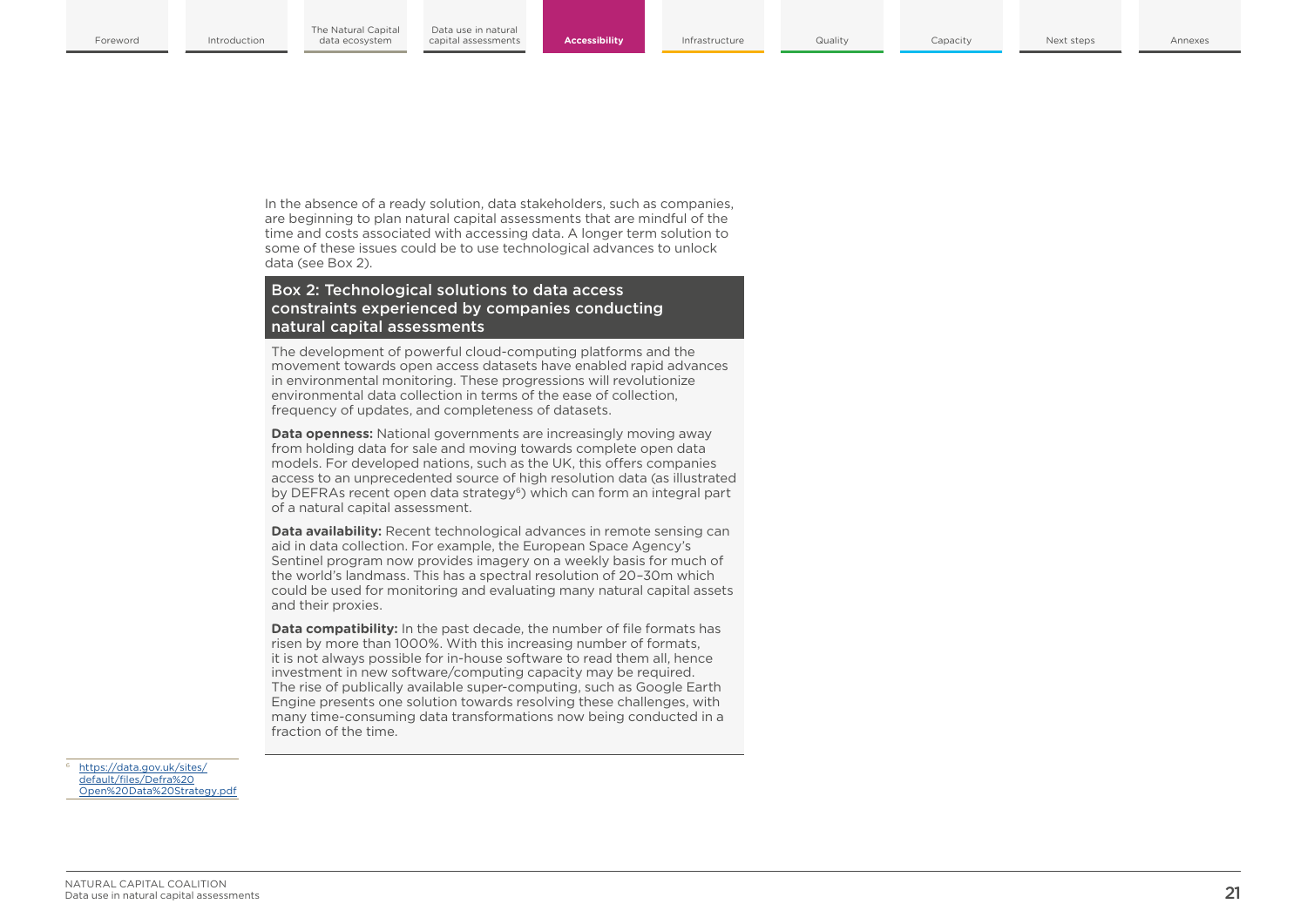## Data volume and complexity



The volume of data that companies have to sift through to undertake natural capital assessments is a major challenge (See Box 3 example). This can act as a barrier to carrying out such assessments as a result of:

- **large investment of time and resources** required to deal with the quantities of data;
- **uncertainty** about the level of detail required to make a robust assessment; and
- **complexity of data to support detailed analyses** (such as full monetary evaluations) can add to the time required to identify and acquire data.

This is particularly true for assessments conducted across multi-tiered supply chains. See Case Study 1 (Annex 2).

#### Box 3: Jaguar Land Rover – iterative approach to dealing with high data volume

Jaguar Land Rover had to call upon 1.3 million7 pieces of data to produce their natural capital valuation. In order to break down the data volume and complexity barriers, Jaguar Land Rover found that, in the absence of a comprehensive starting dataset, it was useful to run a limited-scope pilot assessment looking at a single product, site, or service, for example. By building upon this approach over several iterations, more and more input data can be incorporated, and the output data will become robust enough to inform decision-making processes.

Ellison, I. 2018. Jaguar Land Rover: Natural Capital Assessment – What Next? ENDS Natural Capital Conference, 27th June, London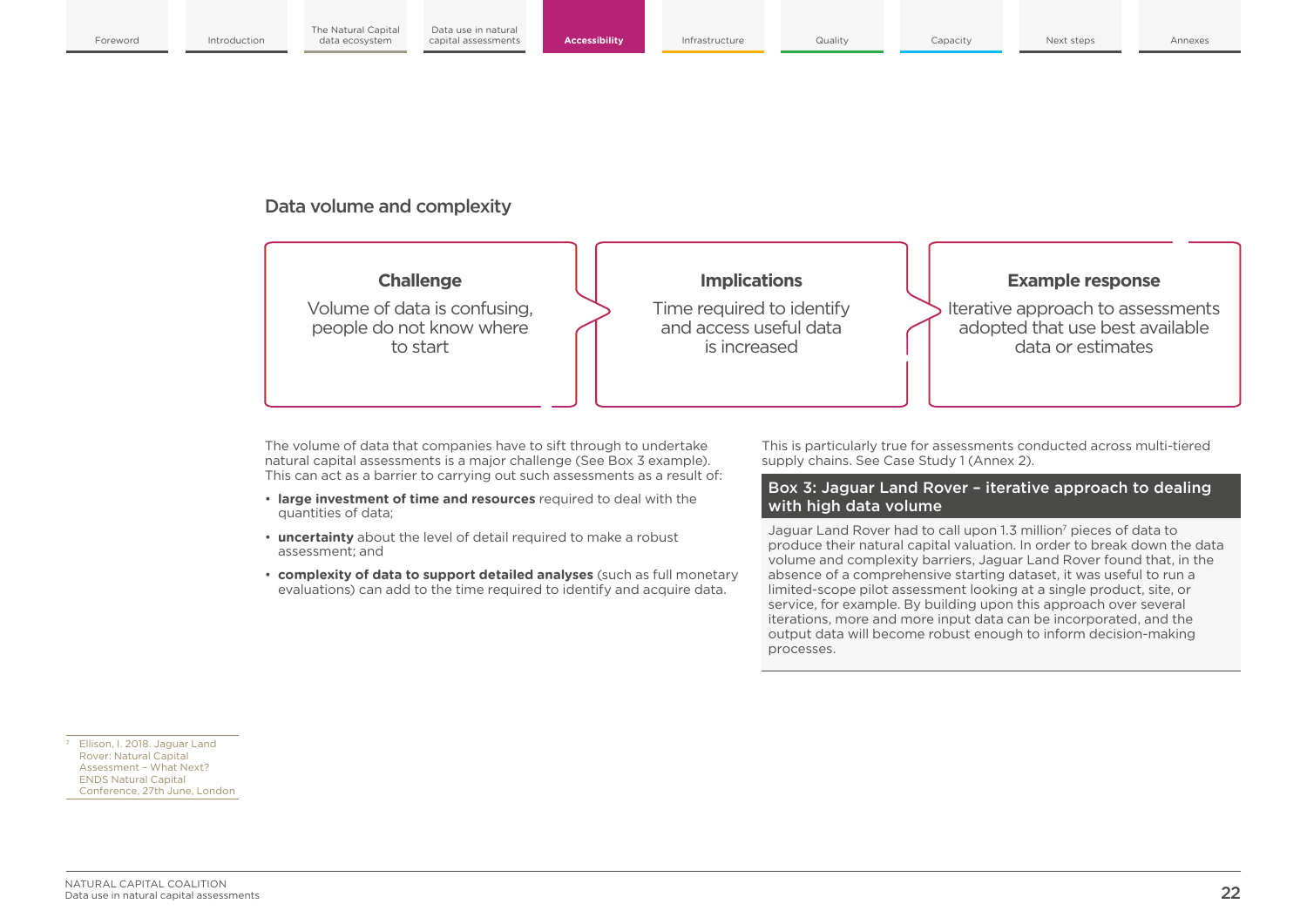## Potential solutions: accessibility

A number of solutions were identified to accessibility challenges (Table 2). Some are quick wins – solutions that companies were already using as workarounds to challenges. Other solutions are longer term, which can be taken forward collaboratively or integrated into the Natural Capital Coalition's ongoing activities.

**Table 2:** Potential solutions to data-related challenges encountered in natural capital assessments.

|                      | <b>Potential solution</b>                             | <b>Description</b>                                                                                                                                                                                                                                                                                                                                                                                                                                                                                     |  |  |  |
|----------------------|-------------------------------------------------------|--------------------------------------------------------------------------------------------------------------------------------------------------------------------------------------------------------------------------------------------------------------------------------------------------------------------------------------------------------------------------------------------------------------------------------------------------------------------------------------------------------|--|--|--|
| <b>Quick</b><br>wins | Plan for delays and costs associated with data access | Incorporate time (resources) and budget into natural capital assessment<br>plans to ensure that the time required to access diverse datasets<br>is considered.                                                                                                                                                                                                                                                                                                                                         |  |  |  |
|                      | <b>Data directory</b>                                 | A searchable data directory of key datasets which meet appropriate<br>criteria in terms of scope, scale, and quality (where data quality is made<br>transparent). (N.B. in such a database, data would be linked to only, not<br>hosted.) An initial step in creating this directory would be to confirm the<br>typology of natural capital data required and to review the extent to<br>which existing data platforms and datasets meet the requirements<br>expressed by data users in this analysis. |  |  |  |
|                      | <b>Reference lists</b>                                | A list of key data sources could be developed for areas where<br>stakeholders identified particular gaps, e.g. biodiversity, water, valuation.                                                                                                                                                                                                                                                                                                                                                         |  |  |  |
| Long-term action     | <b>Technology</b>                                     | Guidance on the use of technology to access currently inaccessible data<br>(e.g. Environmental Impact Assessment data, or data 'hidden' within<br>scientific publications), and where it could be employed to reduce<br>data error.                                                                                                                                                                                                                                                                    |  |  |  |
|                      | Open access and licensing                             | Investigate how key datasets can be made open access, whilst remaining<br>robust, and determine the incentives or disincentives to increasing data<br>access. Communicate standard licensing requirements to data providers<br>to facilitate access rights (i.e. placing data in the public domain or using<br>Creative Commons licenses).                                                                                                                                                             |  |  |  |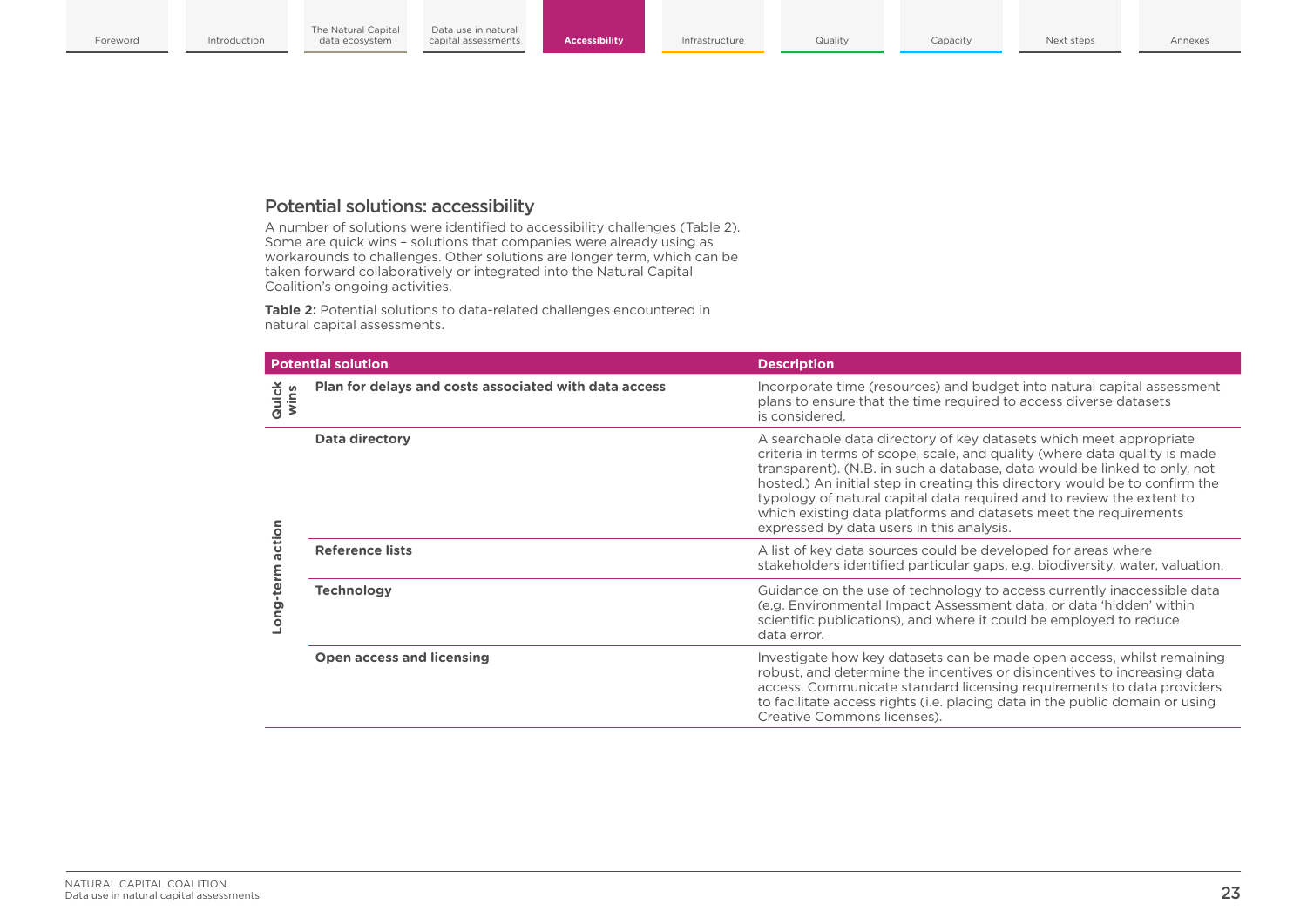Survey respondents indicated that a directory of existing datasets would be the most useful potential resource for development under this project. This could take the form of a searchable database of key datasets which meet appropriate criteria in terms of scope, scale, and quality. Prior to developing a new data directory there is a need to recognize and review a number of similar directories or platforms that have been, or are being, developed. Examples include, in the UK, the Centre for Ecology and Hydrology Natural Capital Metrics database<sup>8</sup> and the web based tool 'ENCORE' (Exploring Natural Capital Opportunities, Risk and Exposure) from the Natural Capital Finance Alliance (see Box 4).

#### Box 4: ENCORE – Exploring Natural Capital Opportunities, Risk, and Exposure

The Natural Capital Finance Alliance, in collaboration with UNEP-WCMC, have developed the web-based [ENCORE tool.](https://encore.naturalcapital.finance/) ENCORE enables users to visualize the exposure of economic sectors to natural capital risks according to their geographical location.

It will enable a better understanding of the risks that environmental degradation causes for businesses by allowing users to explore how different industries are linked to natural capital assets and the drivers of environmental change, such as climate change, that affect them. Users could, for example, use ENCORE to identify sectors in a portfolio with high natural capital risk, or analyze drought and its potential impact on credit risk in agriculture.

Underlying this tool is a comprehensive analysis of available natural capital datasets screened against a range of quality criteria.

[https://www.ceh.ac.uk/our](https://www.ceh.ac.uk/our-science/projects/natural-capital-metrics)[science/projects/natural](https://www.ceh.ac.uk/our-science/projects/natural-capital-metrics)[capital-metrics](https://www.ceh.ac.uk/our-science/projects/natural-capital-metrics)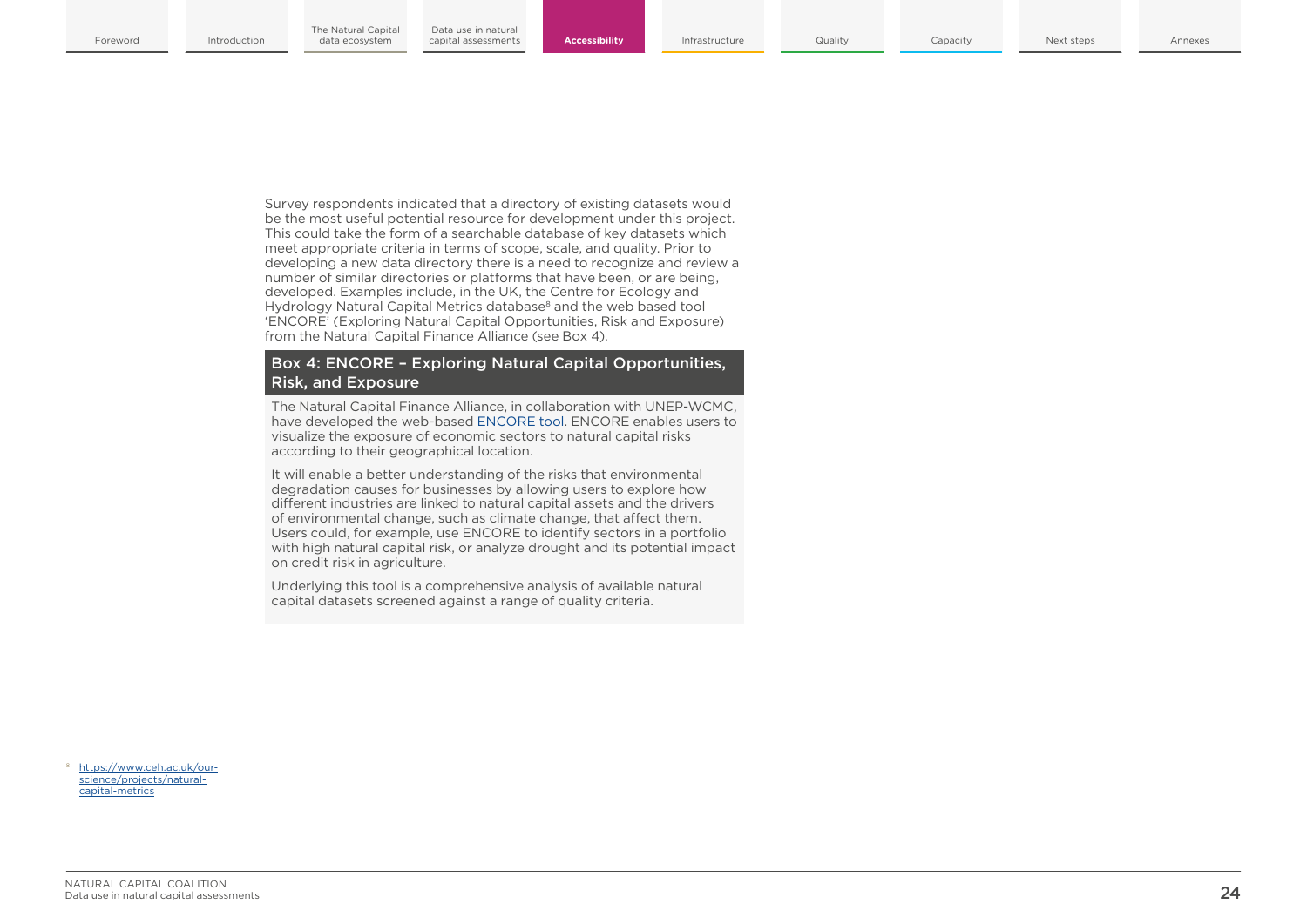## **Infrastructure**

Barriers: High data volumes, costs, inconsistent formats and accessing third party data

Data infrastructure is described by the Open Data Institute<sup>9</sup> as "**datasets, the technology, training and processes that makes them useable, policies and regulation such as those for data sharing and protection, and the organizations that collect, maintain and use data"**. It encompasses measurement protocols, standards and guidance, and software. Three groups of challenges relate to data infrastructure:

**Weak governance, including management, systems, policies and standards, can result in poor data.** These factors in isolation or combination have an impact on data quality.

**Data volumes may exceed capacity for analysis as a result of the complexity of data required to support a natural capital assessment** (as opposed to analysis of individual facets of environmental issues). This can require significant updates to systems, technology and processing.

9 ODI. 2016. Principles for strengthening our data infrastructure. Online: [https://](https://encore.naturalcapital.finance/) [theodi.org/article/principles](https://encore.naturalcapital.finance/)[for-strengthening-our-data](https://encore.naturalcapital.finance/)[infrastructure/.](https://encore.naturalcapital.finance/) Accessed 20/11/18.

**Lack of standards and guidance on data use** directly impacts on quality of data and resulting analyses.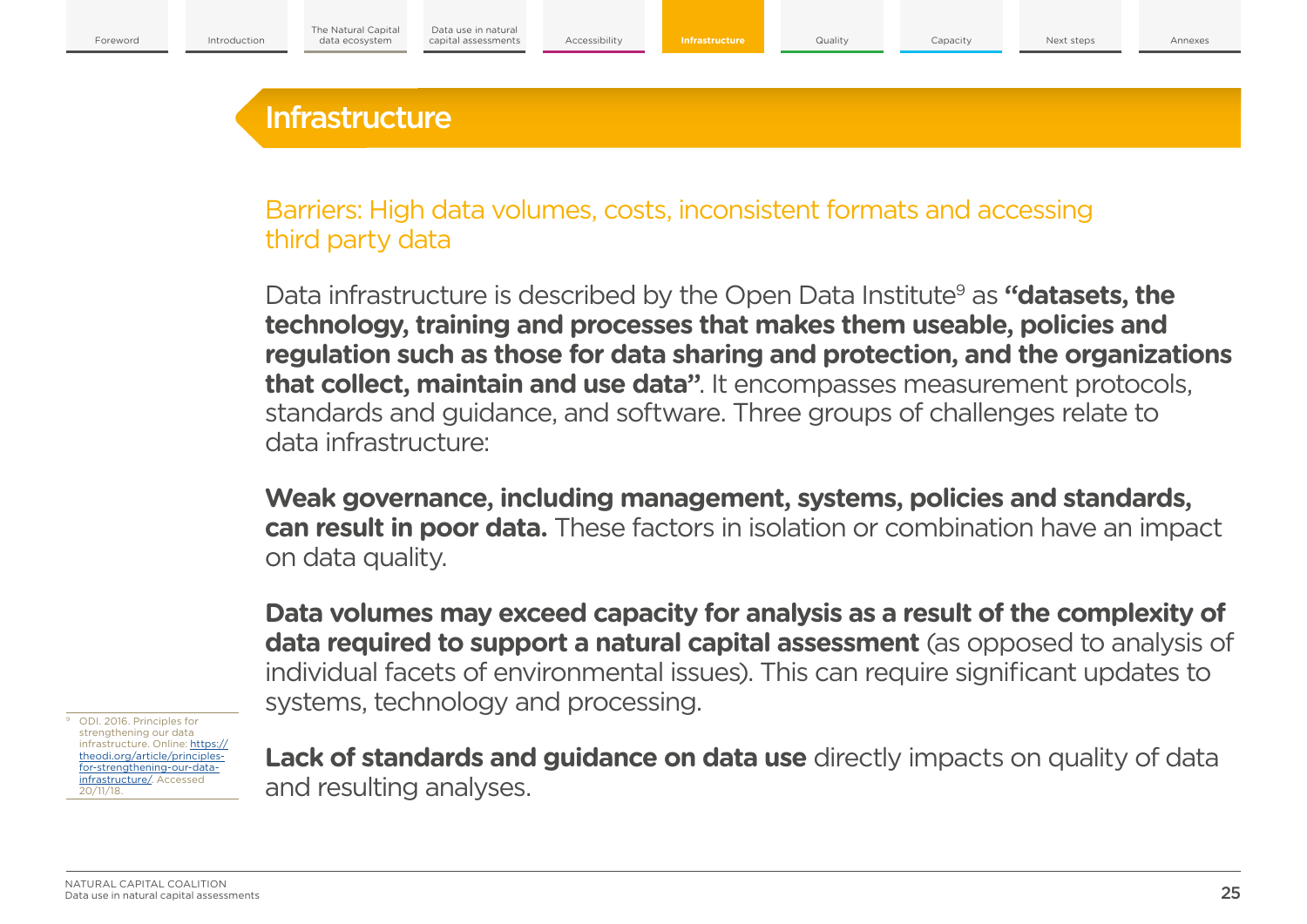## Weak governance

## **Challenge**

Extent to which data owners have good data governance (setting appropriate standards, ensuring quality etc.)

## **Implications**

Lack of good data governance may result in impaired data quality (e.g. inaccuracies, incomplete datasets, unverifiable data) and accessibility leading to loss of credibility

### **Example response**

Internal data management guidance/focus on high quality data/awareness of limitations of data

Examples of poor governance include:

- inconsistent management of existing data;
- lack of systems or data strategies for collating and managing natural capital datasets;
- lack of policies to ensure ethical accessing and use of data;
- lack of standards or certification for quality assurance and reliability.

**There is a need, therefore, to invest in the key datasets required for natural capital assessments, to ensure they are available and fit-forpurpose for decision-making.** Although some data production and analysis is well-funded, other data is expensive to collate and maintain, but is not considered a public good. Three key global biodiversity datasets for example, cost in the region of USD6.5 million to maintain annually, yet are underfunded and reliant on significant inputs from volunteers<sup>10</sup>. It can be difficult to secure funding at the level required for good data governance.

"In order to deliver robust data for natural capital assessments, it is vital that there are properly funded and supported organizations in place that view it as their responsibility to produce and maintain data."

*Jeni Tennison, CEO, Open Data Institute*

10 Juffe-Bignoli, D., Brooks, T.M., Butchart, S.H.M., Jenkins, R.B., Boe, K., Hoffmann, M., et al. 2016. Assessing the Cost of Global Biodiversity and Conservation Knowledge. PLoS ONE 11(8): e0160640. [https://](https://doi.org/10.1371/journal.pone.0160640) [doi.org/10.1371/journal.](https://doi.org/10.1371/journal.pone.0160640) [pone.0160640](https://doi.org/10.1371/journal.pone.0160640)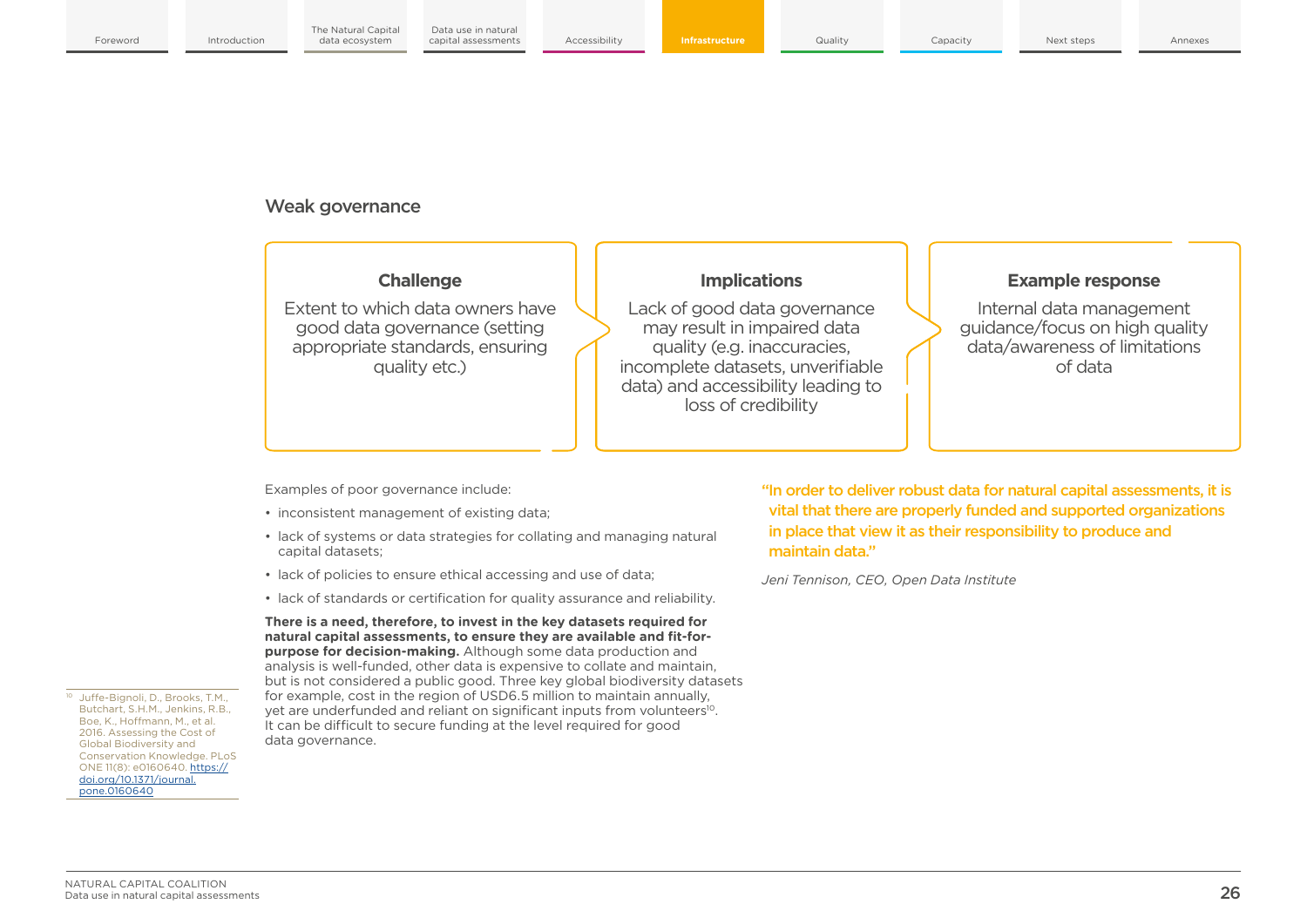## Data volumes exceed capacity of technology

## **Challenge**

Data volume required to understand impact drivers, impacts, and dependencies in natural capital assessments is significant and may be beyond the handling capacity of existing data management systems

#### **Continual data growth requires that the systems, approaches, and technology grow with them to ensure efficient data handling, management, and processing.**

Globally, the amount of data and information generated and collected grows year-over-year. The volume of this data alone presents significant challenges in its management and use (including all stages from storage, to interpretation, to analysis).

Coupled with this continual growth in data volume is the expansion in different types of data (e.g. tabular data, hierarchical data, documents, e-mail, metering data, financial etc.), and the increasing velocity at which data is being produced and collected.

## **Implications**

New systems may be required to handle data volumes leading to increased cost of assessment (time and resources)

## **Example response**

Understand limitations of existing data systems; use third parties with bespoke systems to assist; increase data automation (e.g. collection); adopt new technology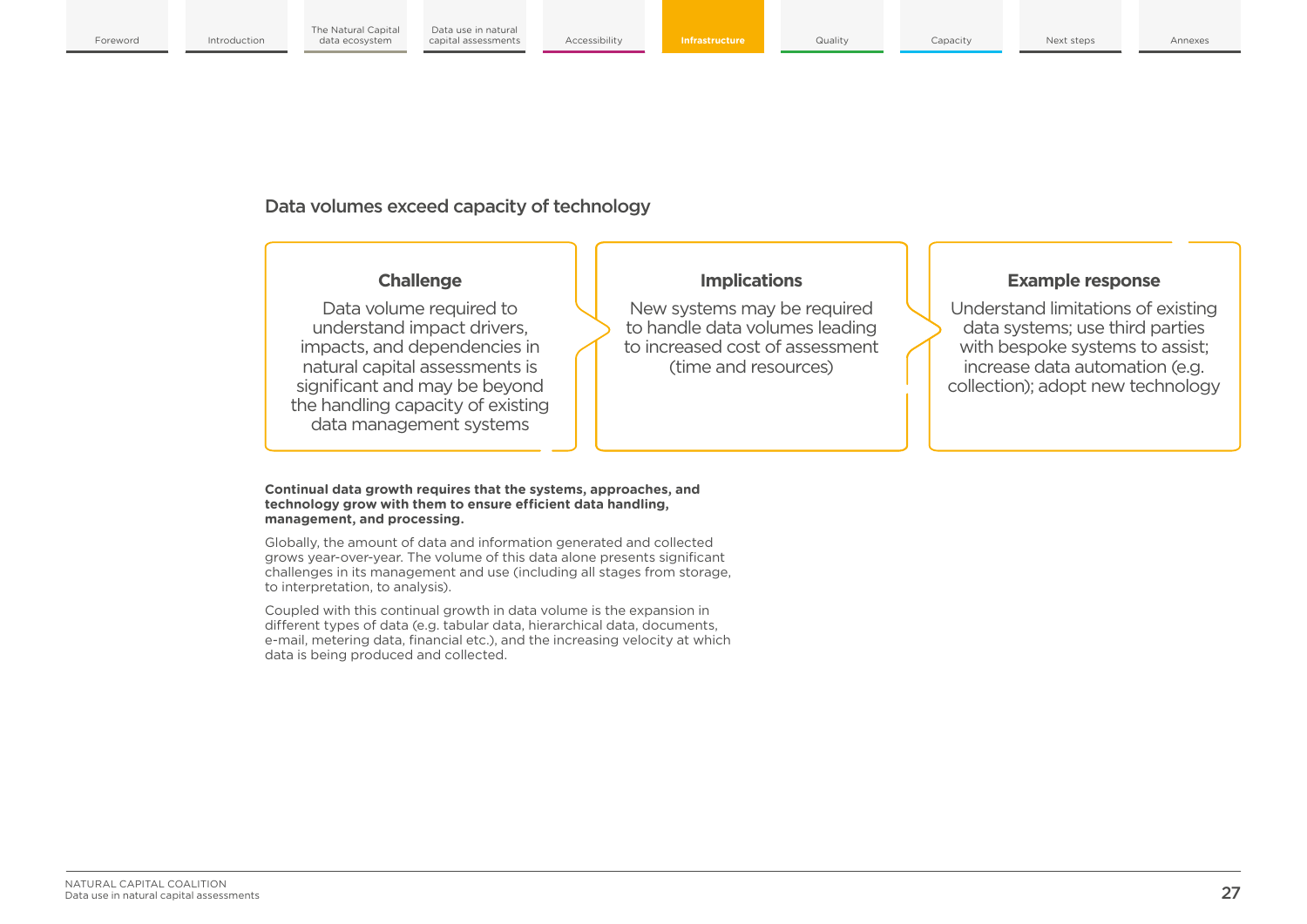## Lack of standards and guidance

## **Challenge**

Data guidance and standards are lacking or dispersed in multiple sources

## **Implications**

Paucity of guidance may increase assessment costs (i.e. time invested in searches) and affect assessment quality

## **Example response**

Companies may set internal standards or guidance or use quality measures (e.g. Pedigree Matrix or Monte Carlo simulation)

**More guidance on data use in natural capital assessments is required** (Table 6, Annex 1); specifically in the following areas:

- **data process:** how to deal with data-sourcing ethics and equity, licensing issues and data negotiations, avoiding delays and additional costs associated with accessing data, and addressing data limitations within decision-making;
- **identifying consistent methodologies** for data collection, including the use of technology to streamline effort and reduce error, the development of methodologies where none exist, and addressing issues such as baseline setting;
- **sources of data** including how to find existing data to reduce duplicate efforts of data gathering;
- **addressing data gaps** including how these gaps can be filled and addressing the uncertainty data gaps introduce into decision-making; and
- **data quality** specifically relating to biodiversity and water use, but on data assurance for all issues.

NATURAL CAPITAL COALITION<br>Data use in natural capital assessments **28 NATURAL COALITION CONTROL** Data use in natural capital assessments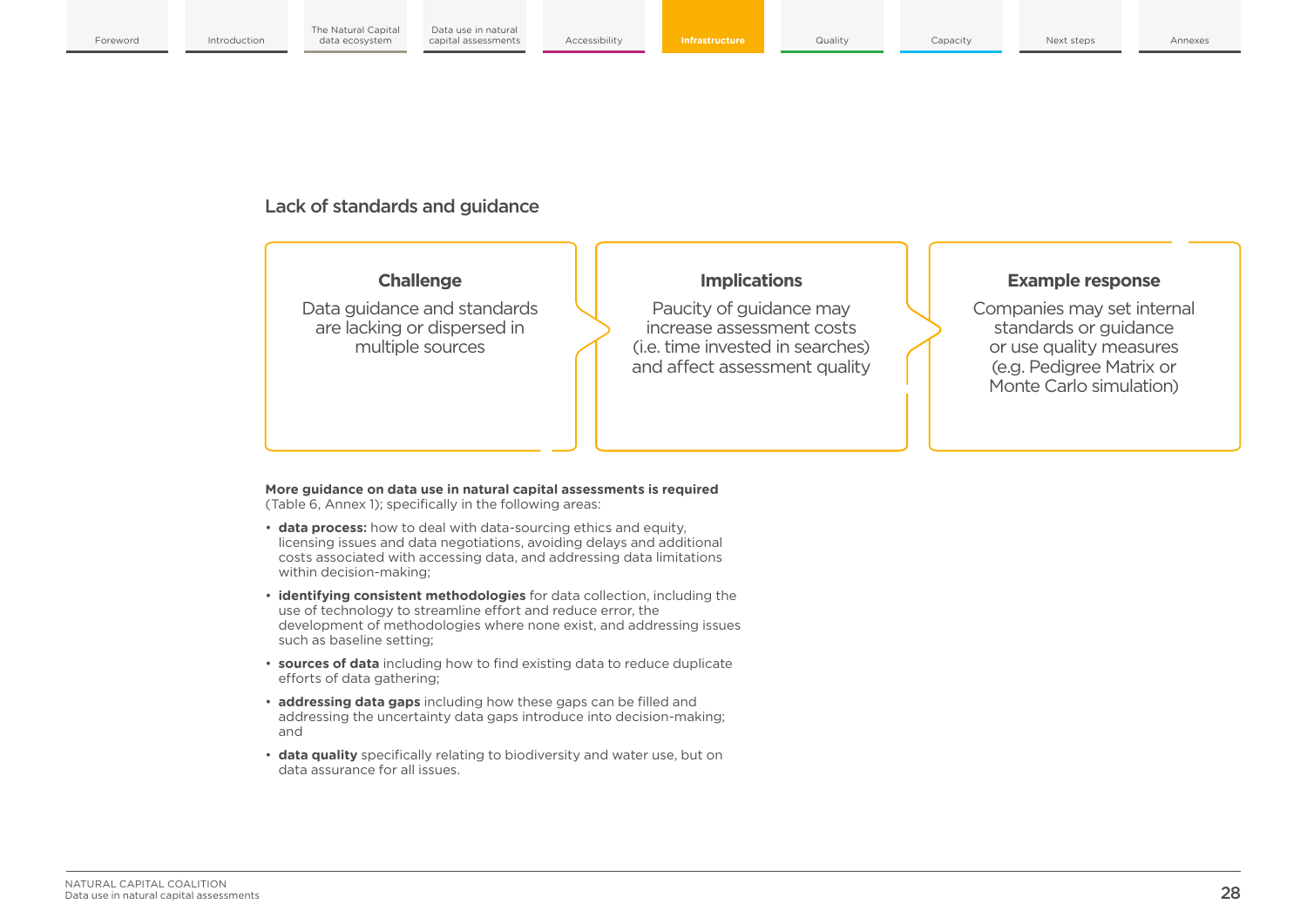## Potential solutions: infrastructure

Table 3 sets out potential solutions to deliver effective natural capital data infrastructure. The nature of infrastructure is such that few quick wins are possible. Stakeholders consulted in this project requested guidance on natural capital data that draws on the key elements that are currently dispersed in many locations. Specifically, the production of web-based guidance to address key gaps in knowledge was highlighted as a priority solution. Part of this quidance could include the directory of existing datasets identified previously.

A directory of data providers, an analysis of data quality, and guidance on key data challenges were also identified as potentially useful resources. Such guidance could be stand-alone or integrated into other suitable resources – for instance, Natural Capital Protocol Sector Guides and Technical Supplements.

**Table 3:** Potential solutions to data-related challenges encountered in natural capital assessments.

|        | <b>Potential solution</b>        | <b>Description</b>                                                                                                                                                                                                                                                                                                                                                                                                             |  |  |
|--------|----------------------------------|--------------------------------------------------------------------------------------------------------------------------------------------------------------------------------------------------------------------------------------------------------------------------------------------------------------------------------------------------------------------------------------------------------------------------------|--|--|
|        | Use of new technologies/software | Use of bespoke software systems, increased automation of data processes,<br>and the use of new technologies that identify and process data.                                                                                                                                                                                                                                                                                    |  |  |
| action | Data lexicon/ontology            | Bring together key data providers and users to agree a standard set of<br>data definitions and terms to ensure consistency of understanding across<br>the data ecosystem (e.g. developers, collators, and users).                                                                                                                                                                                                              |  |  |
|        | Guidance on key data issues      | The production of web-based guidance on data use in natural<br>capital assessments.                                                                                                                                                                                                                                                                                                                                            |  |  |
| puo-   | Investment in data governance    | Provision of support to key data providers to ensure good data<br>governance is implemented and sustainable, robust data infrastructure<br>is in place. This could include facilitation of investment in technology,<br>training, and supporting policies and regulations to ensure a consistent,<br>comparable, and high quality approach to securing and managing data<br>to enable more robust natural capital assessments. |  |  |

Although datasets used by companies will differ to some extent from those used by governments in natural capital assessments, there is some common ground, particularly in relation to standards, guidance, and measurement protocols. The activities above must, therefore, be undertaken with the full involvement of all elements of the natural capital data ecosystem, from providers, to collators and users, funders, standard setters, and governments. This will cut across business, governments, and civil society.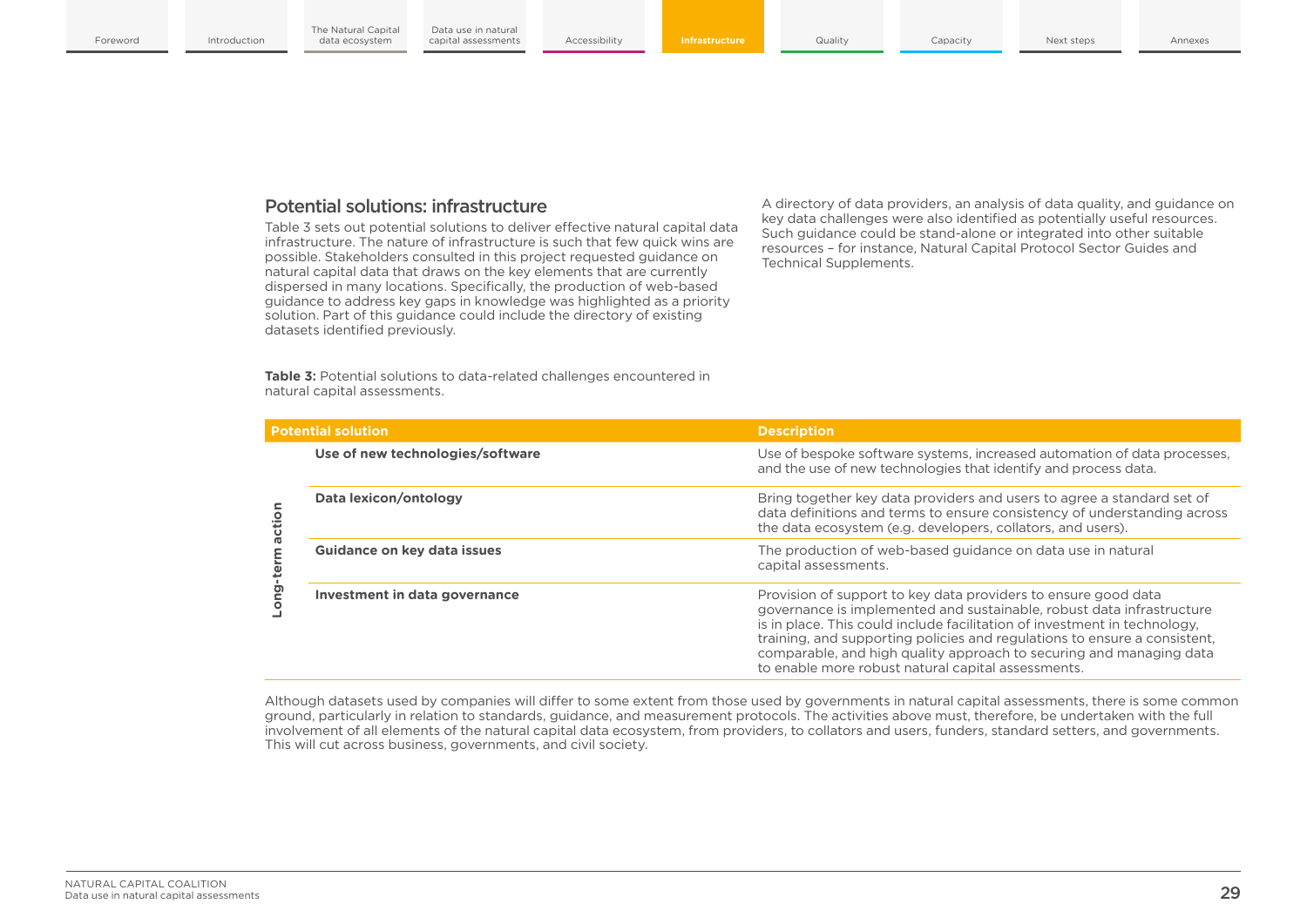## **Quality**

Barriers: Data gaps and inconsistencies, lack of measurement methodologies

**The quality of data is essential in establishing its reliability for use and supporting decision-making processes.** Data quality can be assessed in terms of its completeness and accuracy, i.e. the extent to which there are gaps in the data available, its availability at applicable scales (e.g. temporal or spatial) and resolution, and its consistency.<sup>11</sup> Two key areas of quality were identified as challenging:

**Data gaps, either in terms of relevant and applicable spatial and temporal scales, subject matter, or within datasets, result in incomplete assessments.** This can introduce uncertainty to the outputs of assessments, which undermines their uptake and utility.

**Robustness and credibility of data is crucial in any emerging field, with natural capital assessments it is no exception.** In order to produce robust assessments that withstand scrutiny, the data used must be credible and come from authoritative sources.

[https://www.ibm.com/](https://www.ibm.com/analytics/data-quality) [analytics/data-quality](https://www.ibm.com/analytics/data-quality)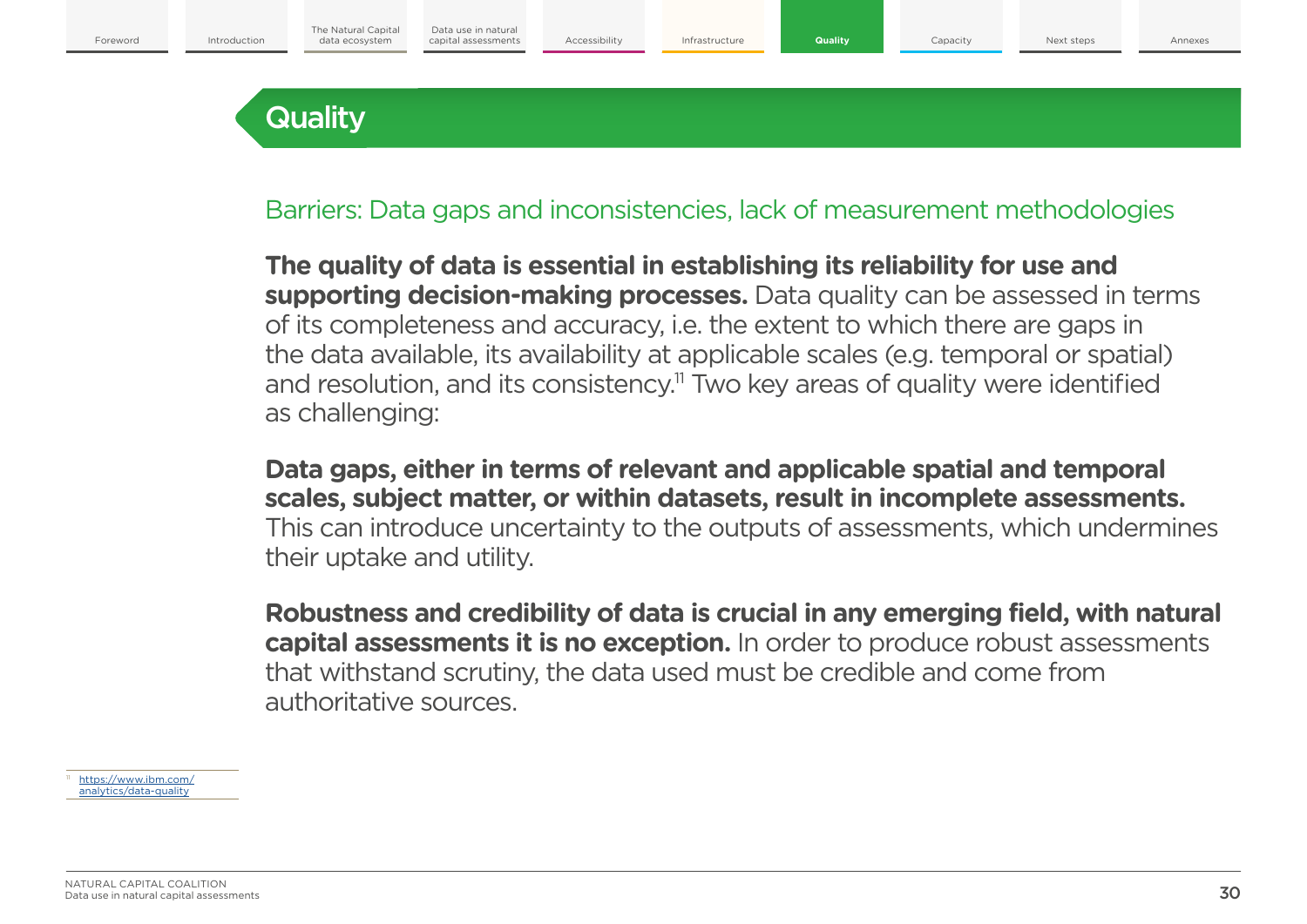## **Quality**

## Data gaps



The greatest barrier faced by organizations relating to natural capital data is a lack of high quality data<sup>12,13</sup>. In particular, data is often not available at the extent, scale, or frequency to support decision-making processes.

"Data within national level accounts are not accessible to use on project-level assessments, but there is nothing else out there."

*Julia Baker, Biodiversity Technical Specialist, Balfour Beatty Construction Services UK*

12 [https://naturalcapitalcoalition.](https://naturalcapitalcoalition.org/natural-capital-protocol-case-study-for-akzonobel/) [org/natural-capital-protocol](https://naturalcapitalcoalition.org/natural-capital-protocol-case-study-for-akzonobel/)[case-study-for-akzonobel/](https://naturalcapitalcoalition.org/natural-capital-protocol-case-study-for-akzonobel/)

<sup>13</sup> WBCSD. Unpublished. Summary of challenges faced by six companies applying the 'Frame' and 'Scope' stages of the Natural Capital Protocol.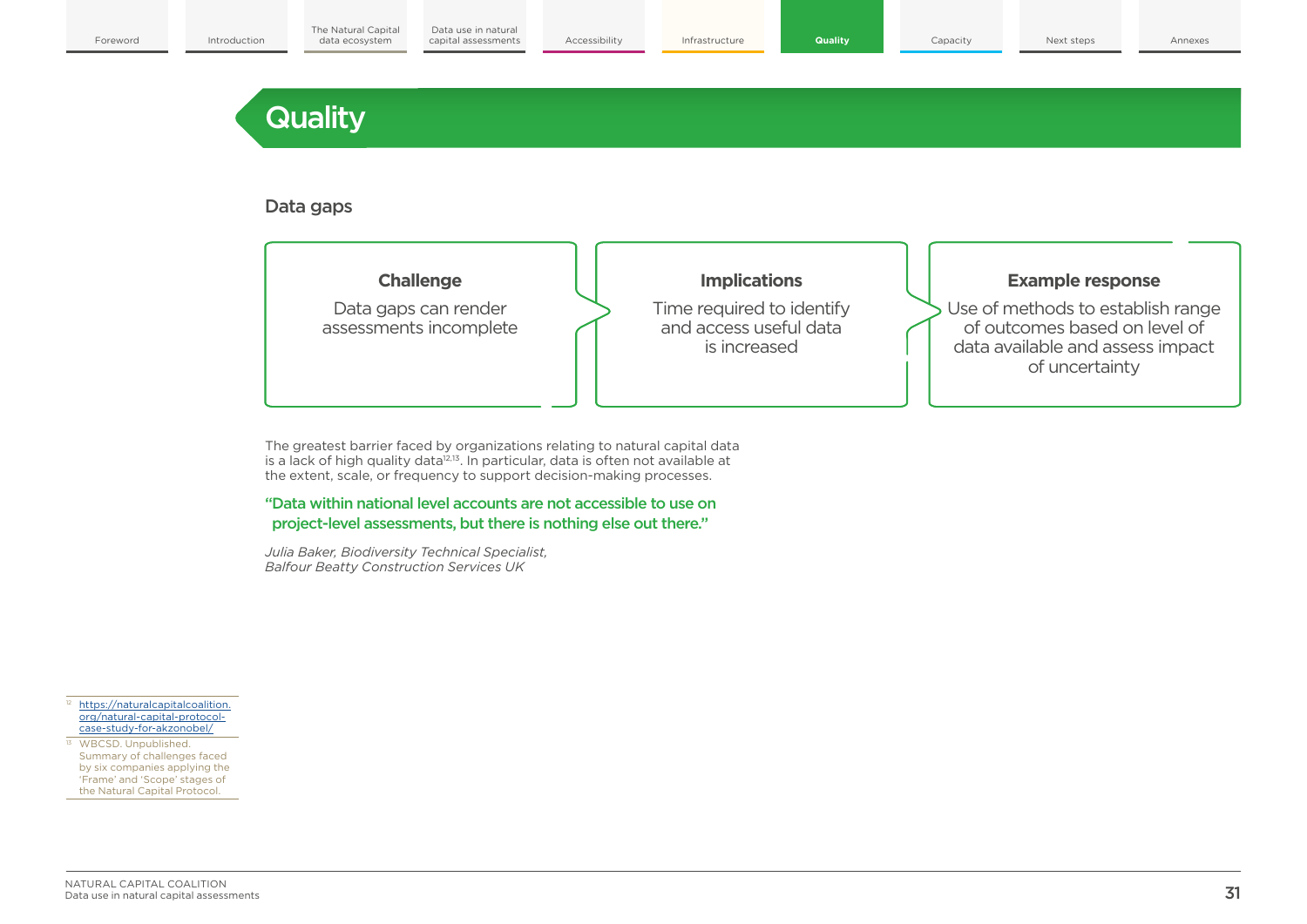The most substantial gaps in data quality have been identified as the **lack of temporal data at relevant scales** and the **lack of spatial data at the site level** (see Figure 8 below).



#### Figure 8

Survey respondent selections of the data gaps most commonly associated with natural capital assessments. Horizontal bars indicate the total number of respondents who selected each natural capital data category. Colored segments within bars indicate the number of selections for individual data gaps across data categories.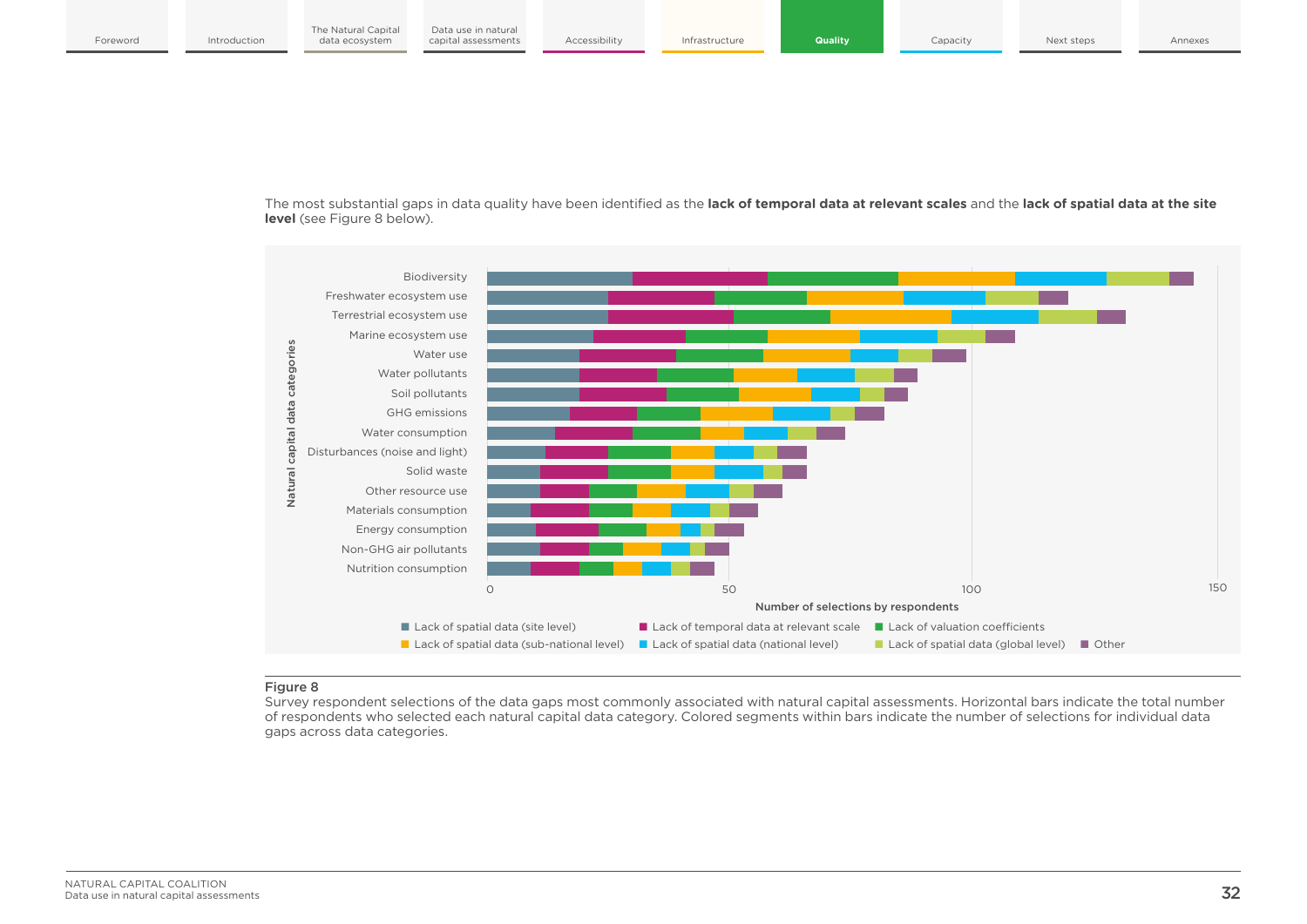Key data gaps identified through the survey, interviews, and a literature review include data on:

- **Dependencies:** ecosystem service data including hydrological data (including stream gage), water scarcity flow requirements, topography, land use land cover, fisheries, fish stocks, raw material more broadly, private crop and water use, and population data. Data on minimum function and flow requirements is lacking.
- **Valuation:** data that gives insights into the links between environmental and financial impact and valuation coefficients, cost/estimated cost of changes in practice. One interviewee noted that valuation data was available on a national level and was of limited use at a local level.
- **Biodiversity:** most frequently cited data gaps within the survey conducted were biodiversity, terrestrial ecosystem use, freshwater ecosystem use, and marine ecosystem use.
- **Opportunities:** data on opportunities to enable delivery of a positive contribution – the current focus is on negative impacts.
- **Pressures and drivers of change** to impact; and
- **Corporate-wide data:** data across global operations and value chains.

**Data gaps can result in extrapolation, estimation, and use of external frameworks to provide proxies.** This can introduce inaccuracy and uncertainty into the assessments. A number of companies have addressed this by limiting the results of the assessment's influence in decisionmaking, i.e. using it as just one piece of the information that ultimately fed into the decision made. Others were using guidance resources on dealing with uncertainty in assessments.

#### Box 5: Addressing data gaps in natural capital assessments

**FMO:** The Dutch development bank (FMO) makes use of multiple data sources. Primary data is preferred and can be supplemented by consultancy reports. As early screening FMO deploys IBAT. During due diligence, assumptions are checked and Environmental and Social Action Plans developed with clients. FMO can also draw on its Impact Model (input-output model) to derive estimates for GHG emissions.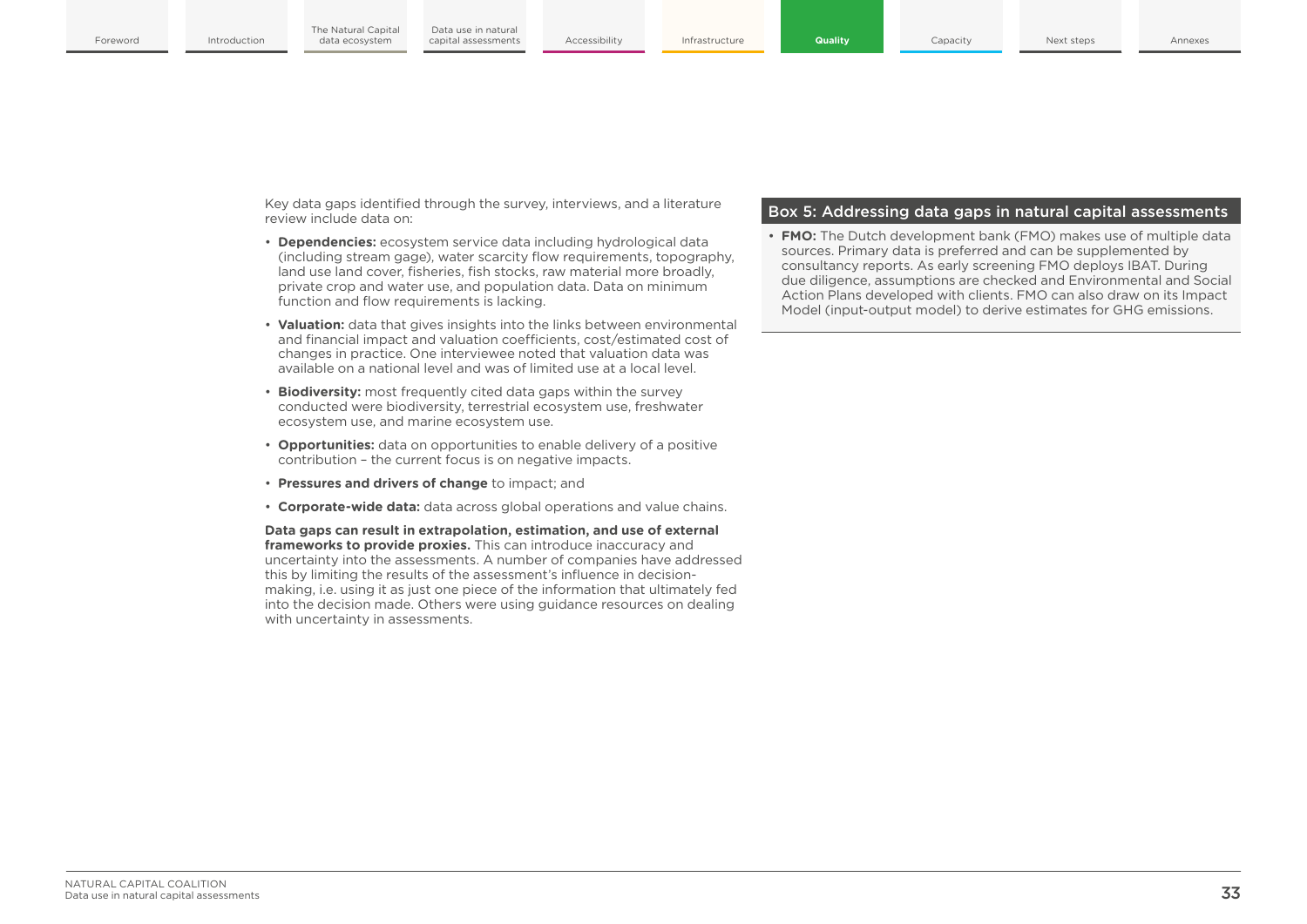## Robustness and credibility

## **Challenge**

Data is from a wide variety of sources with varying levels of influence possible (i.e. data from third parties), automation and granularity

## **Implications**

Data more readily accessible and of higher quality for some assets and issues than others

### **Example response**

SAP's internal GHG reporting system records the level of data quality via a ranking system

The extent to which data quality is a challenge depends on the proposed use of the data and the nature of the decision maker using it. For some purposes low quality data will suffice; however, where a robust and credible output is required, the input data must also be robust.

Key quality requirements include: standards for data quality; clear definition of dataset limitations; transparency regarding the methods, calculations and valuation coefficients used; clear identification of the spatial resolution of datasets; and, datasets that are complete and accurate.

Factors that influence data quality:

- **The level of manual intervention** in a data system was considered to be a particular risk to data quality given the risk of human error. Automation of data systems can reduce this and introduce efficiencies into the data system.
- **Level of influence over the data originator** was a key factor in: a) the ability to access data; and, b) in controlling its quality. Owned assets are easier to secure data from than leased; managed operations are easier than ioint ventures; and, directly owned operations are easier than securing data from suppliers.

Controls employed by companies to address data quality risks include internal and third party assurance on key datasets, increasing automation, recognition of data limitations within the methodology employed, and expectation management over the role natural capital assessment can play in decision-making in the face of data gaps.

"For communications and reporting purposes, the data available are sufficient. When talking about decision-making or steering a company beyond it's own operations, so taking a value chain perspective into account, the data quality, robustness and granularity needs to be improved."

*Christian Heller, Senior Consultant Sustainability Strategy, BASF*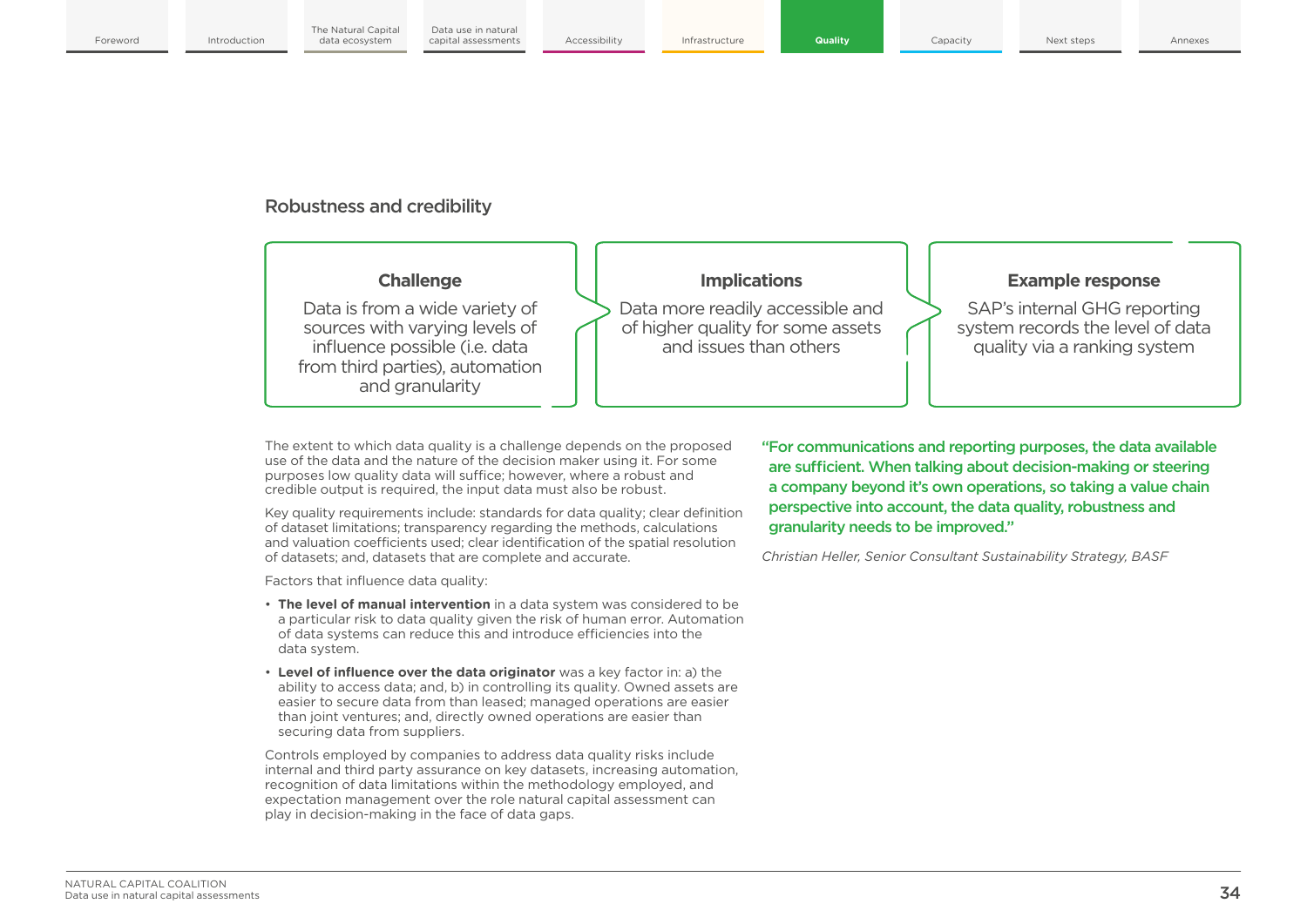## Potential solutions: Quality

Several of the companies interviewed are working closely with internal finance functions to build capacity to deliver high quality natural capital data for assessments – this is considered a quick win. Similarly, accessing existing guidance on modeling, proxies, and the implications of uncertainty in decision-making is possible right now.

The guidance outlined in the infrastructure section above could also address quality issues.

Filling data gaps is more challenging and will require considerable time and resources. Development of a data directory, as per Table 2 above, would enable identification of actual (as opposed to perceived) data gaps. It may be possible to fill some of these data gaps through the use of new technologies – such as those discussed in Box 2. For example, near realtime data is increasingly available through Earth Observation (EO) technology allowing collection and presentation of data on land use, land use change, ecosystem extent, flood inundation, and many other environmental features and processes.

The Natural Capital Finance Alliance, as a part of the Advancing Environmental Risk Management project, examined datasets available at a global level that could inform assessments of risk and opportunity linked to natural capital assets and the drivers of change potentially impacting on them. This could act as a starting point for identifying and addressing data gaps.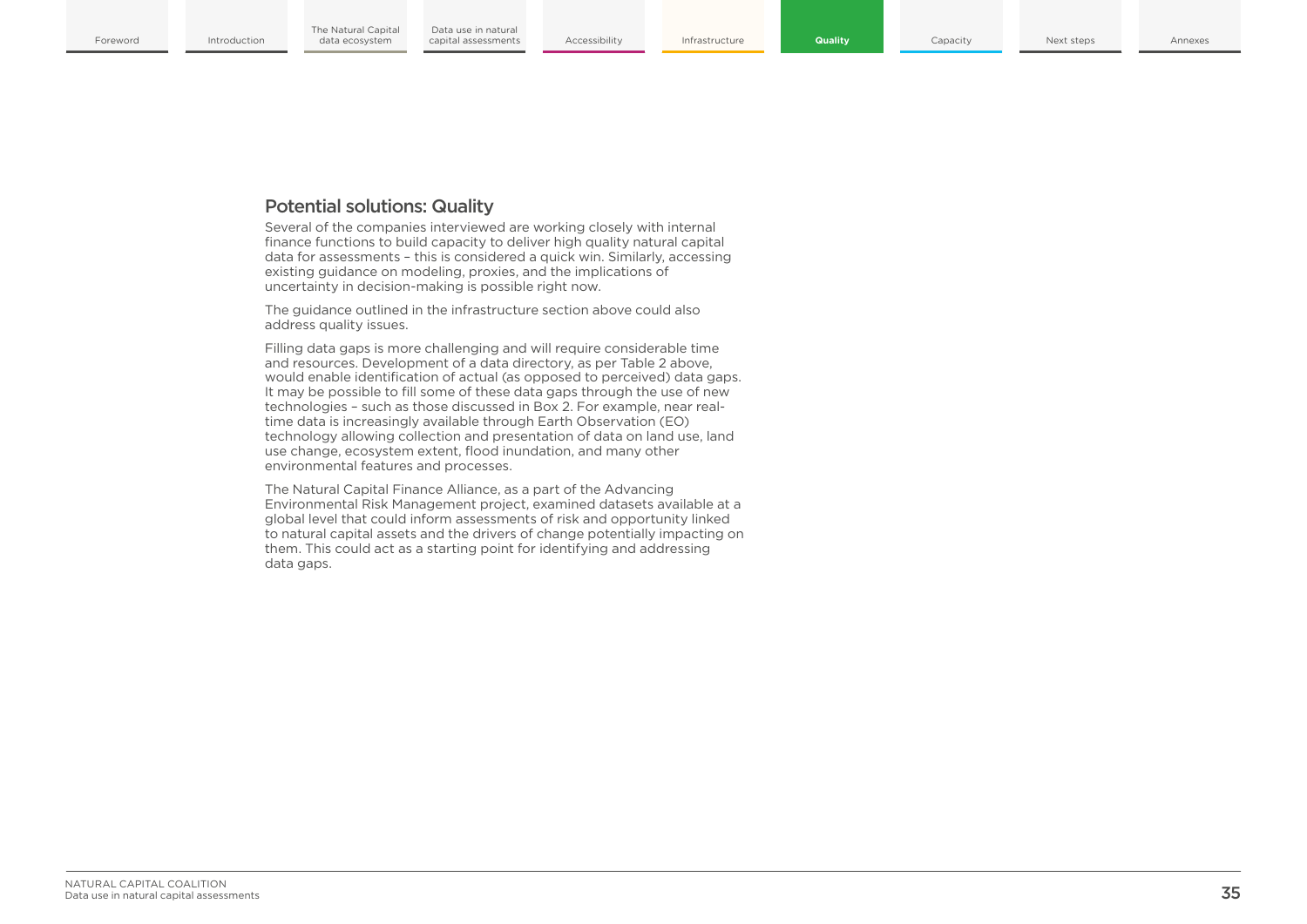**Table 4:** Potential solutions to data-related challenges encountered in natural capital assessments.

|               | <b>Potential solution</b>                                     | <b>Description</b>                                                                                                                                                                                                                       |  |  |  |
|---------------|---------------------------------------------------------------|------------------------------------------------------------------------------------------------------------------------------------------------------------------------------------------------------------------------------------------|--|--|--|
|               | Use of internal and external assurance                        | Use internal and external resources (e.g. cross-departmental<br>collaboration, consultants etc.) to provide assurance over data used within<br>natural capital assessments where data quality is not assured at source.                  |  |  |  |
| wins<br>Quick | <b>Modeling and proxies</b>                                   | Companies should draw on the guidance already available (see Annex 3)<br>and use of modeling approaches to provide data estimates where<br>measured data is not available.                                                               |  |  |  |
|               | Use of established methods to determine impact of uncertainty | Use of statistical/analytical methods to look at a range of outcomes using<br>the same data (e.g. Monte Carlo simulation/Pedigree Matrix). The use of<br>such methods could be outlined in guidance on data issues.                      |  |  |  |
| action        | <b>Guidance on data quality and verification</b>              | Guidance should be produced to enable companies to deal with quality<br>issues, including quidance on verification, how to use models/ proxies<br>to fill data gaps, and guidance on how to deal with uncertainty in<br>decision-making. |  |  |  |
| .ong-term     | Invest in filling key data gaps                               | Secure investment in dataset development for impacts and dependencies<br>where data is particularly poor, and explore the use of technology to<br>fill gaps.                                                                             |  |  |  |
|               | Data measurement methodologies                                | Development of measurement methodologies for issues such as<br>biodiversity, which do not currently exist. These can be internal to the<br>organization undertaking the assessment or, preferably, made transparent.                     |  |  |  |

Filling data gaps will require long-term, broad-scale commitment to data collection, monitoring, and data infrastructure from governments, companies, and civil society – especially in those areas considered to be critical for effective natural capital assessments. Given that data issues are common to government and private sector natural capital assessments, an assessment of data gaps, agreement on gaps to prioritize, and investments to fill those gaps should be done collaboratively for both sectors.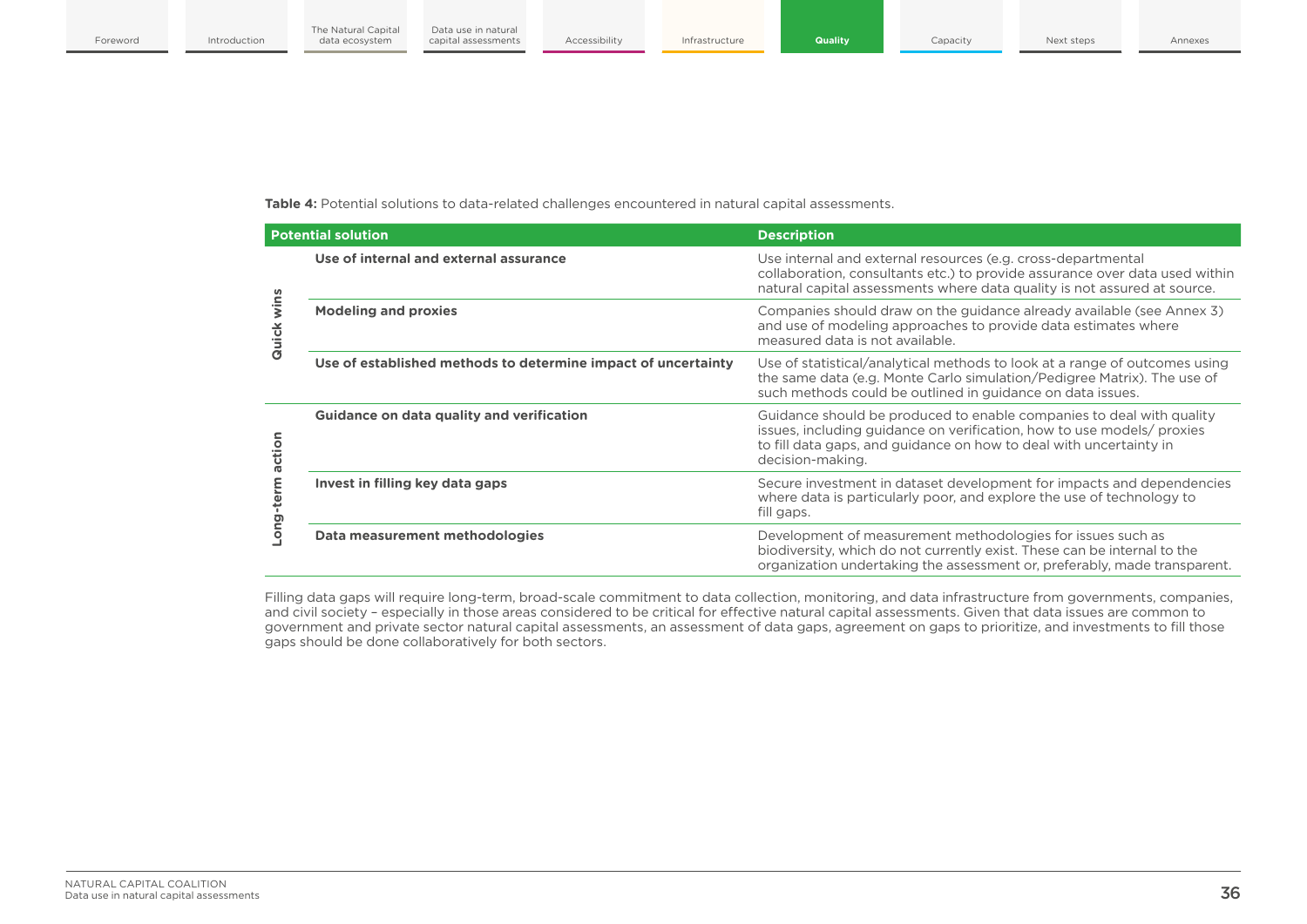## **Capacity**

Barrier: Lack of capacity to ensure robust data is developed and accessed for decision-making

**The ability of stakeholders throughout the data ecosystem to collect, clean, organize, publish and use data is central to its uptake and effectiveness to support natural capital assessments and decision-making processes.**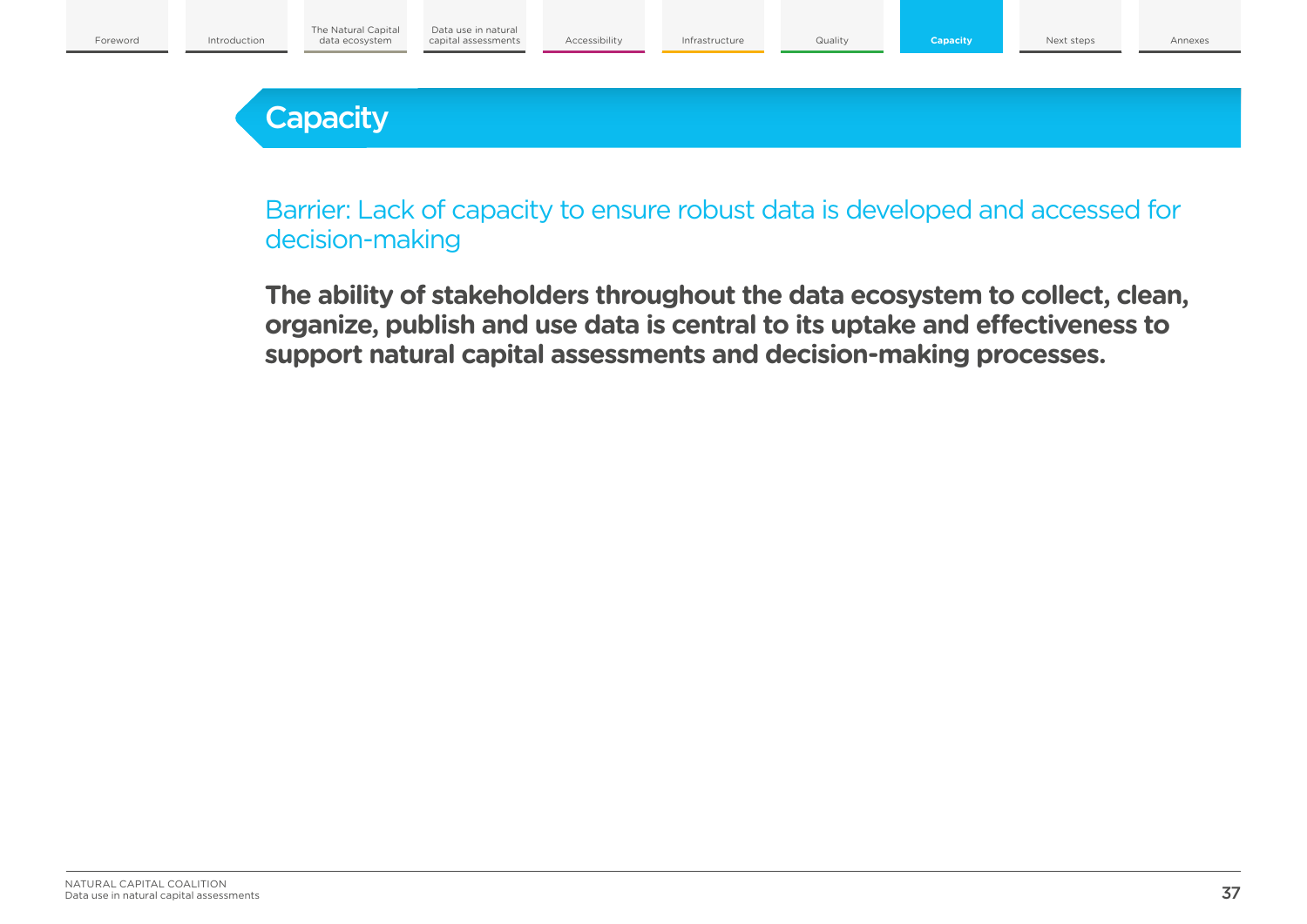## **Lack of capacity**

## **Challenge**

Lack of capacity among data gatherers, collators, interpreters and users to understand data and data issues

## **Implications**

Lack of understanding of data and data issues may lead to misinformed decision-making

## **Example response**

Use of finance team's knowledge of data systems, integrity and quality testing to build capacity

Capacity is considered, not only in terms of technical capacity to understand and carry out assessments, but also in terms of human and financial resources to commit to the process of data collection and analysis. The latter can be intensive, particularly given that the disparate nature of the required data can exacerbate this. One interviewee identified capacity challenges throughout the data ecosystem, from surveyors in the field, to funders, to data collators and users.

A number of areas where capacity is lacking have been identified:

- **Lack of capacity to identify and resolve data issues.** Environmental or sustainability teams do not always possess the relevant data capacity to call upon for decision-making purposes, whereas finance teams have an inherent understanding of data integrity. Some companies have adopted strategies to work very closely with their finance teams while undertaking their assessments. This enables them to build on the strength of knowledge and experience on data integrity issues held by accounting teams.
- <sup>14</sup> Keeso, A. 2014. Big Data and Environmental Sustainability: A Conversation Starter. Smith School Working Paper Series. Working paper 14-04. Available at: [https://www.](https://www.smithschool.ox.ac.uk/publications/wpapers/workingpaper14-04.pdf) [smithschool.ox.ac.uk/](https://www.smithschool.ox.ac.uk/publications/wpapers/workingpaper14-04.pdf) [publications/wpapers/](https://www.smithschool.ox.ac.uk/publications/wpapers/workingpaper14-04.pdf) [workingpaper14-04.pdf](https://www.smithschool.ox.ac.uk/publications/wpapers/workingpaper14-04.pdf)
- **Lack of capacity to address uncertainty or gaps in datasets.** Experience is required in identifying which data carry the most assumptions, and those that are responsible for most variability in the outcomes of assessments. Without this it is difficult to identify/select which data is reliable.
- **Lack of ability to use emerging data technologies to streamline effort.** Our increasing ability to synthesize and communicate patterns in data in ways that are useful for decision makers has yet to be fully explored in the context of environmental, and specifically natural capital, data. There are also opportunities to adapt and adopt advancements in the use of big data from the commercial sector for example, integrating them with environmental datasets to generate new insights. Big data could bring about transformative change, unlocking new analytical approaches and insights for natural capital assessments.14
- **Lack of capacity to understand the implications of data limitations in decision-making.** Lack of experience and understanding to know what to do with the data once collated, to inform effective decision-making was identified by interviewees as a potential challenge. It is important to manage expectations regarding the use of natural capital assessments to inform decision-making based on the limitations resulting from access to poor quality or incomplete data (see Box 6).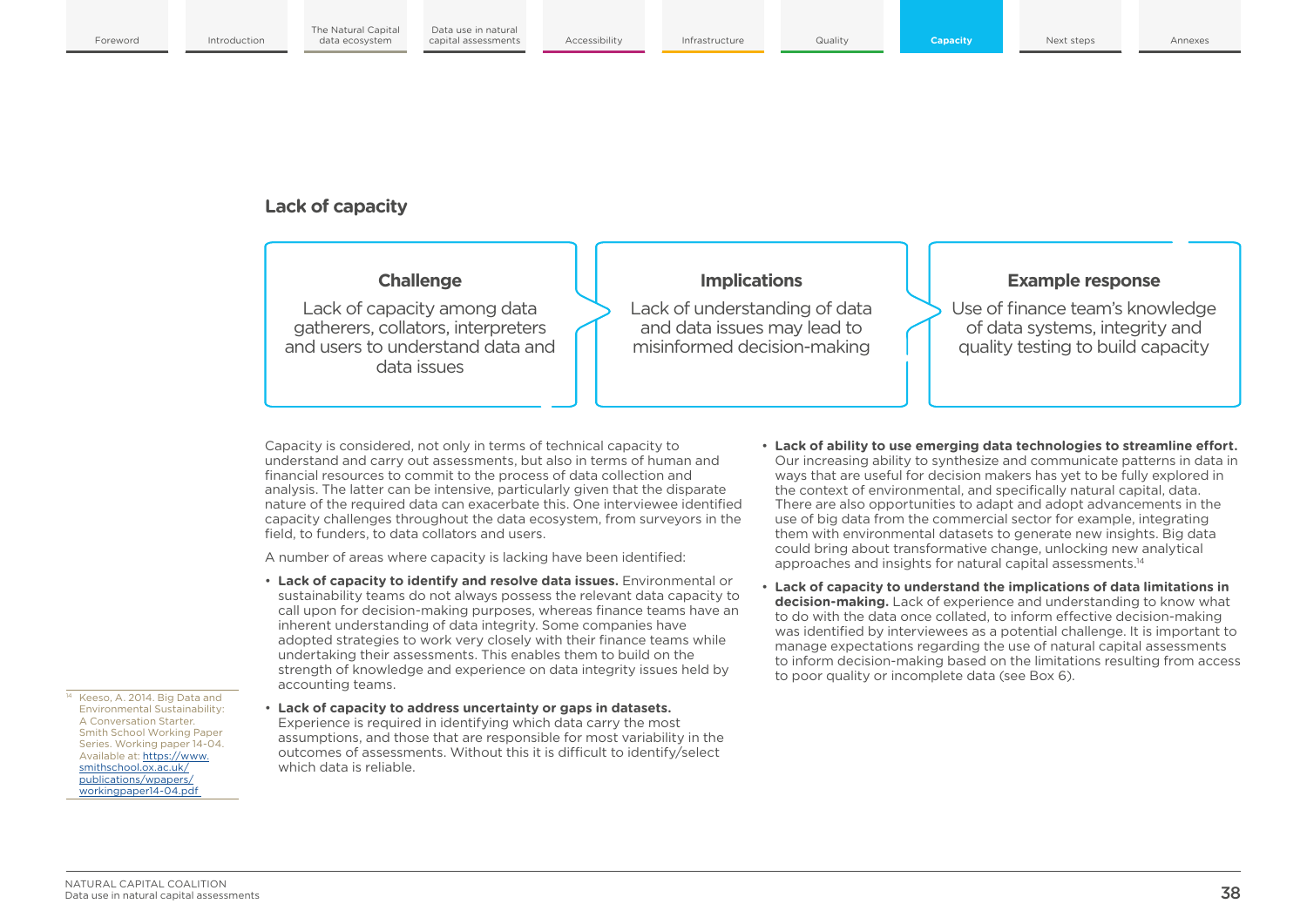#### Box 6: Strategies for dealing with data gaps in assessments

- **Balfour Beatty:** in undertaking a biodiversity net gain assessment, the company found key gaps in ecosystem service dependency and valuation data. They addressed this by recognizing and disclosing data limitations and their implications for decision-making, using the assessment to inform, rather than define, the decision made.
- **BASF:** in using natural capital assessments to communicate with stakeholders, BASF recognized the limitations of the data being used, also using it to inform, rather than to set, decisions.
- **Lack of capacity to deliver fit-for-purpose data for decision-making.** One of the causal factors of the data challenges and gaps above is the fact that, typically, the data being used in natural capital assessments has not been produced specifically for that purpose. Often the data has been produced for, or derived from, other related processes and systems and is retro-fitted to the natural capital assessment. Therefore, there is a need to bring data providers together with data users to better understand the data needs and intended uses, and to explore how the challenges above can be addressed.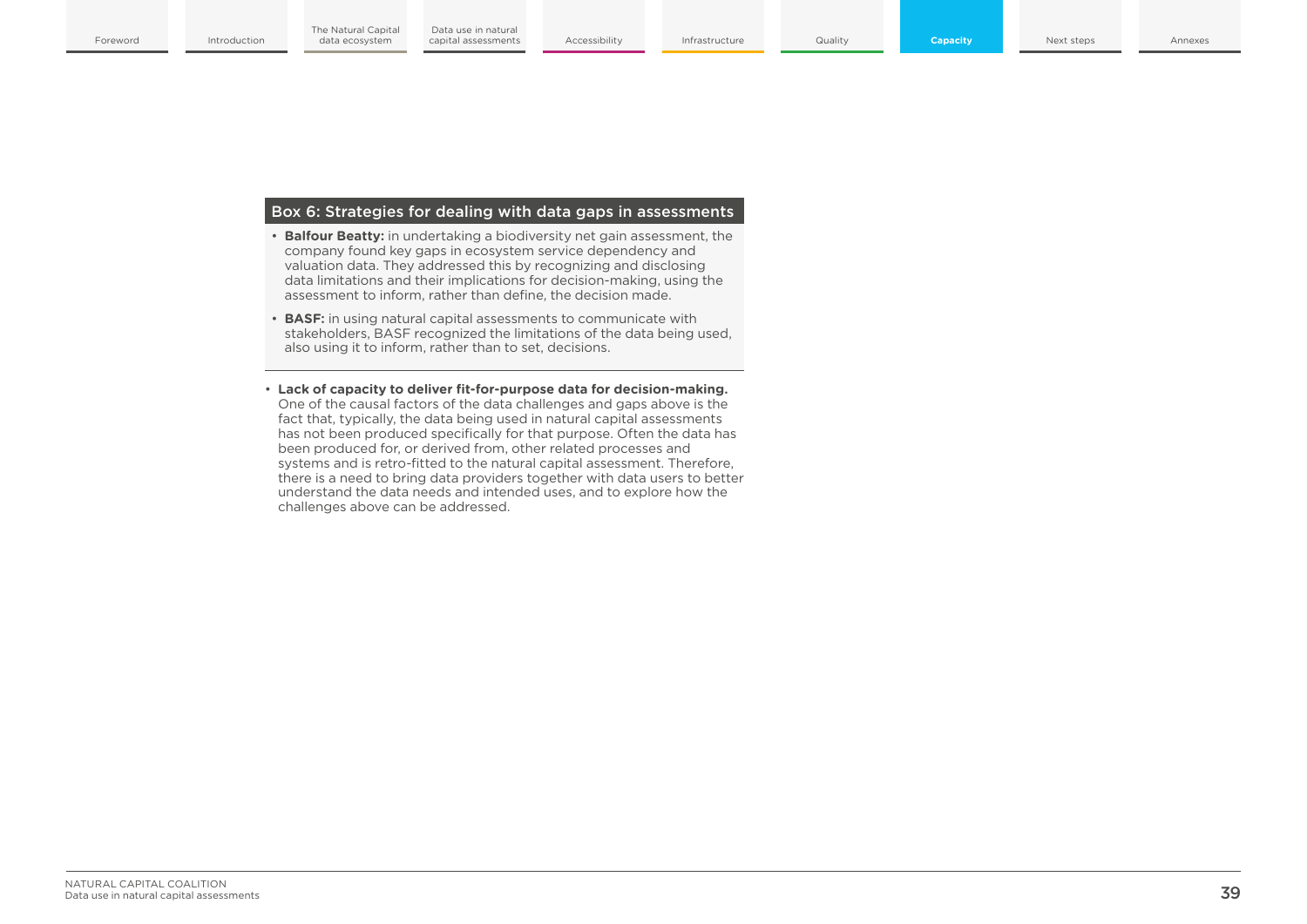## Potential solutions: building capacity

A quick win to address capacity needs is to ensure that finance teams are closely engaged with natural capital assessment processes to provide data handling guidance and knowledge transfer.

Capacity needs' assessments across the natural capital data ecosystem would be valuable to aid our understanding of how to improve data quality, completeness, and uptake. It would also help in communicating with data users/analyzers to ensure data limitations are understood and factored into decisions. A combination of training, published case studies, and peer-to-peer knowledge exchange could assist with this (see Table 5).

|                  | <b>Potential solution</b>                                       | <b>Description</b>                                                                                                                                                                                                                                                                                                                                             |  |  |  |
|------------------|-----------------------------------------------------------------|----------------------------------------------------------------------------------------------------------------------------------------------------------------------------------------------------------------------------------------------------------------------------------------------------------------------------------------------------------------|--|--|--|
|                  | <b>Engagement of finance/audit professionals in assessments</b> | Bring the skills of finance teams into natural capital assessments from the<br>'Frame' stage, ensuring their engagement in data issues.                                                                                                                                                                                                                        |  |  |  |
| Quick wins       | <b>Checklist of data characteristics for data filtering</b>     | Data checklist of key data characteristics to assist sustainability teams to<br>filter the available data to meet the needs of their natural capital<br>assessments in the context of their business needs.                                                                                                                                                    |  |  |  |
|                  | <b>Published case studies</b>                                   | Case studies on data gathering, analysis, and integration into decision-<br>making will help build understanding of data issues, how to overcome<br>them, and their implications for decision-making.                                                                                                                                                          |  |  |  |
| Long-term action | <b>Capacity building and training</b>                           | Capacity development throughout the data ecosystem, from data<br>collector (to ensure robust and repeatable measurement), to data collator<br>(to ensure errors are avoided and emerging technologies for data<br>collection are understood and used), and to data users/analyzers (to<br>ensure data limitations are understood and factored into decisions). |  |  |  |
|                  | Members of the data ecosystem convened                          | Data collectors, tool developers, and end users brought together to build<br>a mutual understanding of needs, and to build a new generation of tools<br>and data that can better inform natural capital assessments.                                                                                                                                           |  |  |  |
|                  | Integrate data considerations into all projects                 | Consider data needs in all sector guidance <sup>15</sup> and projects, consulting with<br>data providers and users to ensure data guidance is included, and to start<br>building capacity of those two parties to understand data issues and<br>deliver against user needs.                                                                                    |  |  |  |

**Table 5:** Potential solutions to data-related challenges encountered in natural capital assessments.

15 [https://naturalcapitalcoalition.](https://naturalcapitalcoalition.org/sector-guides/) [org/sector-guides/](https://naturalcapitalcoalition.org/sector-guides/)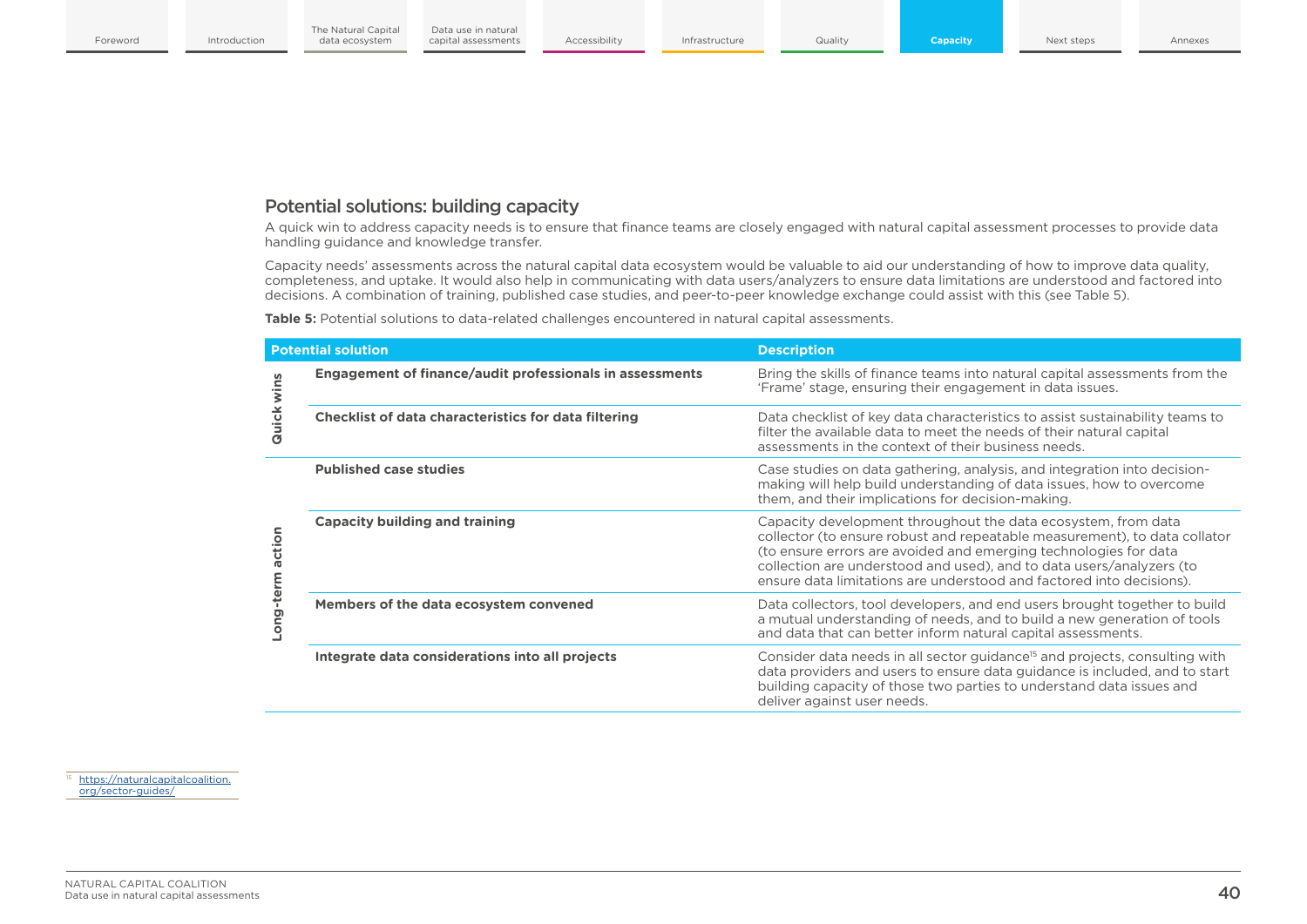Bringing members of the data ecosystem together to define and deliver the key solutions outlined within this document could help to build mutual understanding of data constraints, needs, and how to address them.

To address the disconnects in the data ecosystem – between users, collators, and providers etc. – that give rise to the challenges outlined above, its constituent groups should be convened. Key groups to convene in order to facilitate this understanding include:

- **Business and national/government data users.** Businesses are currently drawing from government-funded and -generated datasets, but these are often at resolutions that are not directly useful for companies. Within this group, the need has been expressed for spatially-explicit resources, and to develop a good understanding of local-level processes. Nationallevel SEEA (System of Environmental-Economic Accounting) databases (used primarily by governments) are spatially explicit and could offer the information required by business for natural capital assessments. Bringing these two groups together as part of the Combining Forces work program could increase access to data within the private sector and facilitate the production of more locally-relevant spatial data by national decision makers.
- **Data providers with users.** This could ensure that data, tools, and metrics are more relevant to business and become more valuable for the decisions that they are needed to inform. By ensuring all protocol supplement developers are aware of these data issues and work to address them in their guidance, engaging different groups from across the data ecosystem in guidance development should start to address this issue.
- **Data providers and collators with data standard-setters.** This could start to build more consistency in data classification and terminology, and to increase the quality of datasets generated for use in natural capital assessments.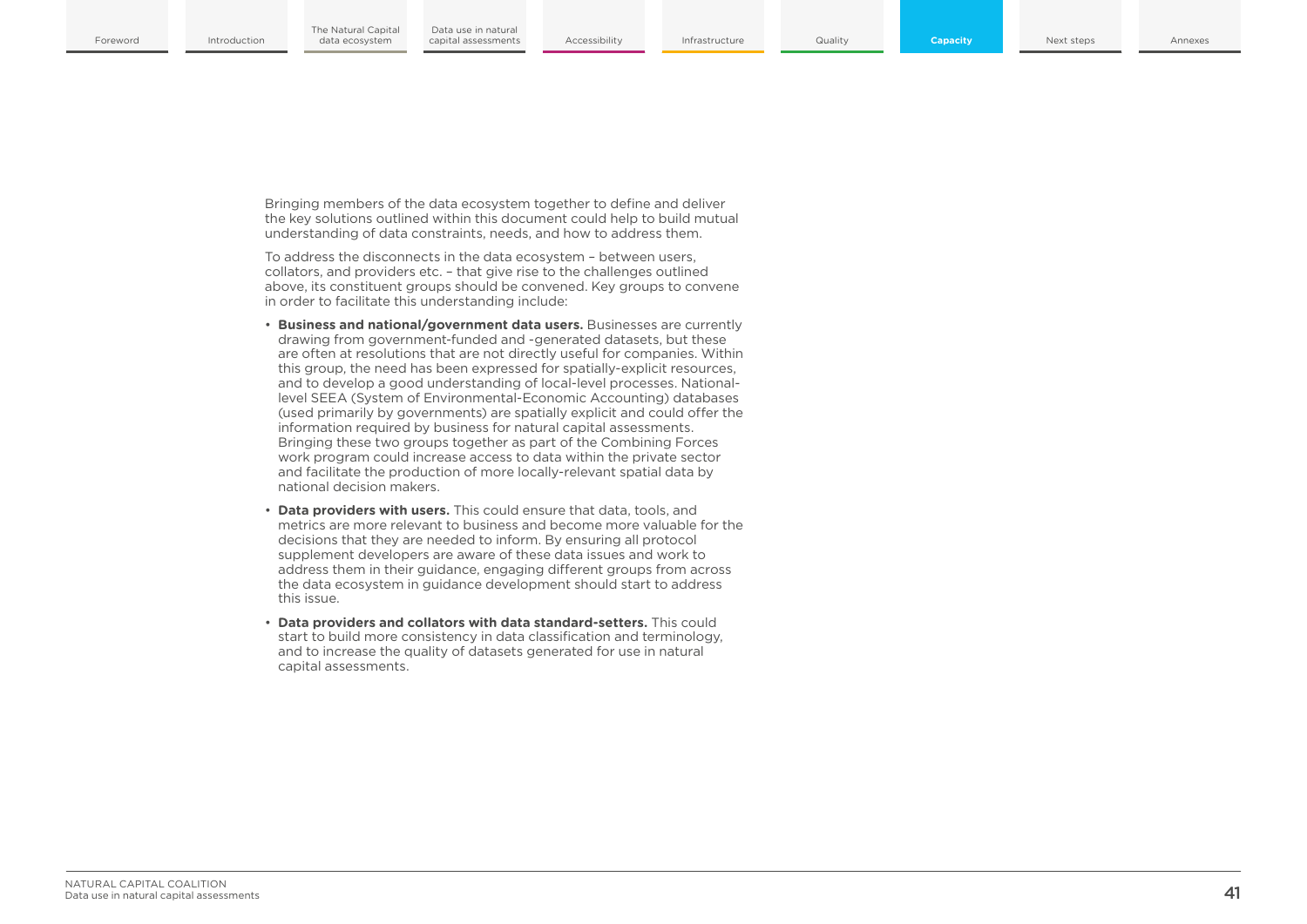## Next steps

The Data Information Flow project brought the natural capital community together to build consensus on the barriers disrupting the flow of information through the data ecosystem. As a result we now have a framework to categorize and address these challenges. This section outlines our next steps and the actions we can take forward as a community.

#### Quick wins for companies

As well as the quick wins we have outlined, the report also sets out three case studies to illustrate some of the approaches businesses are taking to overcome data challenges. A further output includes guidance that can be drawn on when undertaking a natural capital assessment.

#### What's next?

Building on this first phase, data considerations and potential solutions will be integrated into all of the Coalition's ongoing projects and capacity building activities. Central to this will be convening actors from across the data ecosystem to improve communication and co-create solutions. In particular the Coalition's Natural Capital Regional Platforms provide an excellent opportunity to bring together different stakeholder groups around common issues.

The Coalition's Combining Forces project will also work to develop data case studies and share examples of best practice. Through identifying and facilitating these case studies, strategies to address specific challenges can also be explored. These areas could include incentives for data sharing, harmonizing measurement methodologies, and testing how technology can be used to reduce error and fill data gaps.

#### **These actions can be facilitated by the following outputs:**

- Collaborative development of a data lexicon. This lexicon will agree terms and definitions, building consistency from providers through to users.
- A data checklist, including key data characteristics that users should look for to help them filter available data for their own needs. This can be integrated into the Coalition's ongoing projects, with the addition of more specific advice for particular sectors or relevant issues.
- Making existing data guidance and key datasets as accessible as possible. This can be achieved through integration into the MIT Shift platform – the new home of the Natural Capital Protocol Toolkit.

We look forward to working with you to improve the flow of data to information across the system.

<https://shift.tools/>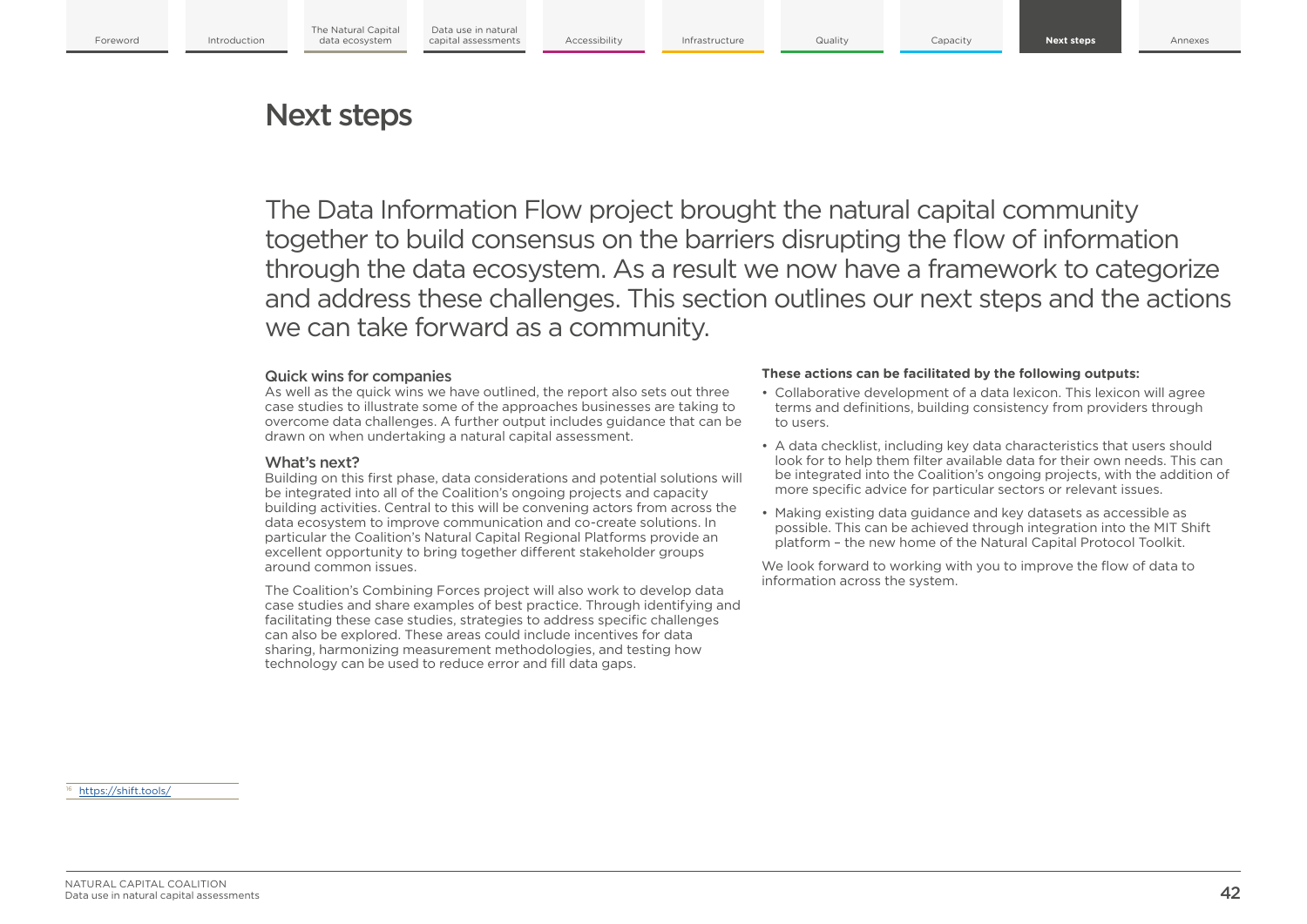## Annexes

## Annex 1: Project approach

#### **Objectives**

The Data Information Flow project seeks to facilitate the use of better data to support natural capital assessments by:

- 1. Defining business needs around natural capital data
- 2. Determining the extent to which existing natural capital data meet these needs
- 3. Identifying the barriers that limit the use of data for business needs
- 4. Identifying the solutions required to address the barriers to improve the utility, accessibility, quality, consistency, completeness and comparability of natural capital data
- 5. Bringing together the data producers, collators, funders, and users to create and disseminate resources to address the fundamental barriers to natural capital decision-making

#### **Outcomes**

Through working collaboratively with a range of stakeholders, this project will deliver:

- Better clarity and harmonization within the data ecosystem, based on better, more accessible data for natural capital application; and
- Better communication between stakeholder groups, such as data producers, data collators, funders, governments and business users.

#### **Background**

This project seeks to bring together data users, providers, funders, academics and others with data interests, to explore key data questions relating to natural capital assessments over four project phases (see Figure 9 below). This report is a key output from the first phase of work.



#### Figure 9

The four planned phases of the natural capital Data Information Flow project.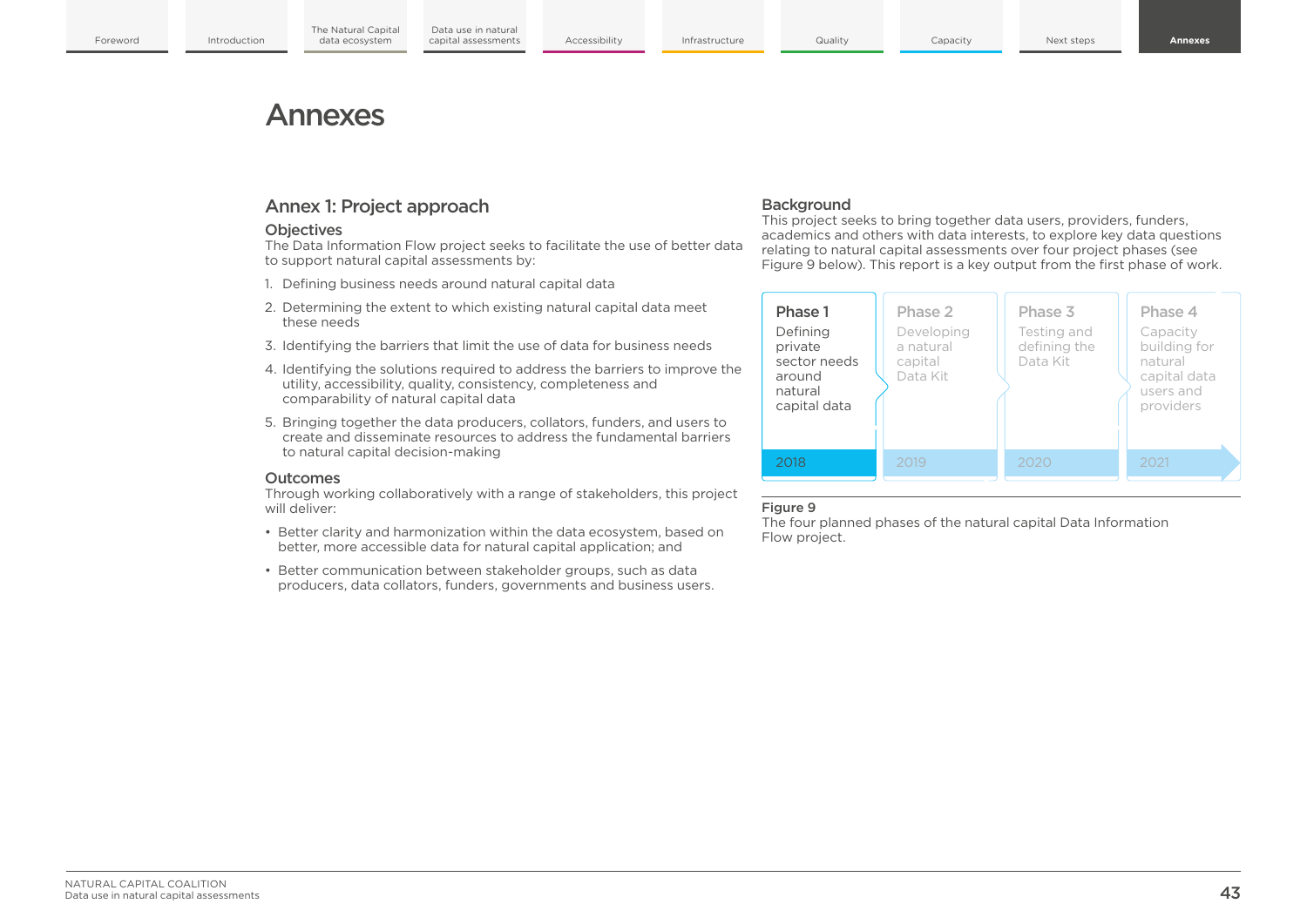#### **Approach**

This first phase of the project combined a review of published and unpublished literature relating to data, data standards and guidance and a survey of Natural Capital Coalition members to explore current use of natural capital data and seek feedback on data challenges and potential solutions. Structured interviews were conducted with 10 stakeholders from different elements of the data ecosystem.

#### **Literature review**

Through the Natural Capital Coalition's outreach, projects and programs over the past three years, much information has been collated on the data challenges encountered in natural capital assessment processes. The sources of information that were reviewed for examples and experiences of data challenges faced by those seeking to assess their natural capital impacts and dependencies were:

- Pullin, N. Unpublished. How business is mainstreaming natural capital: a study with and for business on how they are approaching their natural capital assessments. Imperial College London.
- Natural Capital Coalition. 2017. This is natural capital 2017.
- Natural Capital Coalition. Unpublished. Natural Capital Protocol Application Program.
- WBCSD. Unpublished. Summary of challenges faced by six companies applying the 'Frame' and 'Scope' stages of the Natural Capital Protocol. (Available upon request).
- Natural Capital Coalition. In prep. Applying the Natural Capital Protocol: Nespresso coffee production in Colombia.
- Natural Capital Coalition. 2016. Business insights: pilot testing the Natural Capital Protocol. Available at: [www.naturalcapitalcoalition.org/](http://www.naturalcapitalcoalition.org/business-insights-pilot-testing-the-natural-capital-protocol) [business-insights-pilot-testing-the-natural-capital-protocol.](http://www.naturalcapitalcoalition.org/business-insights-pilot-testing-the-natural-capital-protocol)
- Natural Capital Coalition. Unpublished. Data for natural capital assessments: needs, challenges and opportunities. Natural Capital Coalition member event feedback (meeting 26 June 2015).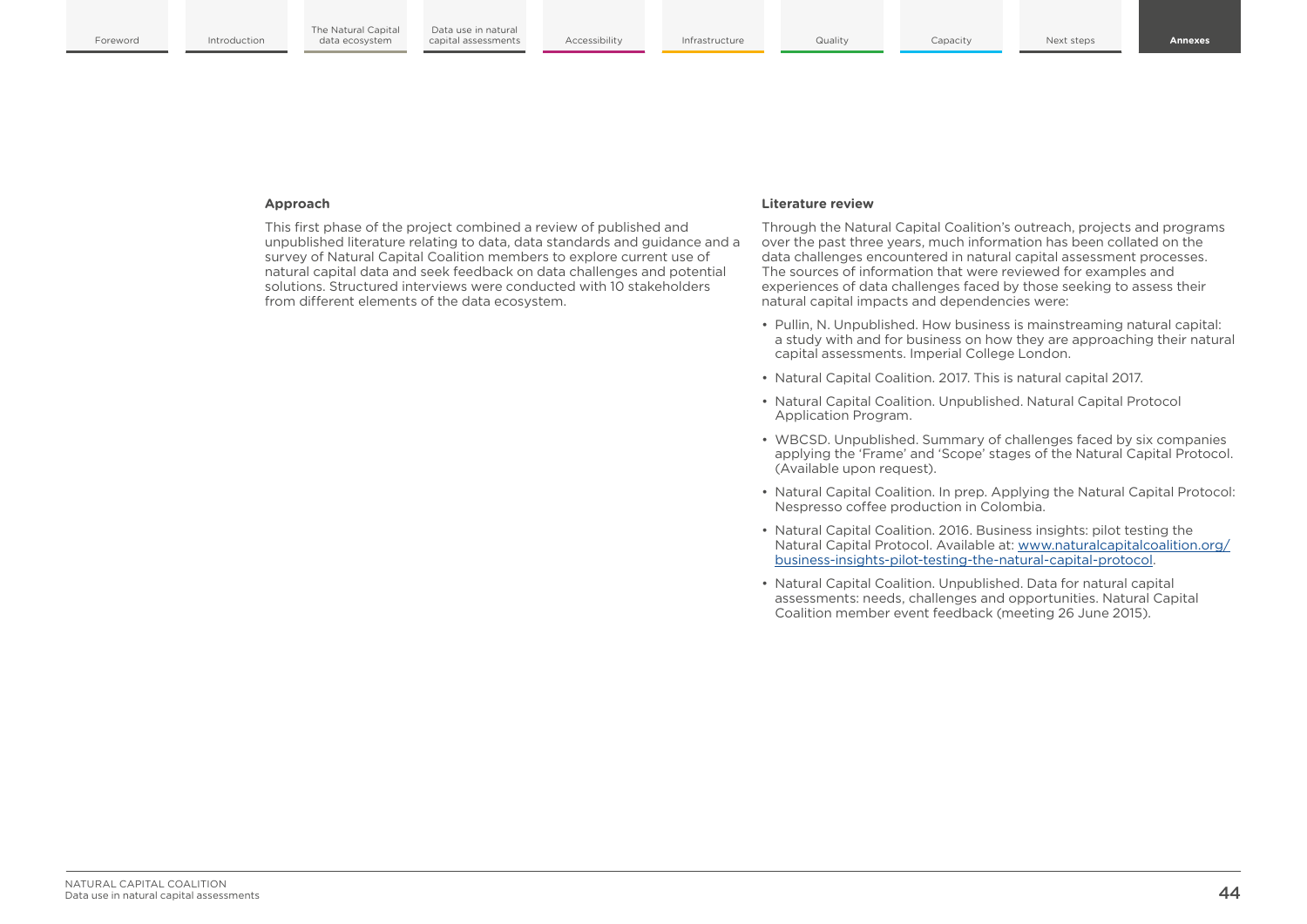#### **Stakeholder survey**

A survey was conducted to identify barriers and challenges associated with the use of natural capital data, and to identify opportunities for targeted guidance on data issues. Respondents were asked questions relating to natural capital assessments under four major themes: 1) the use of natural capital data; 2) sources of natural capital data; 3) where data gaps and challenges occur; and, 4) where data guidance and support could improve assessment processes.

The survey was distributed through the Natural Capital Coalition's data mailing list, made up of those expressing interests in the Data Information Flow project through the Coalition's website (1,183 at the time of the survey). It was also publicized through their social media streams. The survey was open for responses between 28th June and 23rd July 2018.

Important results were selected through observation of trends and anomalies within frequency data produced in each question. A secondary reviewer assessed the data and validated results to eliminate the effect of observer bias.

The survey yielded 120 responses from more than 70 organizations; 66% of which stated that they are actively engaged in natural capital assessments. The majority of respondents were located in Europe, and they mostly identified themselves as members of consultancies, businesses with >250 employees, or Non-Governmental Organizations with a societal or conservation focus. The respondents most frequently occupied positions in environmental or sustainability teams. Figure 10 shows the space that respondents felt they occupied in the data ecosystem. More than 70% of respondents saw the role of their organizations as 'data interpreters/analyzers' or 'data users', with less than 30% identifying as 'data providers', and less that 15% as 'data funders'.



#### Figure 10

Respondent perception of organizational roles within the data ecosystem.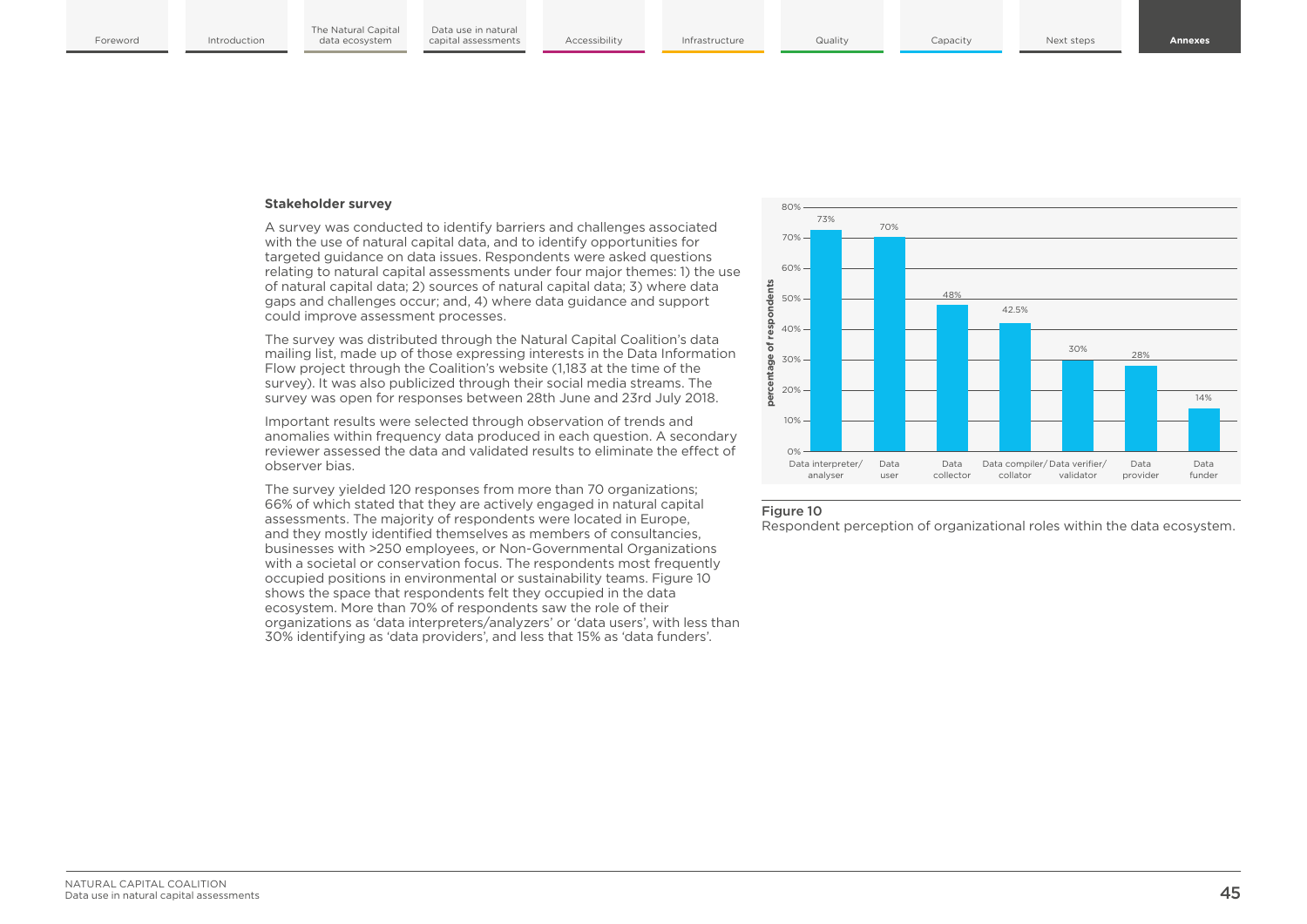The vast majority (87%) of respondents indicated that they **require more guidance on data use in natural capital assessments**. Respondents indicated that the areas where additional guidance is most needed are: addressing data gaps, identifying consistent methodologies for data collection, sources of data, and data quality (see Table 6). 'Biodiversity' and 'water' were selected as the data categories most in need of additional guidance.

**Table 6:** Data application areas where guidance is most needed, as identified by survey respondents. Numbers indicate the tally of selections per resource or function (columns) and guidance type (rows). Dark green indicates the least selected options; dark red indicates the most selected options.

|                             | Biodiversity | Water | Effluents and wastes | Materials | Energy | Emissions       | Other          |  |
|-----------------------------|--------------|-------|----------------------|-----------|--------|-----------------|----------------|--|
| Consistent methodologies    | 28           | 18    | 15                   | 14        | 14     | 13              | 1              |  |
| Addressing data gaps        | 29           | 17    | 12 <sup>2</sup>      | 16        | 14     | 10 <sup>°</sup> | 1              |  |
| Data quality                | 27           | 17    | 12                   | 13        | 13     | 11              | $\overline{2}$ |  |
| Sources of data             | 26           | 16    | 10 <sup>°</sup>      | 13        | 9      | 10 <sup>°</sup> | 1              |  |
| Setting baselines           | 26           | 13    | 12 <sup>2</sup>      | 9         | 12     | 9               | $\bigcirc$     |  |
| Uncertainty/sensitivity     | 20           | 14    | 13                   | 11        | 9      | 12 <sup>2</sup> | 1              |  |
| Data presentation           | 14           | 10    | 8                    | 7         | 10     | 8               | 1              |  |
| Making baseline adjustments | 15           | 5     | 5                    | 5         | 5      | 5               | $\circ$        |  |
|                             |              |       |                      |           |        |                 |                |  |

Acquisitions/mergers 9 7 7 5 5 6 0 Other 0 0 0 0 0 1 0 2 Total 194 117 94 93 92 84 9

#### *Interviews*

Structured interviews were conducted with individuals representing different stakeholder groups and different elements of the data ecosystem. See Table 7 below.

**Table 7:** List of interviewees

| <b>Name</b>       | <b>Organization</b>                 | <b>Stakeholder Group</b>      |
|-------------------|-------------------------------------|-------------------------------|
| <b>Bram Edens</b> | <b>UN Statistics Division</b>       | International<br>Organization |
| Chris Zerlaut     | SAP                                 | <b>Business</b>               |
| Christian Heller  | <b>BASF</b>                         | <b>Business</b>               |
| Jeni Tennison     | ODI                                 | NGO                           |
| Julia Baker       | <b>Balfour Beatty</b>               | <b>Business</b>               |
| Julia Chatterton. | Unilever                            | <b>Business</b>               |
| Mikkel Kallesoe   | FMO                                 | Finance                       |
| Paula Harrison    | Center for Ecology<br>and Hydrology | Research and<br>academia      |
| Peter Alele       | Vital Signs                         | NGO                           |
| Will Evison       | <b>PWC</b>                          | Consultancy                   |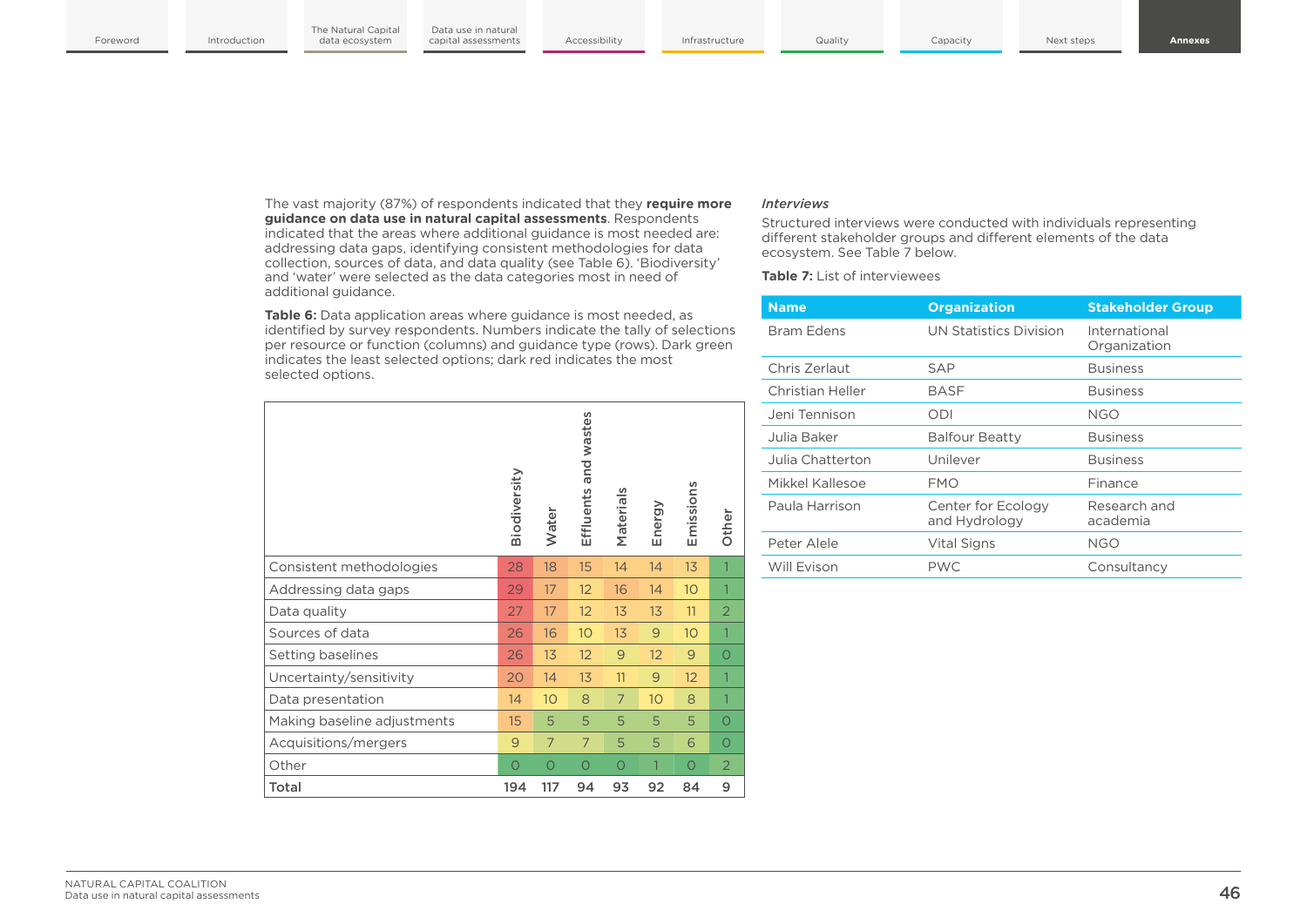### Annex 2 – case studies

Case Study 1

### FMO – analyzing environmental, social and governance risk

Data use in natural

#### The Company in Brief

FMO (the Dutch development bank) is a public-private partnership with 51% of its shares in the Dutch State and 49% held by commercial banks, trade unions and other members of the private sector. Its priority sectors are the energy sector, agri-food, and water. By providing capital, knowledge, and networks, it supports sustainable growth.

#### What decision did the Natural Capital Assessment inform?

Assessment of environmental, social and governance risks associated with investment decisions, largely at the contract stage (hence largely based on estimates).

#### What guidance and data was used?

The International Finance Corporation (IFC) Performance Standard 6 'Biodiversity Conservation and Sustainable Management of Living Natural Resources'. See Figure 11 for data sources.



#### Figure 11

Data sources used by FMO in undertaking a natural capital assessment.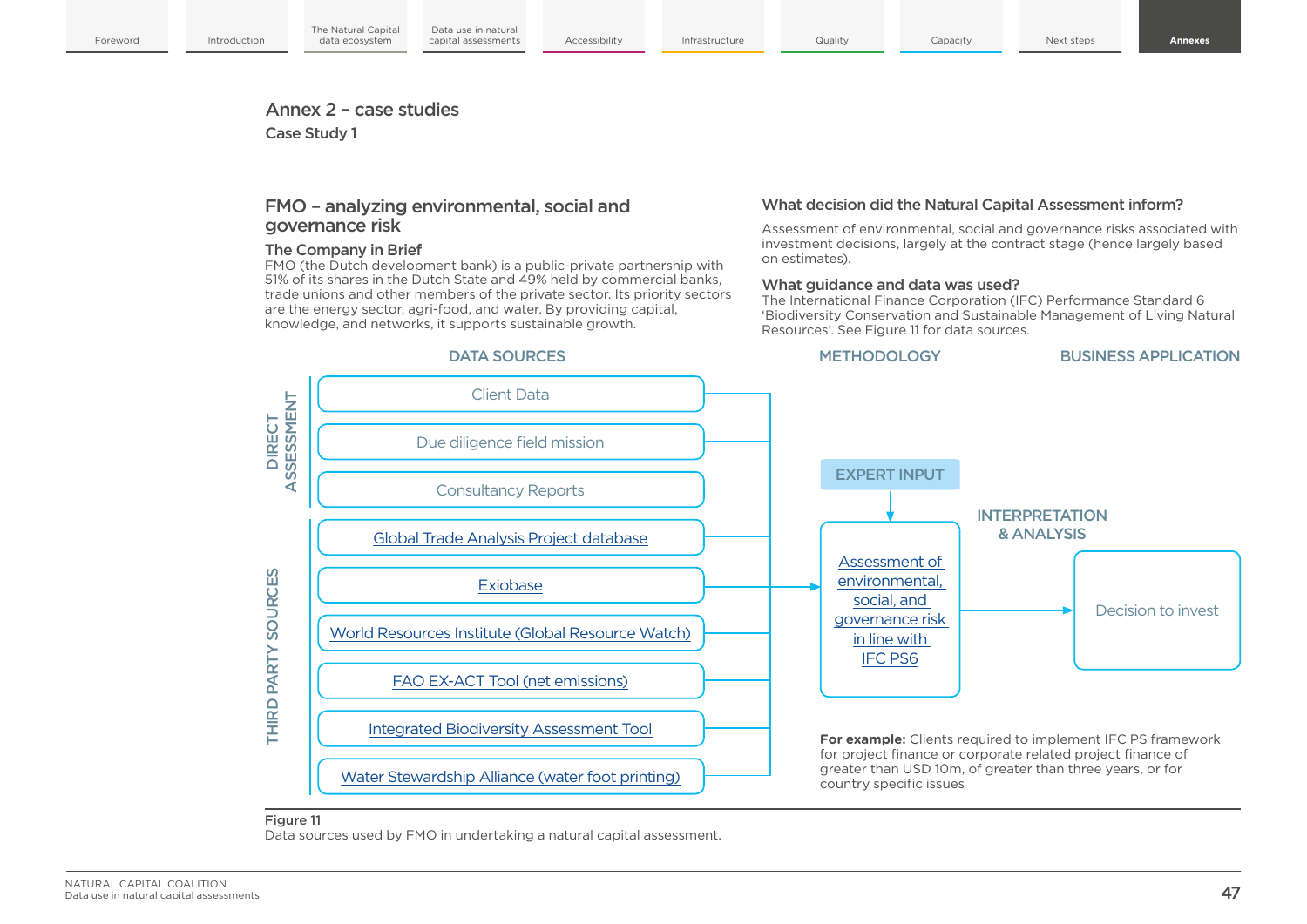Case Study 2

## BASF – valuing impact in the chemical sector

#### The Company in Brief

BASF is the largest chemical producer in the world. Headquartered in Germany, it has subsidiaries and joint ventures in more than 80 countries. Its product portfolio ranges from chemicals, plastics, performance products, and crop protection products, to oil and gas.

#### What decision did the natural capital assessment inform?

Quantification and valuation of BASF's impacts was used to inform decision-making and improve communication of the company's activities and value to its stakeholders.

### What guidance and data was used?

PWC's Total Impact Measurement Management (TIMM) framework with the Natural Capital Protocol as a support tool. Data sources used are outlined in Figure 12.



#### Figure 12

Data sources used by BASF in undertaking a natural capital assessment.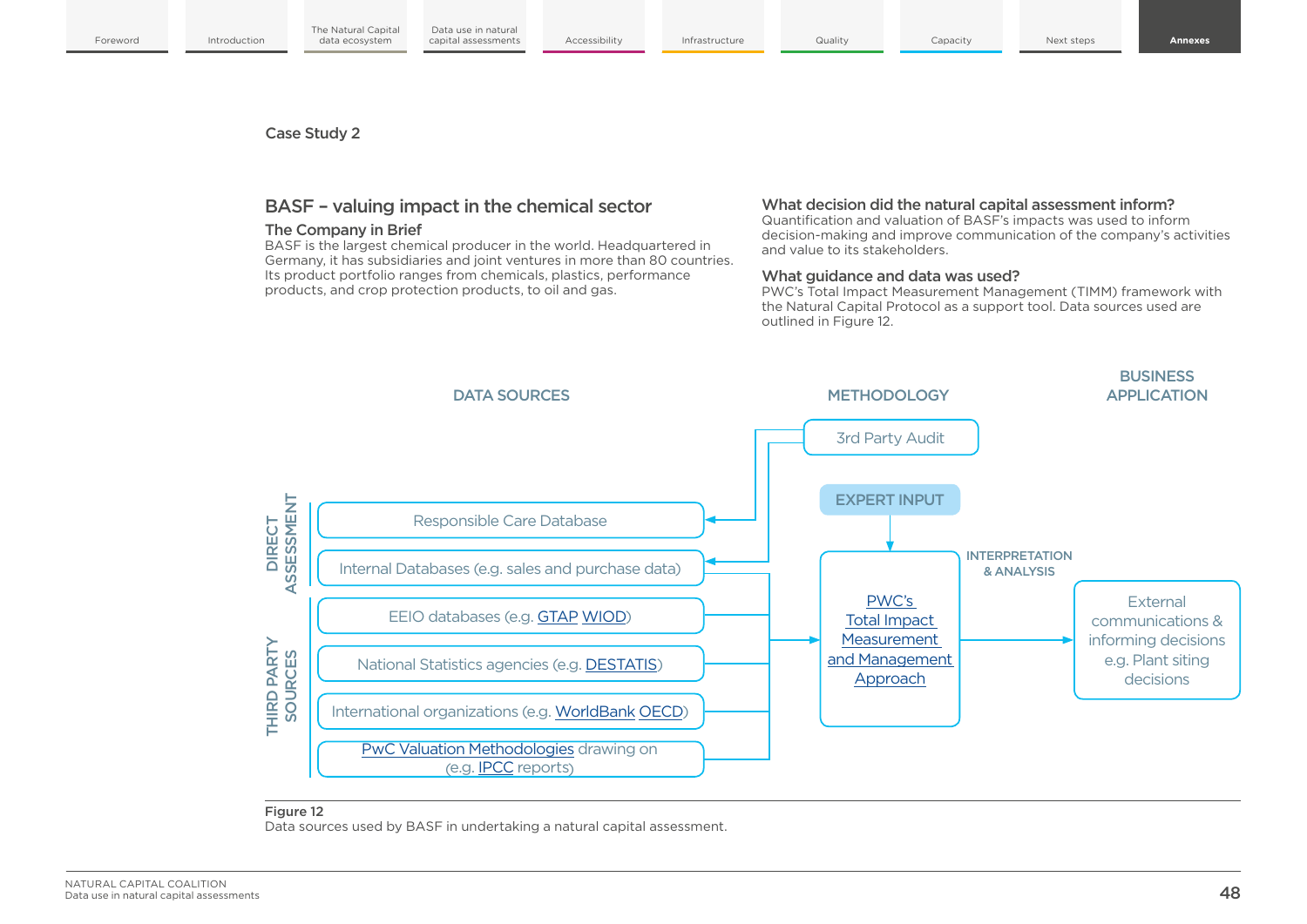Case Study 3

## Balfour Beatty – delivering biodiversity net gain in construction

#### The Company in Brief

Balfour Beatty is an international construction company that finances, designs, project manages, and maintains infrastructure assets. The company operates in the UK, Ireland, USA and the Far East. This case study focuses on UK-based infrastructure for which Balfour Beatty is supporting clients to deliver biodiversity net gain.

#### What decision did the Natural Capital Assessment inform?

Quantification of ecosystem services and assignment of monetary values to inform a decision on maximizing wider environmental and social benefits after biodiversity net gain has been achieved.

#### What guidance and data was used?

Corporate Natural Capital Accounting Framework backed up by the Natural Capital Protocol as a reference source. See Figure 13 for data sources.



#### Figure 13

Data sources used by Balfour Beatty in undertaking a natural capital assessment.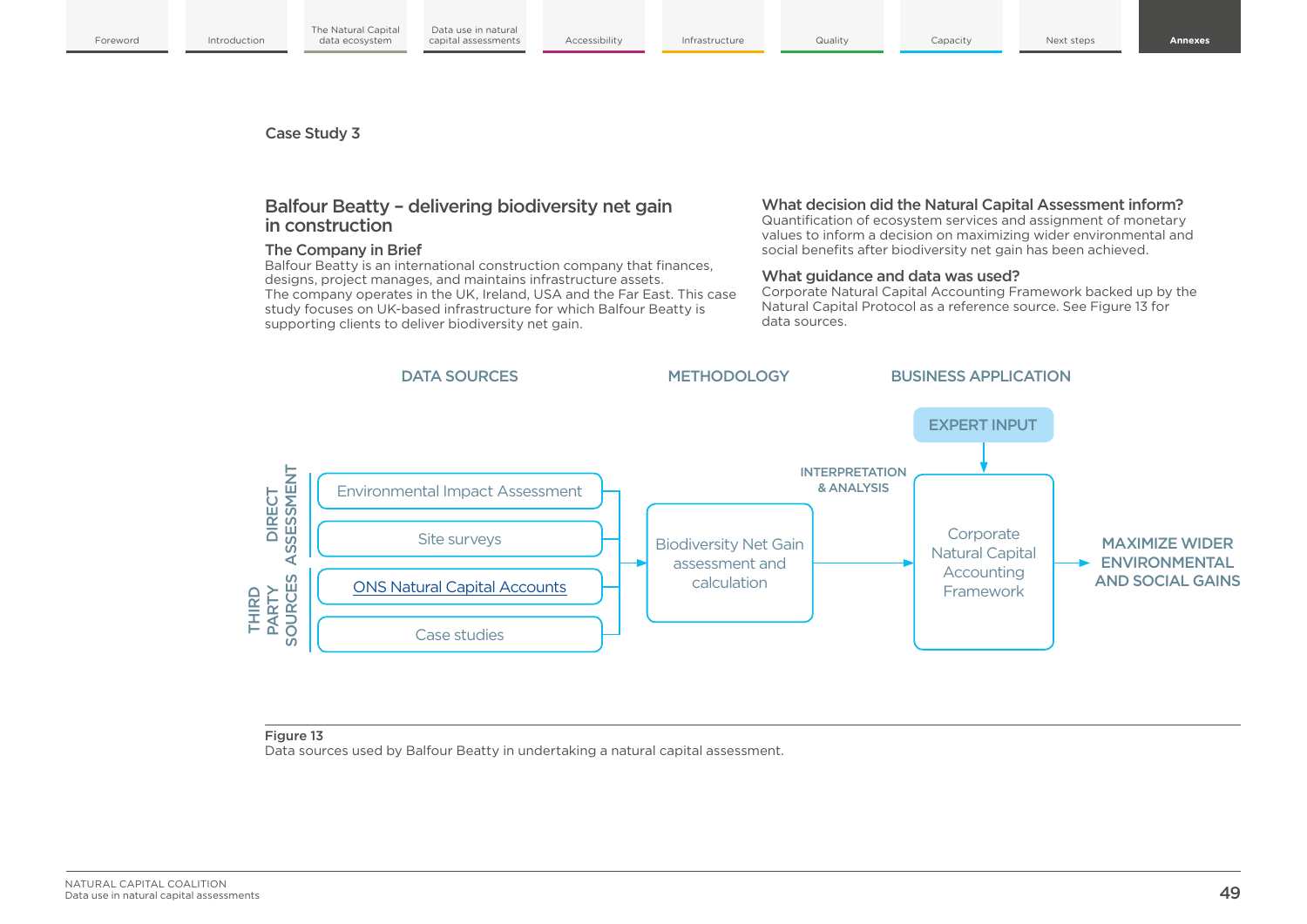## Annex 3: Review of guidance on data standards, management, and quality

This annex to the report 'Data use in natural capital assessments: assessing challenges and identifying solutions' forms part of phase 1 of the Data Information Flow project, delivered by UNEP-WCMC, on behalf of the Natural Capital Coalition. The table below provides a summary of sources of datarelated guidance identified as a result of desk-based research, a stakeholder survey, and structured interviews with 10 organizations representing different aspects of the natural capital data ecosystem. This review seeks to assist companies in dealing with the data challenges they face when carrying out natural capital assessments.

| <b>Name</b><br><b>Description</b><br><b>Primary user</b> |                                                                                                                                                 | <b>Challenge(s)</b><br>addressed | Impact/<br><b>Dependency</b>                                                                                                                                                                                                                                                                                                                                                                                                                                          |                                            |                            |
|----------------------------------------------------------|-------------------------------------------------------------------------------------------------------------------------------------------------|----------------------------------|-----------------------------------------------------------------------------------------------------------------------------------------------------------------------------------------------------------------------------------------------------------------------------------------------------------------------------------------------------------------------------------------------------------------------------------------------------------------------|--------------------------------------------|----------------------------|
|                                                          | Generic guidance on data<br>standards, management<br>and quality                                                                                |                                  |                                                                                                                                                                                                                                                                                                                                                                                                                                                                       |                                            |                            |
| 1.1                                                      | <b>DataONE Best Practices</b><br>- Data Observations<br><b>Network of Earth</b>                                                                 | Researchers                      | A searchable database on best practices in data management<br>aimed at the research community. It is accompanied by a primer<br>on data management which contains hyperlinks to best practices<br>within the database. The best practices are often brief and are<br>aimed at researchers rather than business, but provide a good<br>introduction to a diverse range of concepts including developing<br>a data management plan.                                     | Accessibility<br>Infrastructure<br>Quality | Relevant for<br>all issues |
| 1.2                                                      | <b>INSPIRE Data Standards</b><br>- European Commission                                                                                          | Governments                      | An infrastructure for environmental spatial data developed for use<br>in the European Union, but with broader applicability to companies<br>wishing to adopt a pre-defined set of standards for managing data.<br>Aims to enhance interoperability and optimize data-management<br>processes. Companies adopting it will be able to draw on a large<br>quantity of interoperable data from EU governments. May not<br>always be useful to a non-specialist audience.  | Quality<br>Infrastructure                  | Relevant for<br>all issues |
| 1.3                                                      | <b>Fundamental Principles</b><br>of Official Statistics,<br>2014 - United Nations<br><b>Statistics Division</b>                                 | Governments                      | 10 Principles to guide official statistics organizations in the<br>collection, review, storage and representation of relevant data. It<br>addresses: methods of collecting data, transparency, dealing with<br>errors in data, data sources, confidentiality, creating a strong data<br>ecosystem.                                                                                                                                                                    | Quality<br>Infrastructure                  | Relevant for<br>all issues |
| 1.4                                                      | Guidelines for the<br><b>Template for a General</b><br><b>National Quality</b><br>Assurance Framework,<br>2012 - United Nations<br><b>Stats</b> | Governments                      | A document to support the template for a National Quality<br>Assurance Framework (NQAF). It outlines quality assurance<br>procedures as well as ways in which quality can be assessed and<br>reported on.<br>It covers how accessibility, accuracy, reliability, security, and<br>confidentiality of data should be managed. It also addresses how<br>interactions between data providers, data users, and national<br>statistical organizations should be conducted. | Quality                                    | Relevant for<br>all issues |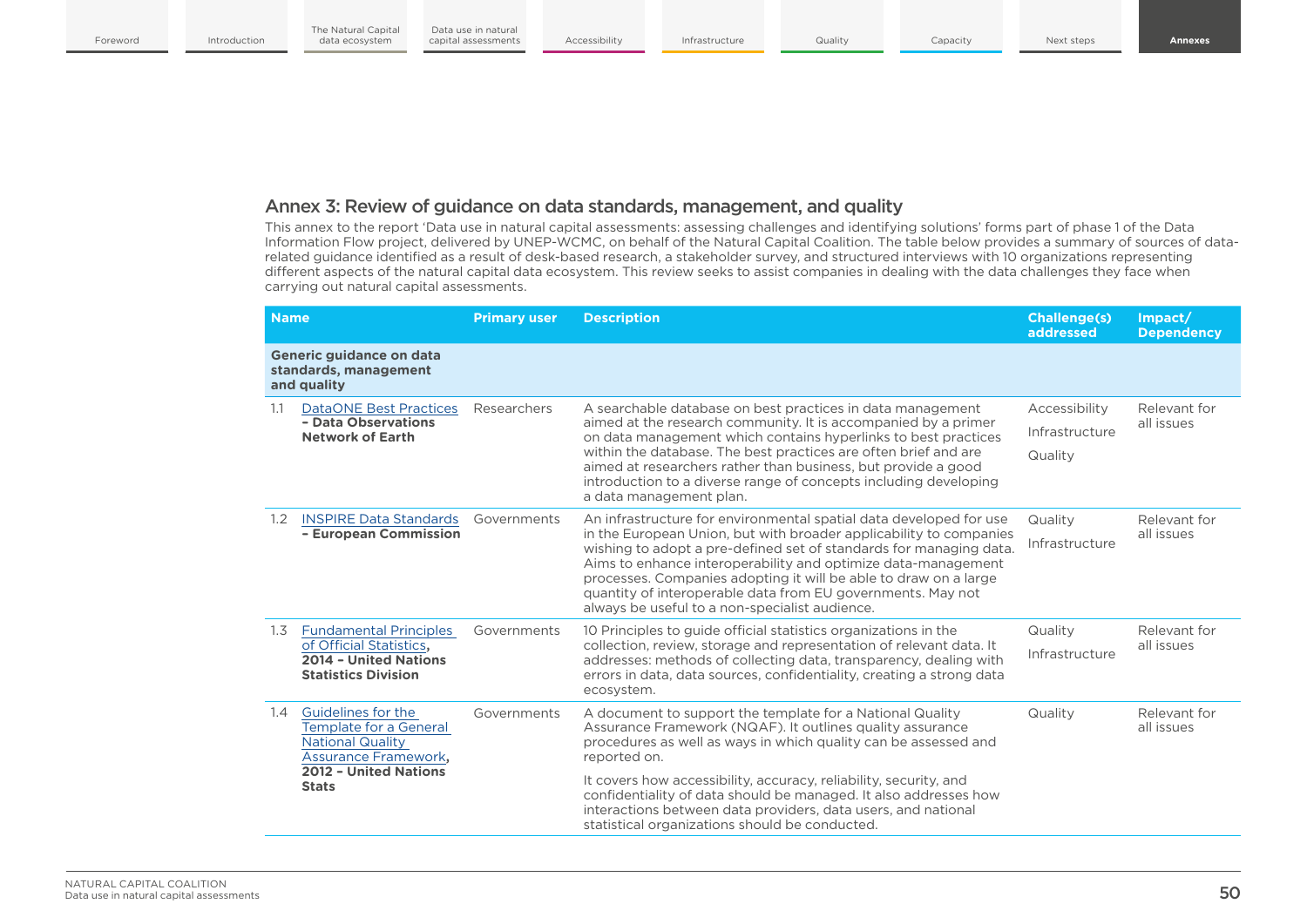| <b>Name</b> |                                                                                                                                                                                  | <b>Primary user</b>                        | <b>Description</b>                                                                                                                                                                                                                                                                                                                                                                                                                                                                                                                                                      | <b>Challenge(s)</b><br>addressed          | Impact/<br><b>Dependency</b> |
|-------------|----------------------------------------------------------------------------------------------------------------------------------------------------------------------------------|--------------------------------------------|-------------------------------------------------------------------------------------------------------------------------------------------------------------------------------------------------------------------------------------------------------------------------------------------------------------------------------------------------------------------------------------------------------------------------------------------------------------------------------------------------------------------------------------------------------------------------|-------------------------------------------|------------------------------|
| 1.5         | The principles of good<br>data management,<br>2005 - UK Ministry of<br><b>Housing, Communities</b><br>and Local Government                                                       | Governments                                | This document is intended for use by the UK government, but is<br>also relevant to businesses. It provides quidance on the principles<br>of geographic data management, but is potentially useful for other<br>types of data. Additionally, the document lays out principles that<br>touch on ownership, metadata, quality, data management plans,<br>and data-sharing, however, it does not go into detail.                                                                                                                                                            | Quality<br>Infrastructure                 | Relevant for<br>all issues   |
| 1.6         | Handbook on Data<br><b>Quality Assessment</b><br>Methods and Tools,<br>2007 - European<br>Commission                                                                             | Governments,<br>Data Providers             | Describes how to conduct a data quality assessment and aims to<br>help users determine whether a decision can be made with the<br>required confidence, and whether the sampling design is adequate<br>to support future assessments. The document lays out five steps,<br>including sampling design, verifying the assumptions of a selected<br>statistical test, and drawing conclusions. It is highly technical and<br>therefore may not be accessible to many private sector users. The<br>DataQUEST software referred to in the document is no longer<br>available. | Quality<br>(dealing with<br>uncertainty)  | Relevant for<br>all issues   |
| 1.7         | Pedigree Matrix, 2007<br>- Swiss Centre for Life<br><b>Cycle Inventories</b>                                                                                                     | <b>Business</b>                            | A methodology for qualitatively assessing uncertainty of data in<br>life cycle assessments. It uses a suite of 5 indicators, reliability,<br>completeness, temporal correlation, geographical correlation and<br>further technical correlation to determine the uncertainty of data.                                                                                                                                                                                                                                                                                    | Capacity<br>(dealing with<br>uncertainty) | Relevant for<br>all issues   |
| 1.8         | Motivating and<br>improving uncertainty<br>assessment in<br>ecosystem services<br>modelling to inform<br>decisions, 2016 -<br><b>Natural Capital Project,</b><br><b>Stanford</b> | Businesses.<br>Governments,<br><b>NGOs</b> | Presents the results of a workshop on the current state of practice<br>on uncertainty assessment. Although parts of the workshop report<br>will not be relevant to business users, it provides an overview of the<br>key issues around uncertainty as it relates to ecosystem service<br>assessments. It goes on to discuss specific techniques and tools for<br>dealing with uncertainty.                                                                                                                                                                              | Capacity<br>(dealing with<br>uncertainty) | Relevant for<br>all issues   |
| 1.9         | Uncertainty assessment<br>in ecosystem services<br>analyses: Seven<br>challenges and practical<br>responses, 2017 -<br><b>Journal of Ecosystem</b><br><b>Services</b>            | Businesses.<br>Governments,<br><b>NGOs</b> | This article discusses approaches to dealing with uncertainty, and<br>challenges specific to ecosystem services assessments. Table 1 lists<br>specific challenges and concerns, and provides suggestions for<br>practical solutions in each case.                                                                                                                                                                                                                                                                                                                       | Capacity<br>(dealing with<br>uncertainty) | Relevant for<br>all issues   |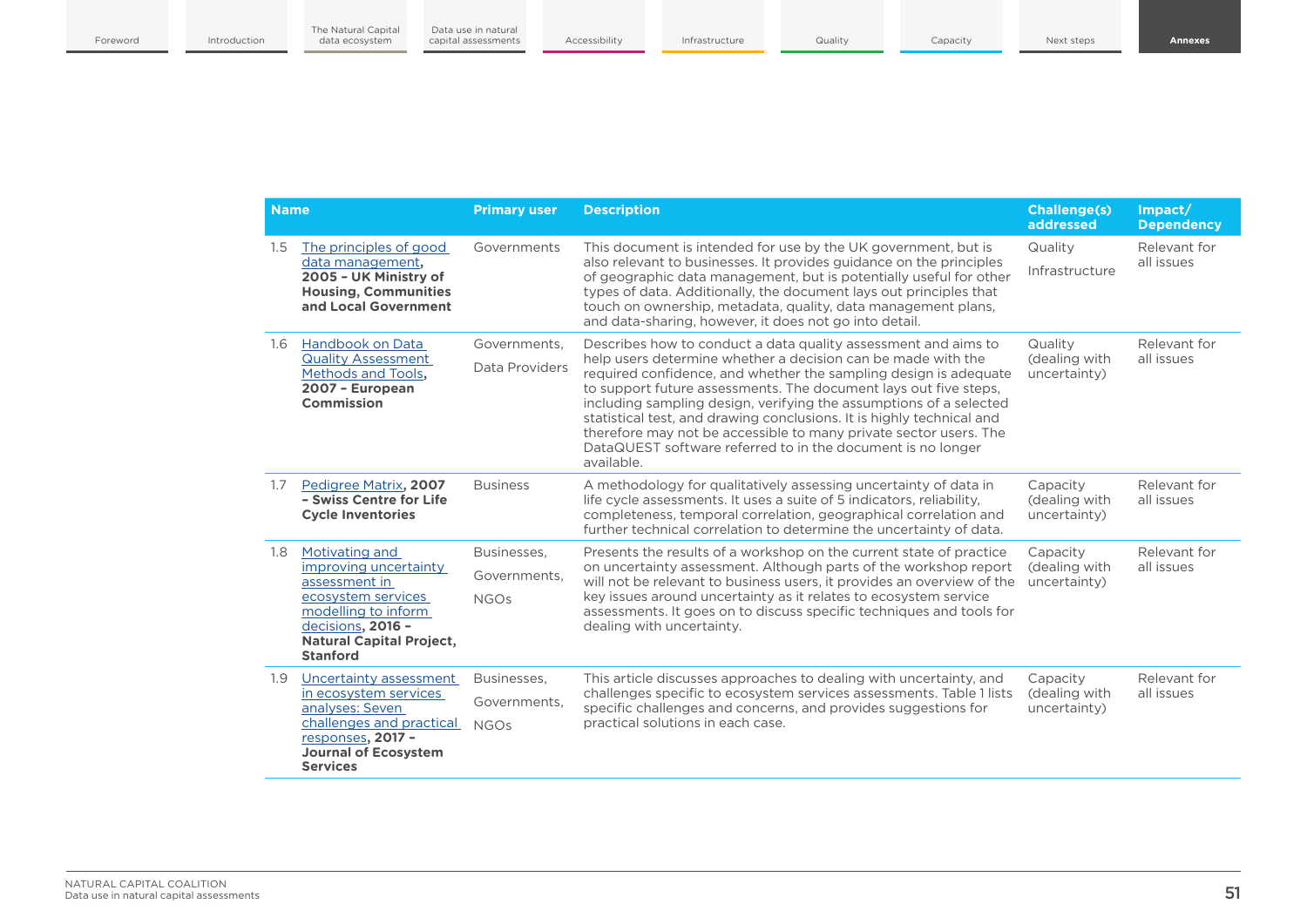| <b>Name</b> |                                                                                                         | <b>Primary user</b> | <b>Description</b>                                                                                                                                                                                                                                                                                                                                                                                          | <b>Challenge(s)</b><br><b>addressed</b>   | Impact/<br><b>Dependency</b>                               |
|-------------|---------------------------------------------------------------------------------------------------------|---------------------|-------------------------------------------------------------------------------------------------------------------------------------------------------------------------------------------------------------------------------------------------------------------------------------------------------------------------------------------------------------------------------------------------------------|-------------------------------------------|------------------------------------------------------------|
|             | 1.10 Guidance for                                                                                       | Governments         | Guidance in multiple volumes:                                                                                                                                                                                                                                                                                                                                                                               | Capacity                                  | Relevant for                                               |
|             | <b>Uncertainty Assessment</b><br>and Communication                                                      |                     | • Guidance for uncertainty assessment and communication, 2013                                                                                                                                                                                                                                                                                                                                               | (dealing with<br>uncertainty)             | all issues                                                 |
|             | Series - Netherlands<br><b>Environmental</b><br><b>Assessment Agency</b>                                |                     | • Guide for uncertainty communication, 2013                                                                                                                                                                                                                                                                                                                                                                 |                                           |                                                            |
|             |                                                                                                         |                     | • Guidance for uncertainty assessment and communication:<br>detailed quidance, 2003                                                                                                                                                                                                                                                                                                                         |                                           |                                                            |
|             |                                                                                                         |                     | • Guidance for uncertainty assessment and communication: tool<br>catalogue for uncertainty assessment, 2004                                                                                                                                                                                                                                                                                                 |                                           |                                                            |
|             |                                                                                                         |                     | • Guidance for uncertainty assessment and communication:<br>checklist for uncertainty in spatial information and visualizing<br>spatial uncertainty, 2006                                                                                                                                                                                                                                                   |                                           |                                                            |
|             |                                                                                                         |                     | It covers how to take uncertainty into account when drawing<br>conclusions and how to communicate it to users. Included are tools<br>for in-depth assessments of uncertainty, as well as methods for<br>identifying intended audiences and tailoring communication<br>to them.                                                                                                                              |                                           |                                                            |
| 1.11        | <b>Monte Carlo Simulation</b><br>- Palisade                                                             | Multiple            | Outlines application of Monte Carlo simulations for understanding<br>the uncertainty within a model based on the data used. Using the<br>minimum and maximum estimated values the data, the<br>methodology helps identify the most likely output of a model.                                                                                                                                                | Capacity<br>(dealing with<br>uncertainty) | Relevant for<br>al issues                                  |
| 1.12        | <b>Open Data Institute</b>                                                                              | Businesses,         | ODI provides resources and services to help users manage their<br>data, including guidance on data infrastructure, ethics, and<br>publishing. Guidance on mapping the data ecosystem to determine<br>flows of information and how best to manage them.                                                                                                                                                      | Infrastructure                            | Relevant for                                               |
|             | (ODI) - Open Data<br>Institute                                                                          | Governments         |                                                                                                                                                                                                                                                                                                                                                                                                             |                                           | all issues                                                 |
| 1.13        | <b>Open Geospatial</b><br>Consortium (OGC)<br>standards and<br>supporting documents<br>- OpenGeospatial | <b>Businesses</b>   | This is a series of technical documents detailing interfaces and<br>encodings. When implemented, the standards improve<br>interoperability between products and/or online services.<br>The standards are accompanied by a set of best practice<br>documents which can be found here. The use of these standards<br>requires specialist knowledge hence they will be useful primarily<br>for data providers. | Infrastructure                            | Relevant for<br>all issues but<br>focus on<br>spatial data |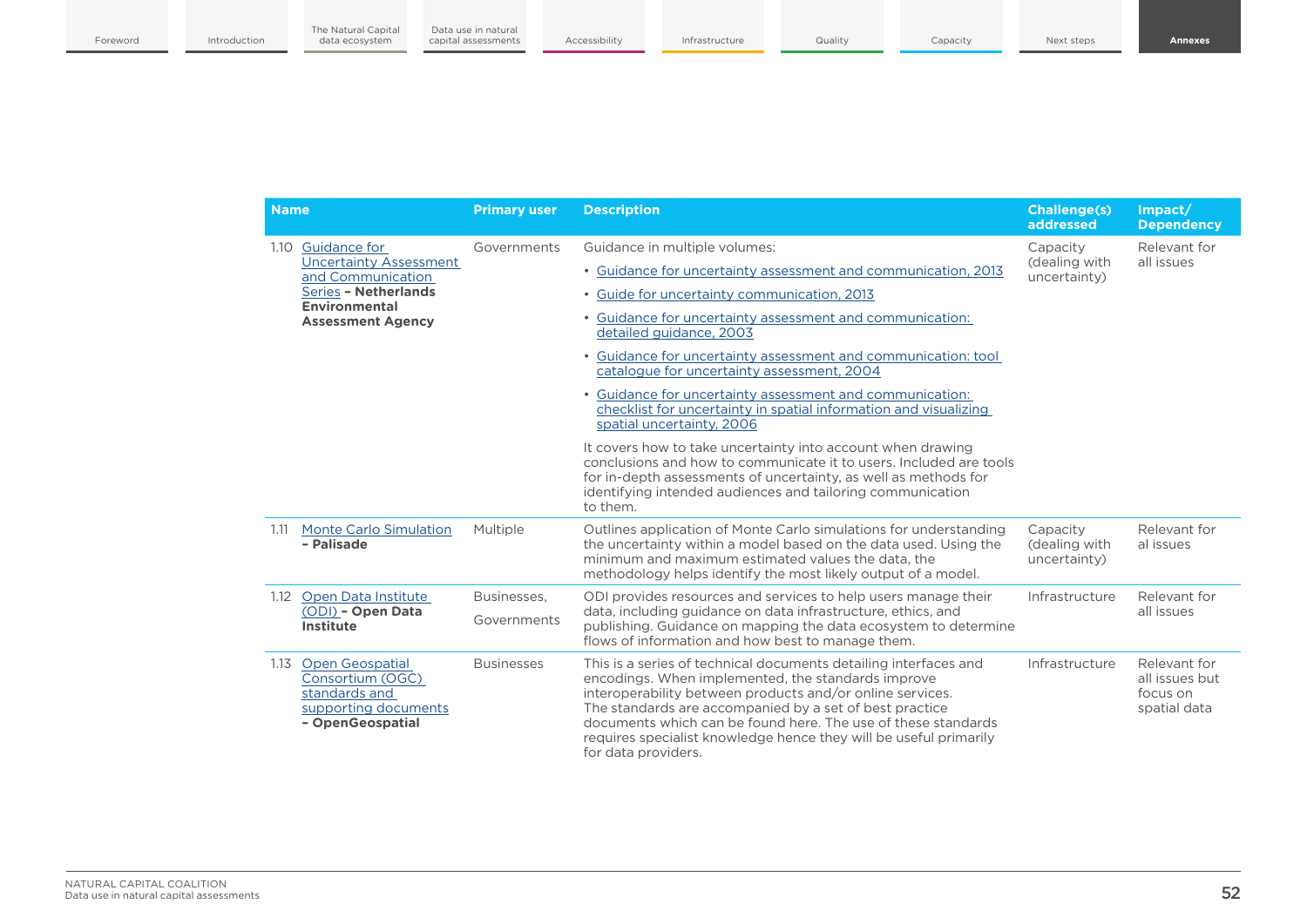| <b>Name</b>                                                                                                                                                        | <b>Primary user</b>                        | <b>Description</b>                                                                                                                                                                                                                                                                                                                                                                                                                                                                                                                                                                                                                                            | <b>Challenge(s)</b><br>addressed     | Impact/<br><b>Dependency</b> |
|--------------------------------------------------------------------------------------------------------------------------------------------------------------------|--------------------------------------------|---------------------------------------------------------------------------------------------------------------------------------------------------------------------------------------------------------------------------------------------------------------------------------------------------------------------------------------------------------------------------------------------------------------------------------------------------------------------------------------------------------------------------------------------------------------------------------------------------------------------------------------------------------------|--------------------------------------|------------------------------|
| <b>Guidance on data directly</b><br>relevant to natural capital<br>assessments                                                                                     |                                            |                                                                                                                                                                                                                                                                                                                                                                                                                                                                                                                                                                                                                                                               |                                      |                              |
| Improving EIA practice:<br>2.1<br>Best practice guide for<br>publishing primary<br>biodiversity data, 2011<br>- Global Biodiversity<br><b>Information Facility</b> | <b>Businesses</b>                          | Guide promoting standards and data publishing tools which can be<br>used by those undertaking Environmental Impact Assessments to<br>discover, capture and publish biodiversity data in a standardized<br>format. This includes developing a set of best practices and<br>standards; developing data-transformation tools; and promoting<br>the use of local and global information systems and networks                                                                                                                                                                                                                                                      | Accessibility<br>Infrastructure      | Relevant for<br>all issues   |
| 2.2 Toolkit for Ecosystem<br>Service Site-based<br>Assessment (TESSA)                                                                                              | Businesses,<br>Governments,<br><b>NGOs</b> | Provides practical guidance on how to assess and monitor the<br>flows of ecosystem services and some of the stocks of natural<br>capital at a site scale. The toolkit uses a step-by-step framework to<br>guide users with identifying which services to assess, what data is<br>needed to measure them, what methods or sources can be used to<br>obtain the data and how to communicate the results. The toolkit<br>focuses on site scale assessments making it useful for local<br>decision-making and it is accessible to non-experts and<br>conservation practitioners on the ground. However, some relevant<br>experience or training may be necessary. | Accessibility<br>Capacity<br>Quality | Relevant for<br>all issues   |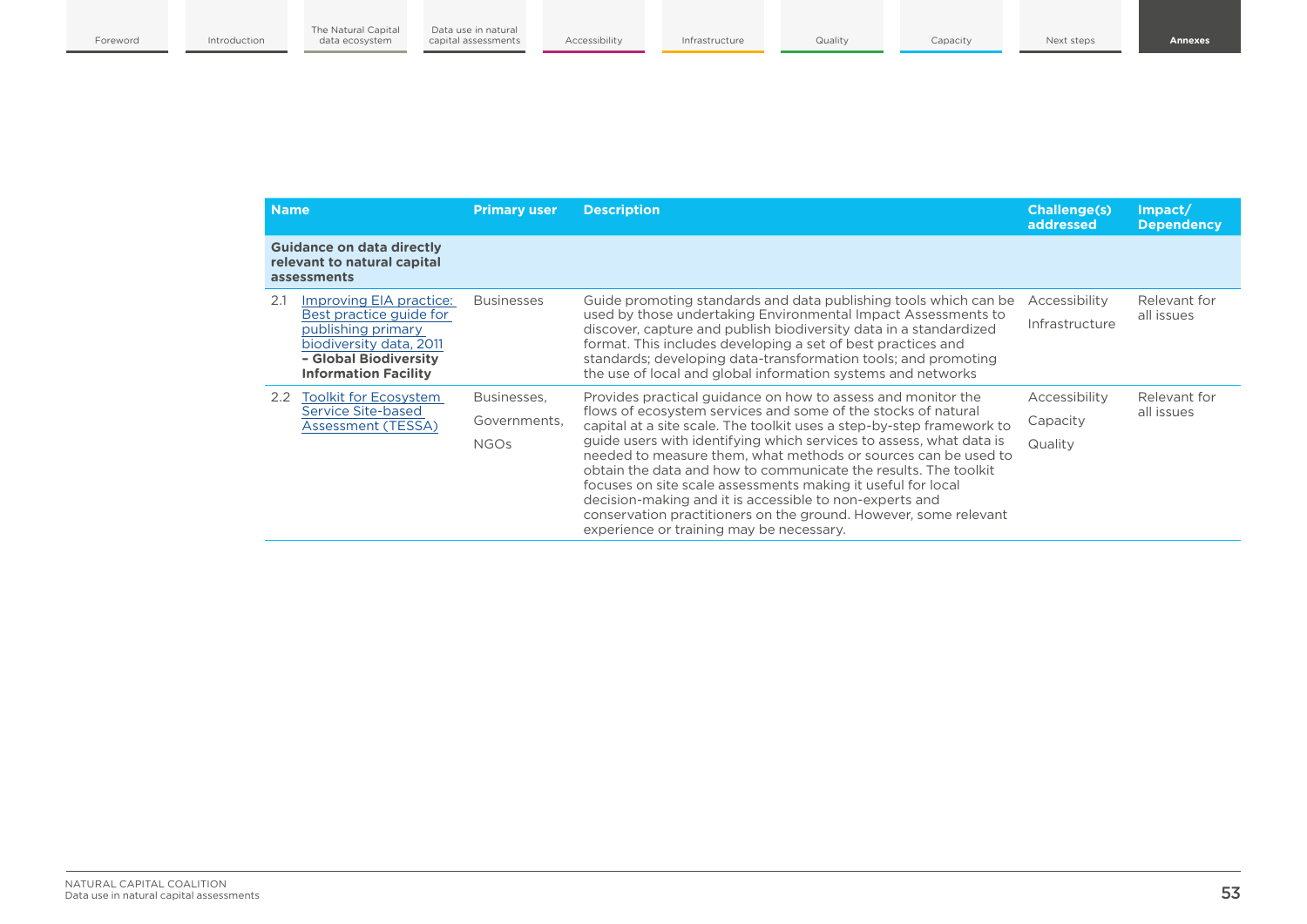| <b>Name</b>                                                                                                                                                                                                                    | <b>Primary user</b> | <b>Description</b>                                                                                                                                                                                                                                                                                                                                                                                                          | <b>Challenge(s)</b><br>addressed            | Impact/<br><b>Dependency</b>                             |
|--------------------------------------------------------------------------------------------------------------------------------------------------------------------------------------------------------------------------------|---------------------|-----------------------------------------------------------------------------------------------------------------------------------------------------------------------------------------------------------------------------------------------------------------------------------------------------------------------------------------------------------------------------------------------------------------------------|---------------------------------------------|----------------------------------------------------------|
| 2.3 The System of<br>Environmental-<br><b>Economic Accounting</b><br>(SEEA), 2012 - United<br><b>Nations Statistics</b><br><b>Division</b>                                                                                     | Governments         | A framework that includes internationally agreed standards and<br>accounting rules for producing statistics on the environment and<br>its relationship with the economy. This includes guidance on<br>integrating economic, environmental and social data to support<br>decision-making. Important resources include:                                                                                                       | Accessibility<br>Capacity<br>Infrastructure | Relevant for<br>all issues<br>Relevant for<br>all issues |
|                                                                                                                                                                                                                                |                     | • Central Framework providing a comprehensive set of accounts<br>and guidance on understanding the interactions between<br>economy and environment.                                                                                                                                                                                                                                                                         |                                             |                                                          |
|                                                                                                                                                                                                                                |                     | • Applications and Extensions (building on the Central Framework<br>to provide examples of possible uses of SEEA data for policy<br>and research)                                                                                                                                                                                                                                                                           |                                             |                                                          |
|                                                                                                                                                                                                                                |                     | • E-learning courses including on water accounts, with other<br>impact areas in development (requiring enrolment)                                                                                                                                                                                                                                                                                                           |                                             |                                                          |
|                                                                                                                                                                                                                                |                     | The SEEA has specific sub-systems on: Energy, Water, Land and<br>Ecosystems and Agriculture, forestry and fisheries. The SEEA for<br>water is the most developed and is supported by the International<br>Recommendations for Water Statistics (see 2.24). The SEEA for<br>energy and the SEEA for agriculture, forestry and fisheries are<br>in draft form, and up-to-date information is not available on<br>the website. |                                             |                                                          |
|                                                                                                                                                                                                                                |                     | The SEEA Experimental Ecosystem Accounts deal with land and<br>ecosystems. This is not an official standard but more a conceptual<br>framework informed by the current state of the art. There is an<br>ongoing revision process to achieve an official statistical standard<br>for the SEEA EEA by 2020.                                                                                                                   |                                             |                                                          |
|                                                                                                                                                                                                                                |                     | The SEEA EEA is a rather broad conceptual framework and does<br>not go into detail on the data issues. However, data is addressed in<br>the form of advice on spatial data infrastructures in the technical<br>recommendations for the SEEA EEA.                                                                                                                                                                            |                                             |                                                          |
| 2.4<br><b>Technical</b><br>Recommendations in<br>support of the System<br>of Environmental-<br>Economic Accounting,<br>2012 - United Nations<br><b>Committee of Experts</b><br>on Environmental-<br><b>Economic Accounting</b> | <b>Businesses</b>   | A document providing support for the testing of ecosystem<br>accounting in the light of the publication of SEEA (2.3). There are<br>resources for collating and managing the data needed to carry<br>out ecosystem accounting. It also provides information on a<br>range of data sources as well as methods for carrying out<br>ecosystem accounting.                                                                      | Accessibility<br>Capacity                   |                                                          |
|                                                                                                                                                                                                                                |                     |                                                                                                                                                                                                                                                                                                                                                                                                                             | Infrastructure                              |                                                          |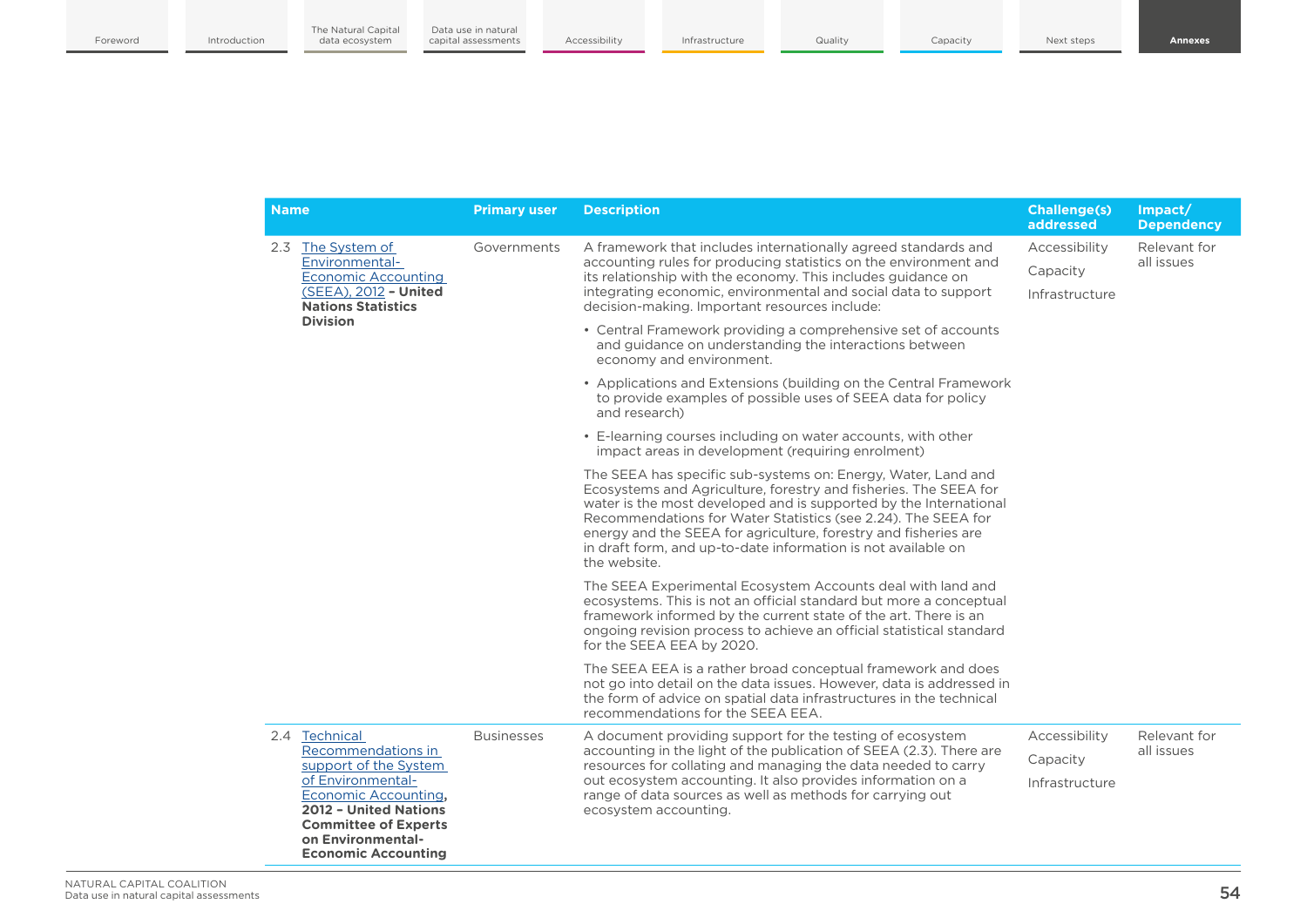| <b>Name</b>                                                                                                                                                | <b>Primary user</b>                                   | <b>Description</b>                                                                                                                                                                                                                                                                                                                                                                                                                                                                                                                                                                                                            | <b>Challenge(s)</b><br>addressed | Impact/<br><b>Dependency</b> |
|------------------------------------------------------------------------------------------------------------------------------------------------------------|-------------------------------------------------------|-------------------------------------------------------------------------------------------------------------------------------------------------------------------------------------------------------------------------------------------------------------------------------------------------------------------------------------------------------------------------------------------------------------------------------------------------------------------------------------------------------------------------------------------------------------------------------------------------------------------------------|----------------------------------|------------------------------|
| <b>Natural Capital</b><br>2.5                                                                                                                              | Governments<br>Assessments at the<br>standard format. | Presents eight steps to completing natural Capital Assessments.<br>The third step is to 'Gather and review data'. This outlines key<br>principles and practices for collection, processing and using data                                                                                                                                                                                                                                                                                                                                                                                                                     | Accessibility                    | Relevant for<br>all issues   |
| <b>National and Sub-</b>                                                                                                                                   |                                                       |                                                                                                                                                                                                                                                                                                                                                                                                                                                                                                                                                                                                                               | Capacity                         |                              |
| national level. A guide<br>for environmental<br>practitioners, 2016<br>- United Nations<br><b>Environment</b>                                              |                                                       | to ensure that they are accepted by stakeholders and decision<br>makers and that they can be updated and further synthesized in a                                                                                                                                                                                                                                                                                                                                                                                                                                                                                             | Quality                          |                              |
| 2.6 Natural Capital Protocol,<br>2016 - Natural Capital<br><b>Coalition</b>                                                                                | <b>Businesses</b>                                     | Guides businesses through the process of undertaking a natural<br>capital assessment. It includes basic guidance on dealing with<br>uncertainty around outcomes, including probability-based analysis,<br>multi-criteria analysis, expert opinion and/or multi-stakeholder<br>assessment. Section 7 describes how to use value transfer while<br>minimizing limitations and sources of error. Section 8 includes<br>information on testing assumptions. The protocol further discusses<br>how to verify whether the results of an assessment are robust<br>enough to base decisions on, and/or to be communicated externally. | Capacity                         | Relevant for<br>all issues   |
| <b>Developing Corporate</b><br>2.7<br><b>Natural Capital</b><br>Accounts, 2015 -<br><b>Natural Capital</b><br><b>Committee, EFTEC,</b><br><b>RSPB, PWC</b> | <b>Businesses</b>                                     | This document provides a framework to develop natural capital<br>accounts. It aims to produce an easily understandable Natural<br>Capital Balance Sheet for an organization. It also details pilot<br>studies with varying levels of data from a range of sources. Can<br>assist companies in determining the sorts of data required in<br>natural capital assessments.                                                                                                                                                                                                                                                       | Capacity                         | Relevant for<br>all issues   |
| <b>Guidelines for</b><br>2.8<br><b>Environmental &amp; Social</b><br>Impact Assessment.<br>2016 - The Cement<br><b>Sustainability Initiative</b>           | <b>Businesses</b>                                     | This document provides guidelines on how to identify impacts<br>and dependencies, as well as measure changes in natural capital.<br>It outlines what data should be collected in order to assess impacts.                                                                                                                                                                                                                                                                                                                                                                                                                     | Capacity                         | Relevant for<br>all issues   |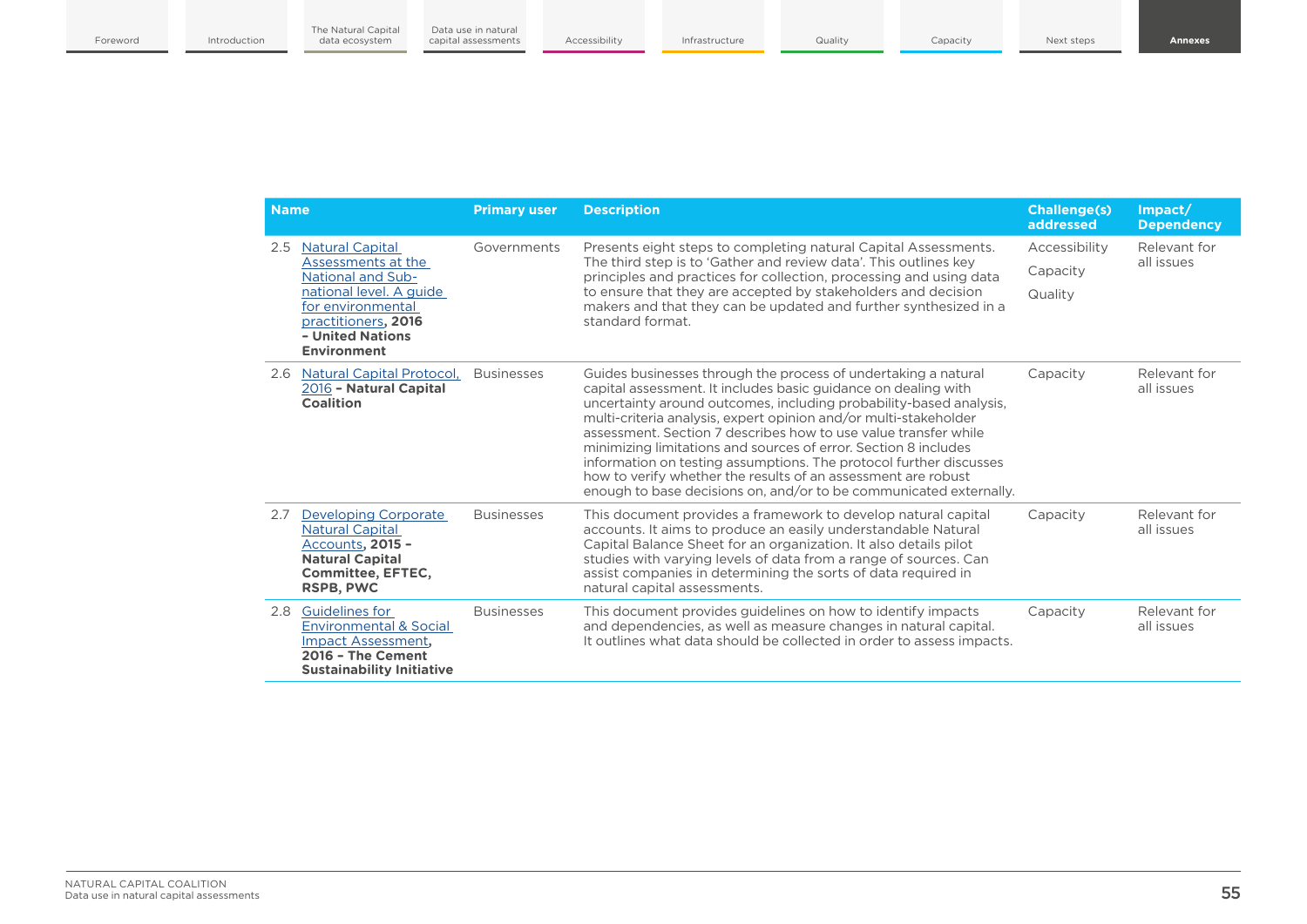| <b>Name</b>                                                                                                                                              | <b>Primary user</b>                                              | <b>Description</b>                                                                                                                                                                                                                                                                                                                                                                                                                  | <b>Challenge(s)</b><br>addressed     | Impact/<br><b>Dependency</b> |
|----------------------------------------------------------------------------------------------------------------------------------------------------------|------------------------------------------------------------------|-------------------------------------------------------------------------------------------------------------------------------------------------------------------------------------------------------------------------------------------------------------------------------------------------------------------------------------------------------------------------------------------------------------------------------------|--------------------------------------|------------------------------|
| International<br>2.9<br>Organization for<br>Standardization<br>Standards -<br><b>International</b><br><b>Organizations for</b><br><b>Standardization</b> | Businesses.<br>Data<br>Providers.<br>Governments.<br><b>NGOs</b> | Provides guidance on data standards applicable to a wide range<br>of sectors. Many of these standards are relevant to environmental<br>data. An ISO standard for the valuation of natural capital is in<br>development, and will be published in 2019. Further information<br>can be found here. Although globally accepted, much of the<br>quidance is behind a paywall and were therefore not reviewed<br>in detail.              | Quality<br>Infrastructure            | Relevant for<br>all issues   |
|                                                                                                                                                          |                                                                  | Relevant introductory pages include:                                                                                                                                                                                                                                                                                                                                                                                                |                                      |                              |
|                                                                                                                                                          |                                                                  | • Environmental management                                                                                                                                                                                                                                                                                                                                                                                                          |                                      |                              |
|                                                                                                                                                          |                                                                  | • Environmental management: quantitative environmental<br>information: guidelines and examples                                                                                                                                                                                                                                                                                                                                      |                                      |                              |
|                                                                                                                                                          |                                                                  | • Environmental management: life cycle assessment: principles<br>and framework                                                                                                                                                                                                                                                                                                                                                      |                                      |                              |
|                                                                                                                                                          |                                                                  | • Environmental management: material flow cost accounting:<br>guidance for practical implementation in a supply chainhttps://<br>www.iso.org/standard/54811.html                                                                                                                                                                                                                                                                    |                                      |                              |
|                                                                                                                                                          |                                                                  | • Environmental management: water footprint: principles,<br>requirements and quidelines                                                                                                                                                                                                                                                                                                                                             |                                      |                              |
|                                                                                                                                                          |                                                                  | • Protecting our planet: https://www.iso.org/protecting-our-<br>planet.html                                                                                                                                                                                                                                                                                                                                                         |                                      |                              |
|                                                                                                                                                          |                                                                  | • Geographic information: metadata: part 1: fundamentals                                                                                                                                                                                                                                                                                                                                                                            |                                      |                              |
| 2.10 Data Quality<br>Assessment: A<br>Reviewer's Guide, 2006<br>- US Environmental<br><b>Protection Agency</b>                                           | Governments                                                      | Contains guidance on determining whether environmental data are<br>suitable for a given purpose. It helps address questions around<br>sampling design, uncertainty and whether a decision can be made<br>given the quality of the data. It includes sections on aligning data-<br>sampling design with objectives, conducting a data-review,<br>selecting statistical methods, drawing conclusions and interpreting<br>the results. | Quality<br>(gaps and<br>uncertainty) | Relevant for<br>all issues   |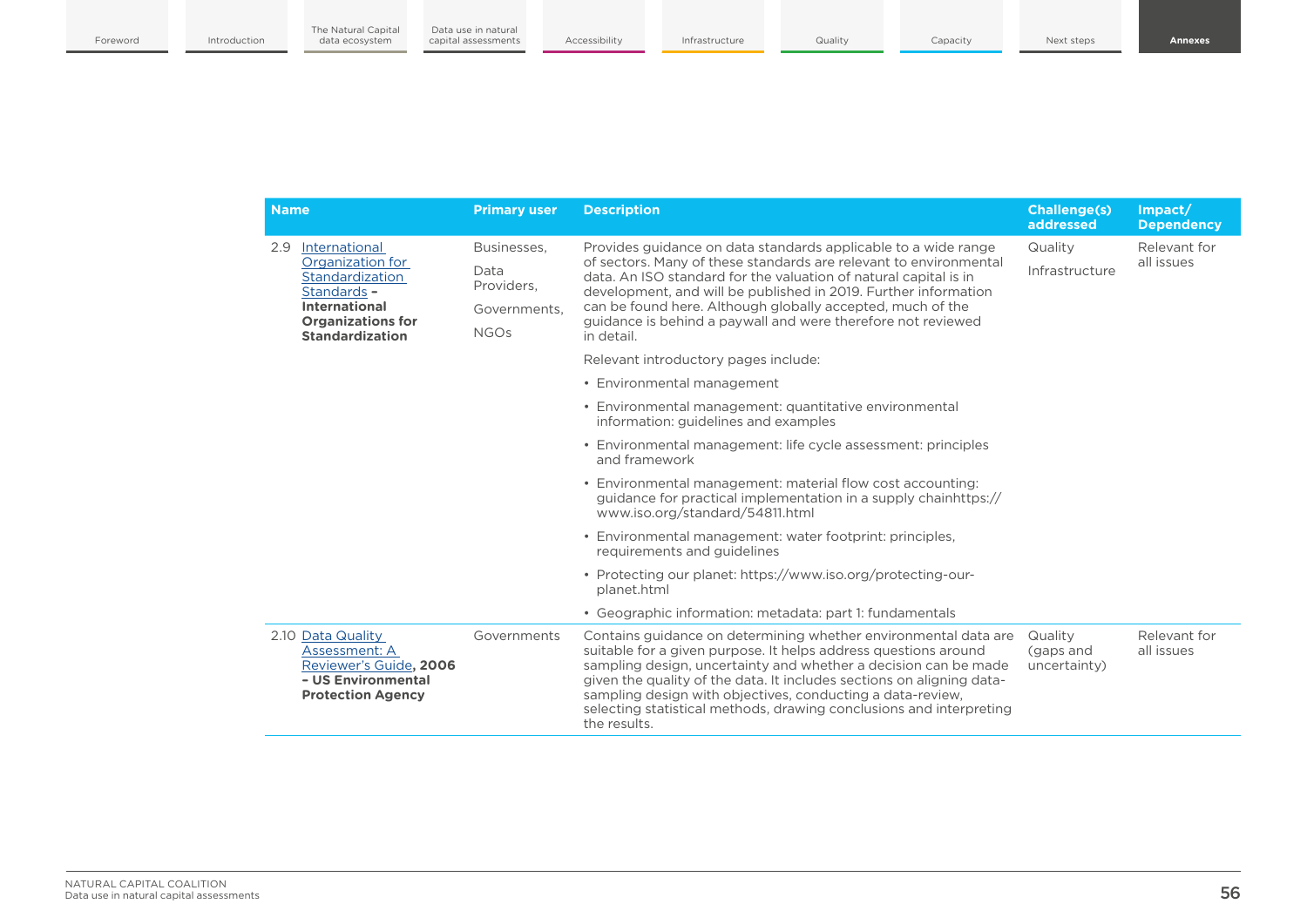| <b>Name</b>                                                                                                                                                                                                                         | <b>Primary user</b>                                              | <b>Description</b>                                                                                                                                                                                                                                                                                                                                                                                                       | <b>Challenge(s)</b><br>addressed | Impact/<br><b>Dependency</b>                               |
|-------------------------------------------------------------------------------------------------------------------------------------------------------------------------------------------------------------------------------------|------------------------------------------------------------------|--------------------------------------------------------------------------------------------------------------------------------------------------------------------------------------------------------------------------------------------------------------------------------------------------------------------------------------------------------------------------------------------------------------------------|----------------------------------|------------------------------------------------------------|
| 2.11 Biodiversity<br>Conservation<br><b>Information System</b><br>(BCIS) Framework for<br>information sharing,<br>2000 - United Nations<br><b>Environment</b><br><b>Programme World</b><br>Conservation<br><b>Monitoring Centre</b> | Businesses.<br>Data<br>Providers.<br>Governments.<br><b>NGOs</b> | This series of documents aims to promote understanding of key<br>data-management principles and the process of implementing an<br>organizational data policy. The series includes quidance on quality<br>assurance, principles of maintaining metadata, data standards<br>and data management tools including a subsection on<br>database design.                                                                        | Quality<br>Infrastructure        | Relevant for<br>all but with<br>a focus on<br>biodiversity |
|                                                                                                                                                                                                                                     |                                                                  | Volume 7 on core datasets is no longer up-to-date and therefore.<br>doesn't remain useful. Volume 4 on data access does not discuss<br>more recent developments in this field, but does address data<br>approaches and principles that remain relevant and useful. If used,<br>the series should be referred to in combination with more<br>recent guidance.                                                             |                                  |                                                            |
| 2.12 Approaches to mapping<br>ecosystem services,<br>2016 - United Nations<br><b>Environment</b><br><b>Programme World</b><br><b>Conservation</b><br><b>Monitoring Centre</b>                                                       | Businesses.<br>Governments                                       | Provides guidance on different types of input data, mapping<br>methods, mapping at different scales and mapping tools. It also<br>discusses key challenges in mapping projects, and how to go from<br>mapping to decision-making, although this section does not go<br>into detail.                                                                                                                                      | Capacity                         | Relevant for<br>all issues-<br>spatial data                |
| 2.13 Environmental Impact<br><b>Assessment Biodiversity</b><br>Data Publishing<br>Framework, 2012 -<br><b>Journal of Impact</b><br><b>Assessment and</b><br><b>Project Appraisal</b>                                                | Businesses,<br>Governments                                       | Scientific paper highlighting the lack of accessibility to biodiversity<br>information obtained during environmental impact assessments and<br>sets out an EIA Biodiversity Data Publishing framework, based on<br>the Global Biodiversity Information Facility (GBIF) global standards.                                                                                                                                 | Accessibility                    | Biodiversity                                               |
| 2.14 Principles of Data<br>Quality, 2005 - Global<br><b>Biodiversity</b><br><b>Information Facility</b>                                                                                                                             | Data providers                                                   | This document deals primarily with the quality of species<br>occurrence data, but has broader applicability, dealing with<br>general principles of data accuracy and precision, quality-<br>assurance, quality-control, uncertainty and error.                                                                                                                                                                           | Quality                          | Biodiversity                                               |
| 2.15 Principles and methods<br>of data cleaning, 2005<br>- Global Biodiversity<br><b>Information Facility</b>                                                                                                                       | Data providers                                                   | Although focused on species occurrence data, this document<br>contains relevant sections on error-prevention and cleaning of<br>spatial and descriptive data. It includes a section on documentation<br>of error and error-checking, enabling users to determine the<br>'fitness of use' of the data. Lastly, it provides a list of software<br>packages that can aid in enhancing data quality and<br>addressing error. | Quality                          | Biodiversity                                               |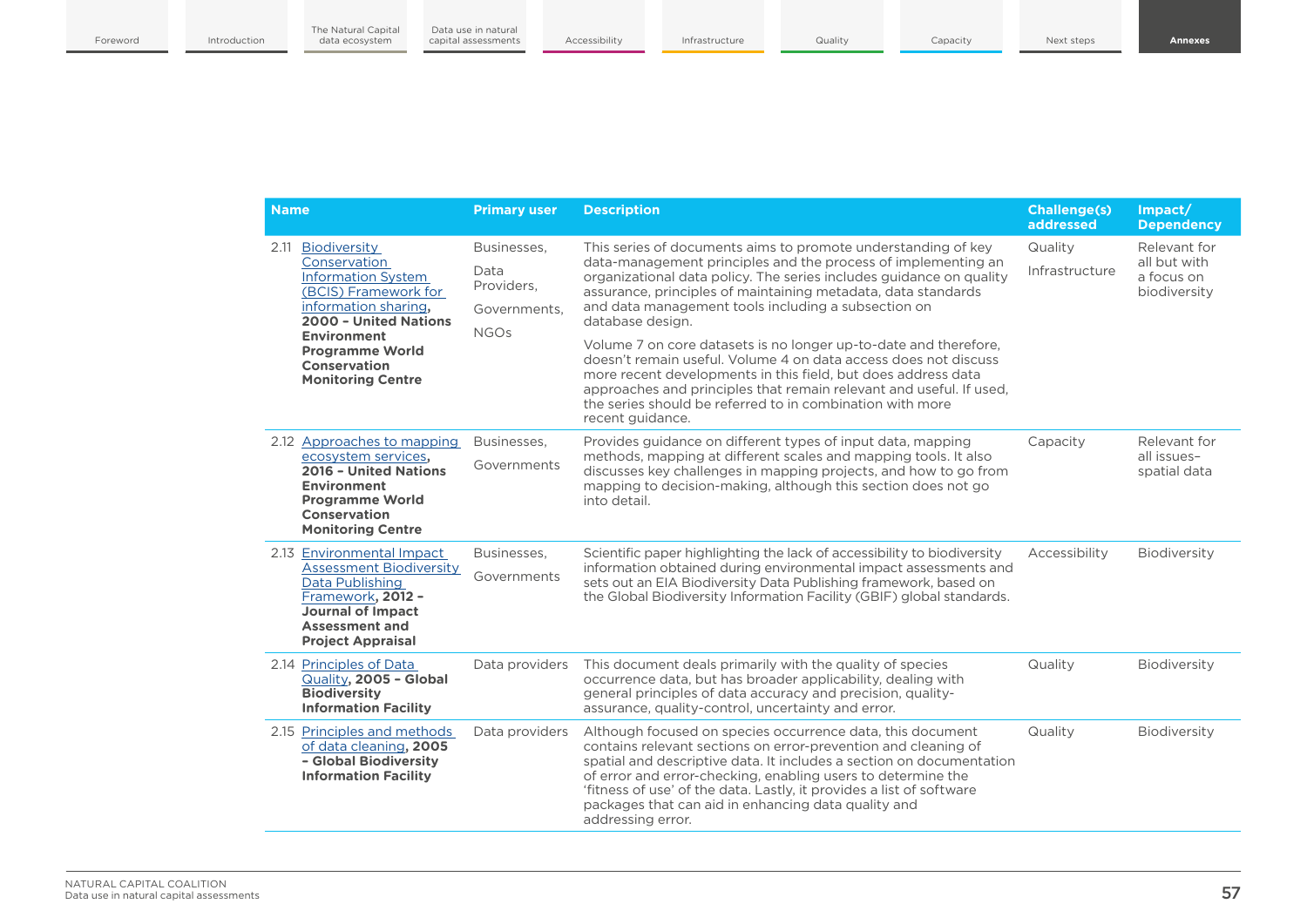| <b>Name</b>                                                                                                                                                                     | <b>Primary user</b> | <b>Description</b>                                                                                                                                                                                                                                                                                                                                                                                                                                                                                                                                | <b>Challenge(s)</b><br>addressed          | Impart/<br><b>Dependency</b> |
|---------------------------------------------------------------------------------------------------------------------------------------------------------------------------------|---------------------|---------------------------------------------------------------------------------------------------------------------------------------------------------------------------------------------------------------------------------------------------------------------------------------------------------------------------------------------------------------------------------------------------------------------------------------------------------------------------------------------------------------------------------------------------|-------------------------------------------|------------------------------|
| 2.16 National Biodiversity<br>Network quidance<br>documents - National<br><b>Biodiversity Network</b>                                                                           | Data providers      | Provide flexible standards on collecting wildlife data. They include<br>guidance on planning surveys, recording data, managing data, and<br>making use of data. Some details are UK-specific, but much of the<br>content has broader applicability.                                                                                                                                                                                                                                                                                               | Infrastructure                            | Biodiversity                 |
| Data sharing for<br>2.17                                                                                                                                                        | Businesses.         | This study investigates the development and implementation of an<br>automatic sustainable assessment prototype using functional<br>databases. They translate rules from the Leadership in Energy and<br>Environmental Design (LEED) standard into computable formulas<br>and develop a prototype application to produce templates for<br>LEED submission. It provides useful information on the use of<br>computer systems or software to exchange and make use of<br>information and create semi-automated evaluation for use<br>in assessments. | Infrastructure                            | Energy                       |
| sustainable<br>assessments: Using<br>functional databases for                                                                                                                   | Data Providers      |                                                                                                                                                                                                                                                                                                                                                                                                                                                                                                                                                   |                                           | Greenhouse<br>gas            |
| interoperating multiple                                                                                                                                                         |                     |                                                                                                                                                                                                                                                                                                                                                                                                                                                                                                                                                   |                                           | Water                        |
| building information<br>structures, 2012 -<br><b>Conference Paper</b>                                                                                                           |                     |                                                                                                                                                                                                                                                                                                                                                                                                                                                                                                                                                   |                                           | Waste                        |
| 2.18 Global Logistics<br><b>Emissions Council</b><br>Framework, 2016 -<br><b>Smart Freight Centre</b>                                                                           | <b>Businesses</b>   | A framework for assessing the greenhouse gas footprint of<br>businesses in the freight sector. Enables the identification of<br>impacts related to GHG emissions and energy dependencies but<br>does not attempt to value these. There is guidance on how to<br>address data needs and manage computer systems to handle the<br>most accurate emissions data.                                                                                                                                                                                     | Capacity                                  | Greenhouse<br>gas emissions  |
| 2.19 Uncertainty in<br>greenhouse gas<br>inventories, 2007 -<br><b>International</b><br><b>Institute of Applied</b><br><b>Systems Analysis</b>                                  | Government          | This brief introduces the concept of uncertainty in inventories of<br>greenhouse gas emissions and removals. It discusses uncertainty<br>analysis and the possibility of pricing uncertainty, and provides<br>links to further information.                                                                                                                                                                                                                                                                                                       | Capacity<br>(dealing with<br>uncertainty) | Greenhouse<br>gas emissions  |
| 2.20 Sub-national<br>consumption statistics:<br>Methodology and<br>Guidance, 2018 -<br><b>Department for</b><br><b>Business, Energy &amp;</b><br><b>Industrial Strategy, UK</b> | <b>Businesses</b>   | Guidance provided on the use and interpretation of energy<br>consumption statistics. It provides information on limitations and<br>comparability of statistics for gas, electricity, road transport fuels<br>and residual fuels.                                                                                                                                                                                                                                                                                                                  | Capacity                                  | Greenhouse                   |
|                                                                                                                                                                                 | Government          |                                                                                                                                                                                                                                                                                                                                                                                                                                                                                                                                                   |                                           | gas emissions                |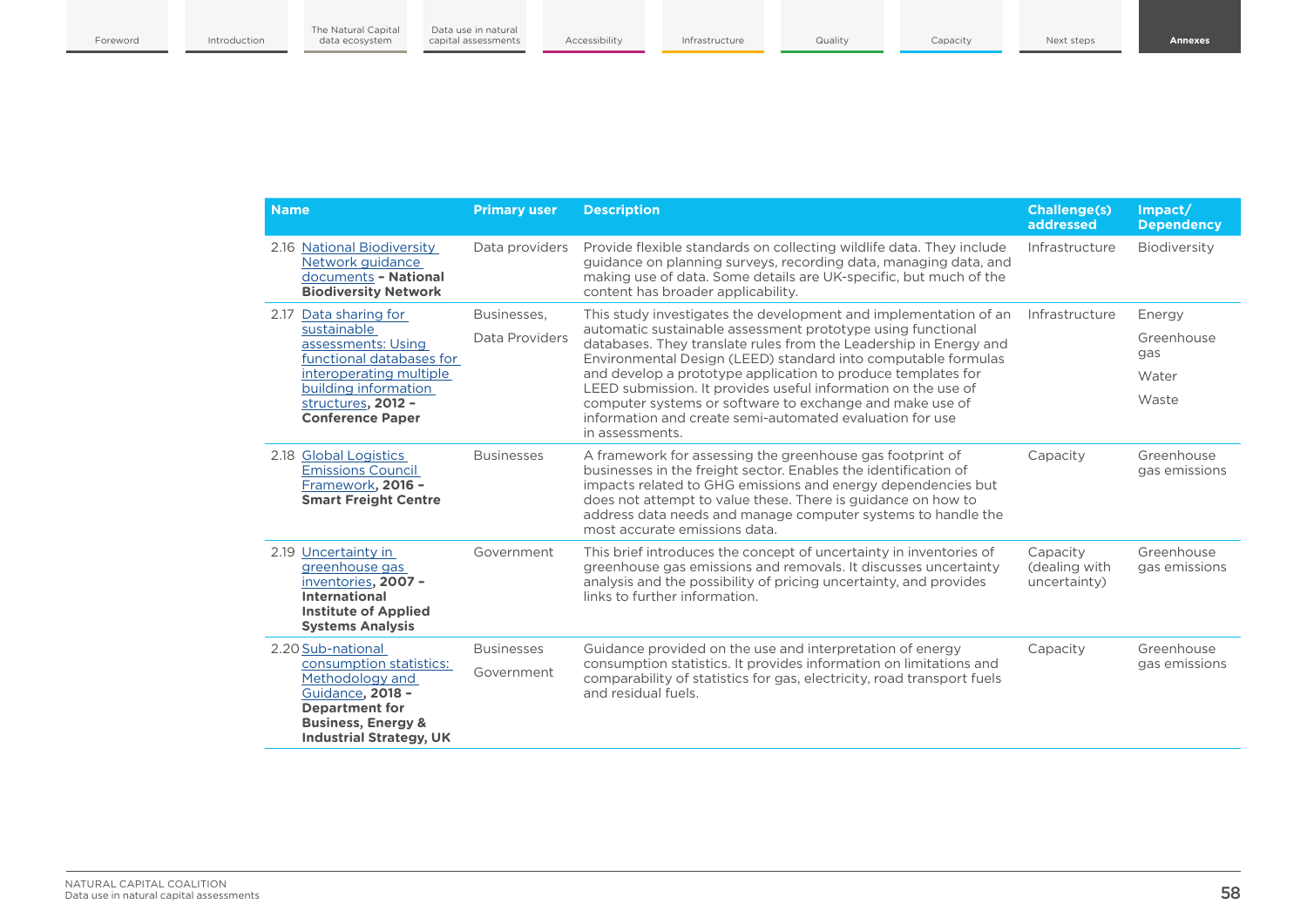| <b>Name</b>                                                                                                                                                                    | <b>Primary user</b>                  | <b>Description</b>                                                                                                                                                                                                                                                                                                                                                                                                                                                                                                                                                                                                       | <b>Challenge(s)</b><br>addressed | Impact/<br><b>Dependency</b> |
|--------------------------------------------------------------------------------------------------------------------------------------------------------------------------------|--------------------------------------|--------------------------------------------------------------------------------------------------------------------------------------------------------------------------------------------------------------------------------------------------------------------------------------------------------------------------------------------------------------------------------------------------------------------------------------------------------------------------------------------------------------------------------------------------------------------------------------------------------------------------|----------------------------------|------------------------------|
| 2.21 Guidance on how<br>to measure and report<br>your greenhouse gas<br>emissions, 2009 -<br><b>Department for</b><br><b>Environment, Food and</b><br><b>Rural Affairs, UK</b> | <b>Businesses</b>                    | Guidance on measuring organizational greenhouse gas emissions.<br>Includes data requirements for calculations, methods for<br>conducting assessment and how to verify emissions data.                                                                                                                                                                                                                                                                                                                                                                                                                                    | Capacity                         | Greenhouse<br>gas emissions  |
| 2.22 Valuing corporate<br>environmental impacts:                                                                                                                               | <b>Businesses</b>                    | A series of seven papers present the approach taken by<br>PricewaterhouseCoopers to the valuation of environmental<br>impacts for Environmental Profit and Loss Accounts. Topics<br>covered include pollution (air and water), solid waste, greenhouse<br>gases, land use, and water consumption. The third paper describes<br>impacts of land use change and the data needed to estimate the<br>consequences in terms of lost ecosystem services. Guidance is<br>provided on the types of data that might be available, potential<br>sources of data and coefficients and provides guidance on<br>sensitivity analysis. | Capacity                         | Greenhouse<br>gas emissions  |
| PwC methodology<br>document, 2015 -                                                                                                                                            |                                      |                                                                                                                                                                                                                                                                                                                                                                                                                                                                                                                                                                                                                          | Quality                          | Land use                     |
| <b>PriceWaterhouseCooper</b>                                                                                                                                                   |                                      |                                                                                                                                                                                                                                                                                                                                                                                                                                                                                                                                                                                                                          |                                  | Waste                        |
|                                                                                                                                                                                |                                      |                                                                                                                                                                                                                                                                                                                                                                                                                                                                                                                                                                                                                          |                                  | Water                        |
| 2.23 Economics of Land<br>Degradation Initiative:<br>User Guide, 2015 -<br><b>Economics of Land</b><br><b>Degradation Initiative</b>                                           | Businesses.<br>NGOs,<br>Governments  | The document outlines a 7 step process for the implementation of<br>cost benefit analysis for land use change scenarios. There is a<br>breakdown of suggested approaches (and the required data<br>collection) for assessing different ecosystem services, as well as<br>the ease with which this can be done.                                                                                                                                                                                                                                                                                                           | Capacity                         | Land use                     |
| 2.24 Economics of Land<br>Degradation Initiative:<br>Practitioners Guide, 2014<br>- Economics of Land<br><b>Degradation Initiative</b>                                         | Businesses,<br>NGOs.<br>Governments. | Based on the principles set out in the 2.23. This document guides<br>users through the process of conducting a cost-benefit analysis<br>with regards to the avoidance of land degradation. It summarizes a<br>range of methods for collecting data in order to value ecosystem<br>services associated with changes in land use.                                                                                                                                                                                                                                                                                          | Capacity                         | Land use                     |
| 2.25 Corporate water<br>accounting: an analysis of<br>methods and tools for<br>measuring water use and<br>its impacts, 2010 - United<br><b>Nations Environment</b>             | <b>Businesses</b>                    | Includes descriptions of a range of water accounting methods and<br>tools, including the type of data required. It also has a section on<br>data limitations, describing the implications of the limitations on a<br>business's ability to arrive at meaningful conclusions.                                                                                                                                                                                                                                                                                                                                             | Capacity                         | Water                        |
|                                                                                                                                                                                |                                      |                                                                                                                                                                                                                                                                                                                                                                                                                                                                                                                                                                                                                          | Quality                          |                              |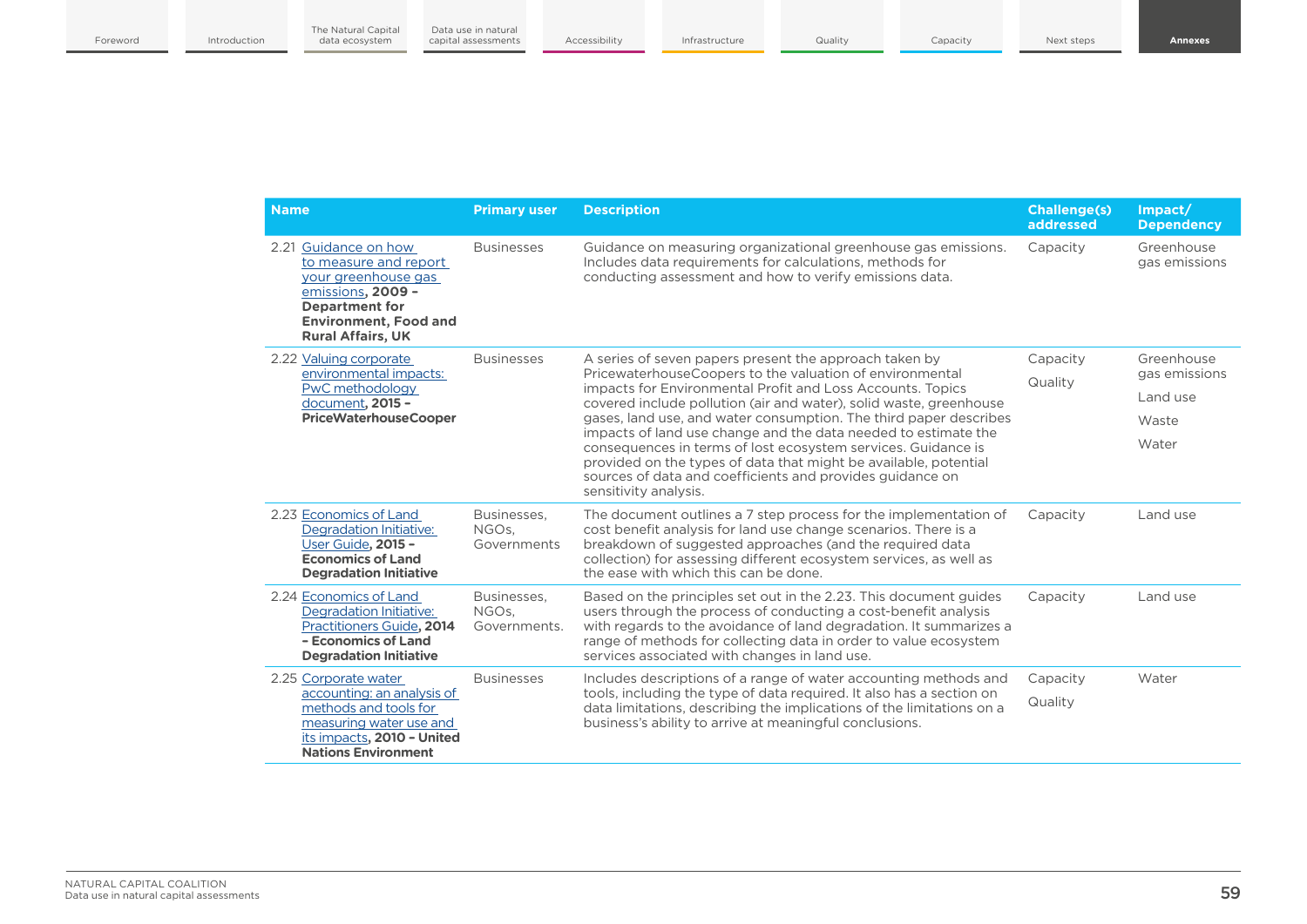| <b>Name</b>                                                                                                                                                             | <b>Primary user</b> | <b>Description</b>                                                                                                                                                                                                                                                                                                                                                                                                                                                                                                                                                                                                                                                                                                                                                                                                                    | <b>Challenge(s)</b><br>addressed | Impact/<br><b>Dependency</b> |
|-------------------------------------------------------------------------------------------------------------------------------------------------------------------------|---------------------|---------------------------------------------------------------------------------------------------------------------------------------------------------------------------------------------------------------------------------------------------------------------------------------------------------------------------------------------------------------------------------------------------------------------------------------------------------------------------------------------------------------------------------------------------------------------------------------------------------------------------------------------------------------------------------------------------------------------------------------------------------------------------------------------------------------------------------------|----------------------------------|------------------------------|
| 2.26 International                                                                                                                                                      | Governments         | Principles to ensure that water data is collected and compiled on a                                                                                                                                                                                                                                                                                                                                                                                                                                                                                                                                                                                                                                                                                                                                                                   | Quality                          | Water                        |
| Recommendations for<br>Water Statistics (IRWS).<br>2012 - Knowledge Base<br>on Economic Statistics                                                                      |                     | comparable basis. This guidance aligns with the SEEA (2.3) for<br>water. Can be used by businesses, researchers, compilers of water<br>accounts, and the public. Includes guidance on physical and<br>monetary data types relating to stocks and flows; inland waters;<br>and population using improved water sources and sanitation<br>facilities. Guidance is provided on statistical units and<br>classifications, types of water-related data, data collection<br>strategies, data sources and methods, metadata and data quality,<br>and data dissemination. It does not include guidance on surface<br>water and groundwater quality, drinking water quality,<br>environmental flows or social aspects of water. Marine water<br>resources are considered only when they relate to the extraction of<br>saltwater from the sea. | Infrastructure                   |                              |
| 2.27 ISO and water, 2017                                                                                                                                                | Businesses.         | This document provides an inventory of the ISO standards relating<br>to water.                                                                                                                                                                                                                                                                                                                                                                                                                                                                                                                                                                                                                                                                                                                                                        | Infrastructure                   | Water                        |
| - International<br><b>Organization for</b><br><b>Standardizations</b>                                                                                                   | Data<br>Providers.  |                                                                                                                                                                                                                                                                                                                                                                                                                                                                                                                                                                                                                                                                                                                                                                                                                                       |                                  |                              |
|                                                                                                                                                                         | Governments.        |                                                                                                                                                                                                                                                                                                                                                                                                                                                                                                                                                                                                                                                                                                                                                                                                                                       |                                  |                              |
|                                                                                                                                                                         | <b>NGOs</b>         |                                                                                                                                                                                                                                                                                                                                                                                                                                                                                                                                                                                                                                                                                                                                                                                                                                       |                                  |                              |
| 2.28 The Greenhouse Gas<br><b>Protocol Corporate</b><br>Accounting and<br>Reporting Standard, 2015<br>- World Business Council<br>for Sustainable<br><b>Development</b> | <b>Businesses</b>   | Provides standards and guidance to businesses and others                                                                                                                                                                                                                                                                                                                                                                                                                                                                                                                                                                                                                                                                                                                                                                              | Infrastructure                   | Greenhouse                   |
|                                                                                                                                                                         |                     | preparing a greenhouse gas inventory, including accounting and<br>reporting processes. This Standard is accompanied by:<br>Greenhouse Gas Protocol Scope 2 Guidance, 2015: this amendment<br>to the Standard adds information on new requirements.                                                                                                                                                                                                                                                                                                                                                                                                                                                                                                                                                                                    | Quality                          | gas emissions                |